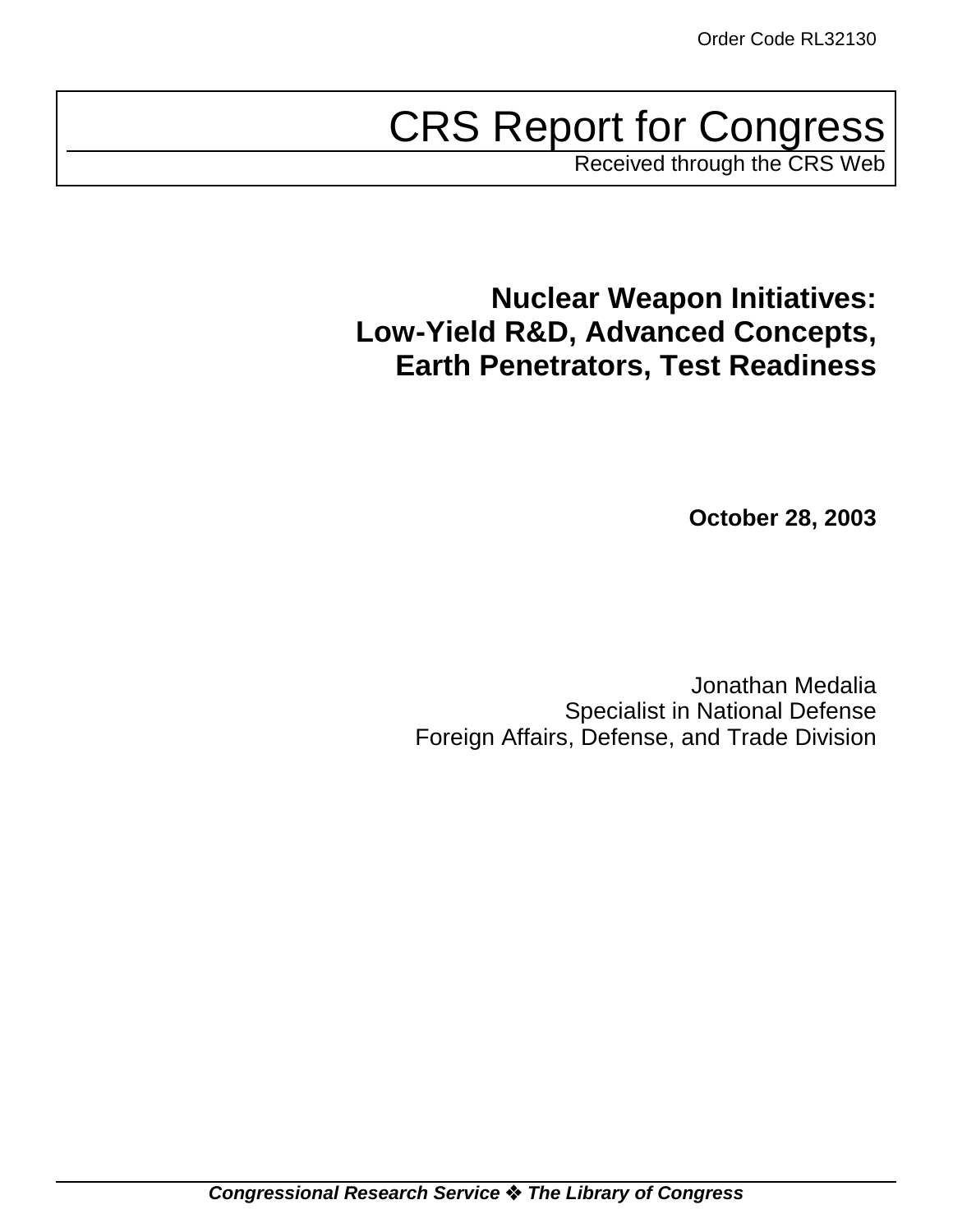## Nuclear Weapon Initiatives: Low-Yield R&D, Advanced Concepts, Earth Penetrators, Test Readiness

## **Summary**

The Bush Administration completed its congressionally-mandated Nuclear Posture Review in December 2001. The review led to major changes in U.S. nuclear policy. It found that the Cold War relationship with Russia was "very inappropriate" and that this nation must be able to deal with new threats. It planned to retain Cold War-era nuclear weapons, which would suffice for many contingencies, though at reduced numbers. To complement these weapons so as to improve U.S. ability to deal with new, more dispersed threats in various countries, the Administration sought to explore additional nuclear capabilities.

Accordingly, the FY2004 request includes four nuclear weapon initiatives: (1) rescinding the ban that Congress imposed in 1993 on R&D on low-yield nuclear weapons; (2) \$6 million for the Advanced Concepts Initiative to begin certain studies of weapon-related science and technology; (3) \$15 million to continue a study of the Robust Nuclear Earth Penetrator, in which an existing bomb would be converted into a weapon able to penetrate into the ground before detonating to improve its ability to destroy buried targets; and (4) \$25 million to enable the United States to conduct a nuclear test within 18 months of a presidential order to test, and for related purposes, as compared with the current 24-36 month time that was set shortly after the end of the Cold War. Congress is considering these requests in the FY2004 defense authorization bills (H.R. 1588 and S. 1050), and is considering the latter three in the FY2004 energy and water appropriations bills (H.R. 2754 and S. 1424).

These initiatives are controversial. Supporters claim that the first three initiatives would enhance deterrence, thereby reducing the risk of war, and that some weapons that might result from the initiatives could enable the United States to destroy key targets in nations that may pose a threat. Critics are concerned that these initiatives would lead to nuclear testing, increase the risk of nuclear proliferation, and make U.S. use of nuclear weapons more likely. Regarding enhanced test readiness, the Administration argues that nuclear testing might be needed, for example, to check fixes to weapon types with defects, and that 24 to 36 months is too long to wait; critics are concerned that shortening the time to test could signal a U.S. intent to test, and that renewed testing could lead to a renewed interest in testing by other nations.

This report provides the policy context for the four initiatives. For each, it then presents a description, history, FY2004 legislative actions, and issues for Congress. It is designed for those who want a detailed introduction to the debate, those seeking arguments and counterarguments, and those looking for answers to specific questions. It will track congressional and executive actions on these initiatives through updates as developments warrant.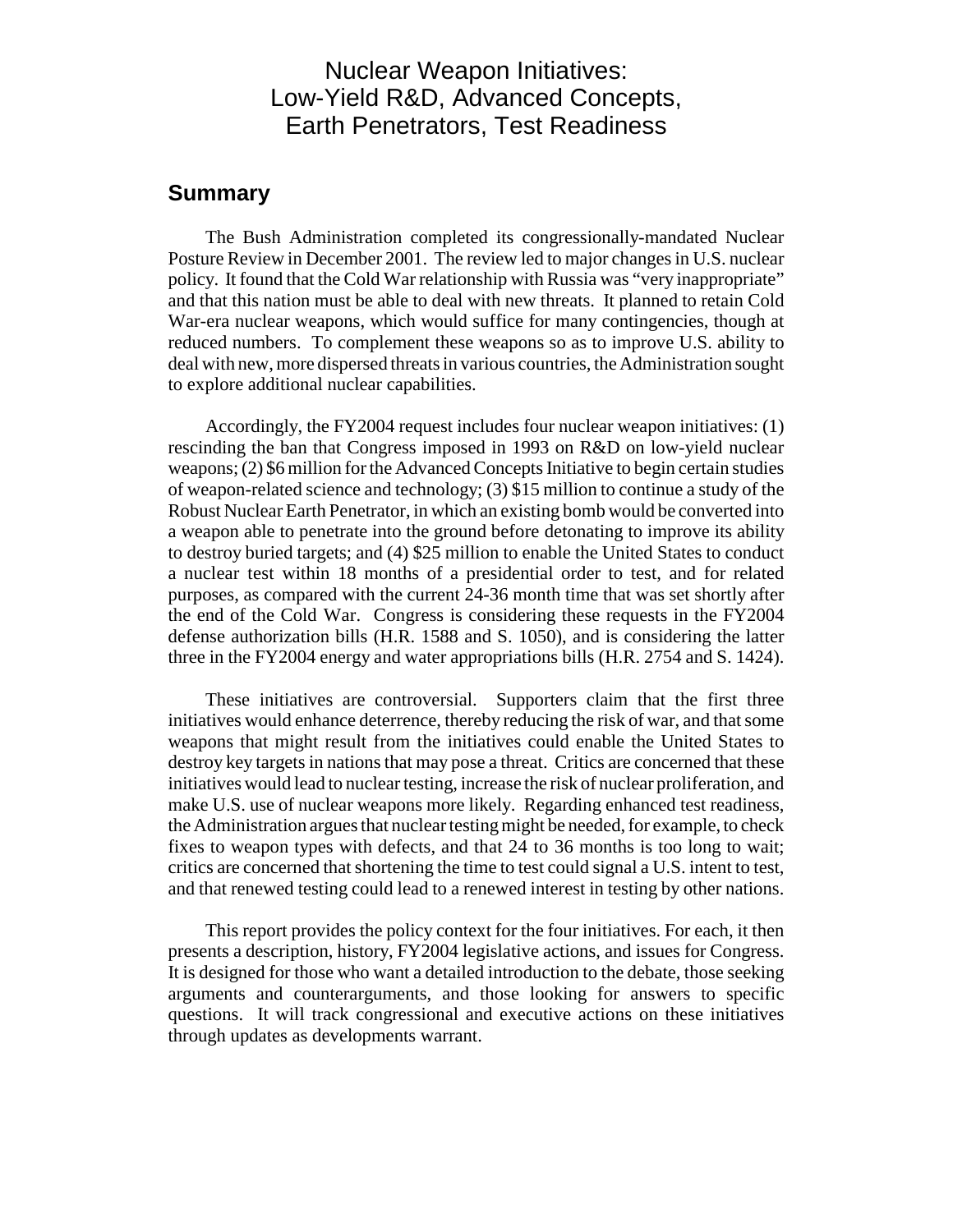## **Contents**

| Would lifting the ban lead to acquisition and use of nuclear weapons? 18<br>Would low-yield weapons make nuclear proliferation more likely? 20 |
|------------------------------------------------------------------------------------------------------------------------------------------------|
|                                                                                                                                                |
|                                                                                                                                                |
|                                                                                                                                                |
|                                                                                                                                                |
|                                                                                                                                                |
|                                                                                                                                                |
|                                                                                                                                                |
|                                                                                                                                                |
| Does deterrence require new types of nuclear weapons? 27                                                                                       |
|                                                                                                                                                |
| Is it technically feasible to use nuclear weapons to destroy                                                                                   |
| stored bioweapon stockpiles? If so, is such use advisable?  . 30                                                                               |
| Can ACI help in the fight against nuclear proliferation? $\dots \dots \dots 36$                                                                |
| Does ACI offer unique value for the nuclear weapons enterprise? 38                                                                             |
|                                                                                                                                                |
|                                                                                                                                                |
|                                                                                                                                                |
|                                                                                                                                                |
| Legislative Actions in the FY2004 Budget Cycle  46                                                                                             |
|                                                                                                                                                |
|                                                                                                                                                |
| Would RNEP promote deterrence?  47                                                                                                             |
| Would RNEP provide added military value? 48                                                                                                    |
| Would fallout from RNEP bar use of the weapon?  48                                                                                             |
| Would RNEP have an adverse effect on nuclear nonproliferation? 49                                                                              |
|                                                                                                                                                |
|                                                                                                                                                |
|                                                                                                                                                |
|                                                                                                                                                |
|                                                                                                                                                |
|                                                                                                                                                |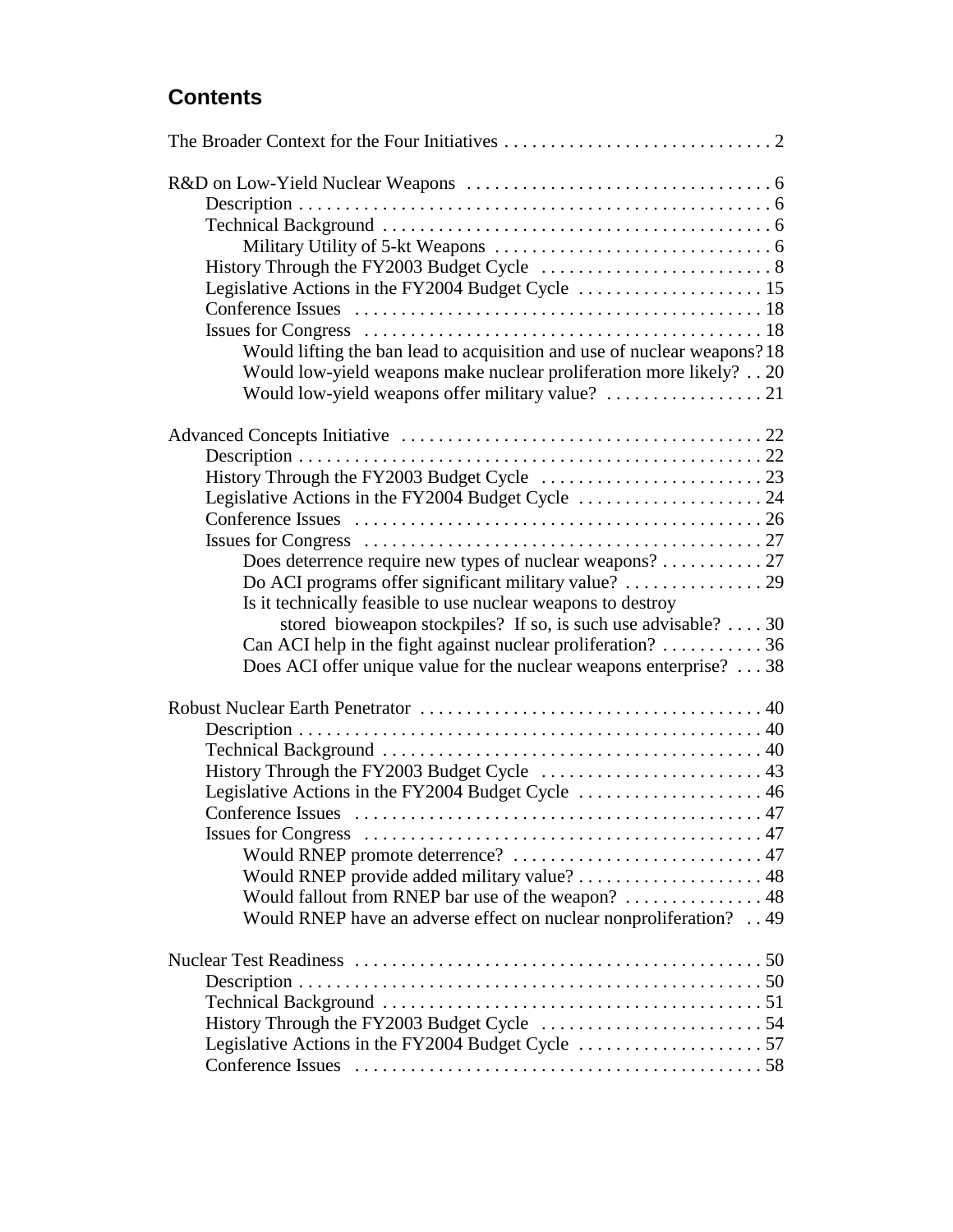| Is an 18-month posture feasible for stockpile stewardship or                      |  |
|-----------------------------------------------------------------------------------|--|
|                                                                                   |  |
|                                                                                   |  |
|                                                                                   |  |
| Nuclear preemption and use: ambiguities and uncertainties $\dots \dots 62$        |  |
|                                                                                   |  |
| Will research lead to testing, acquisition, and use? $\dots \dots \dots \dots$ 63 |  |
|                                                                                   |  |
|                                                                                   |  |

## **List of Figures**

| Figure 1. Earth penetration reduces yield needed to destroy buried targets  41          |  |
|-----------------------------------------------------------------------------------------|--|
| Figure 2. Lower yield reduces fallout; shallow depth of burst increases it $\dots$ . 42 |  |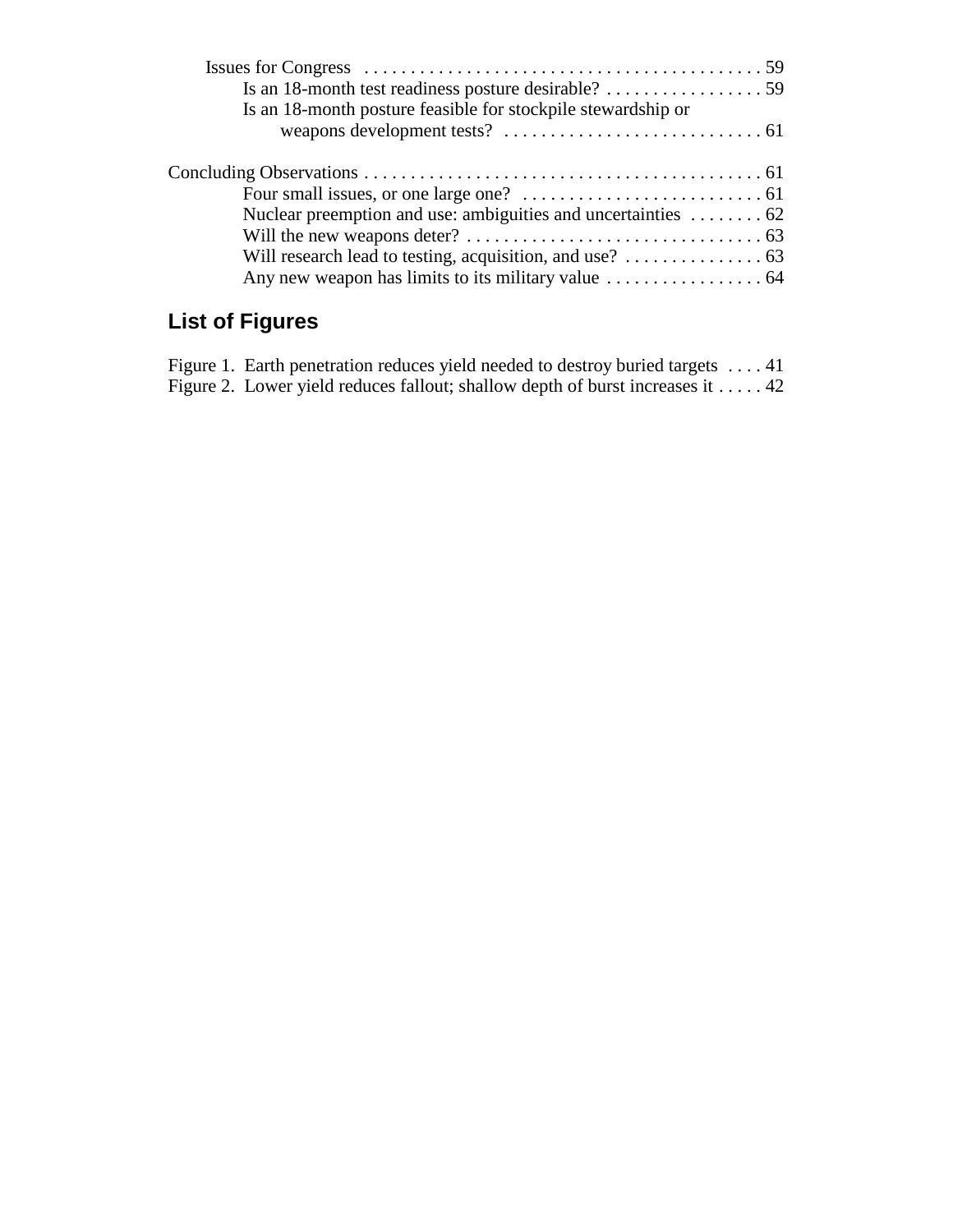## Nuclear Weapon Initiatives: Low-Yield R&D, Advanced Concepts, Earth Penetrators, Test Readiness

The FY2004 defense authorization bills that Congress is currently considering include four nuclear weapon initiatives proposed bythe Administration that are small in terms of dollars and immediate impact, but that have large policyramifications and could lead to major outlays if implemented over time. All but the ban on R&D on low-yield weapons, which does not involve funding, are in the energy and water development appropriations bills as well.<sup>1</sup>

*Rescission of a ban on R&D on low-yield nuclear weapons.* FY1994 legislation barred R&D that could lead to production of low-yield nuclear weapons. The Administration proposes rescinding this provision.

*Advanced Concepts Initiative (ACI):* For FY2004, the Administration requests \$15.0 million for the Robust Nuclear Earth Penetrator and \$6.0 million for other ACI programs. The latter include computer modeling, remotely monitoring warheads and controlling their firing systems, and studying how to design warheads with specific radiation outputs and other effects.

*Robust Nuclear Earth Penetrator (RNEP):* The request would continue a study of modifying an existing weapon to penetrate completely into the ground before detonating, increasing its ability to destroy buried targets.

*Nuclear Test Readiness:* A "test readiness posture" is the maximum time between a presidential order to conduct a nuclear test and the test itself. Since 1996, the U.S. posture has been 24 to 36 months. For FY2004, the Administration requests \$24.9 million to maintain this posture (for which at least \$15.0 million is needed) and to begin changing it to 18 months.

These initiatives are controversial. Many on both sides of the issue see them as a gateway to new weapons. They collectively give new impetus to the decades-long debate over the role of nuclear weapons in promoting U.S. security.

The four initiatives will likely be at issue for some years to come because they could lead to increased requests in the future. While it costs nothing to lift the ban on low-yield R&D, doing so would presumably lead to low-yield R&D that would

<sup>&</sup>lt;sup>1</sup> This report does not consider nuclear-armed missile defense interceptors. The Administration requested no funds for them for FY2004, and the Senate passed, by voice vote with no debate, an amendment by Senators Levin, Feinstein, and Stevens to bar use of FY2004 funds for work on such interceptors. U.S. Congress. *Congressional Record,* May 21, 2003: S6836.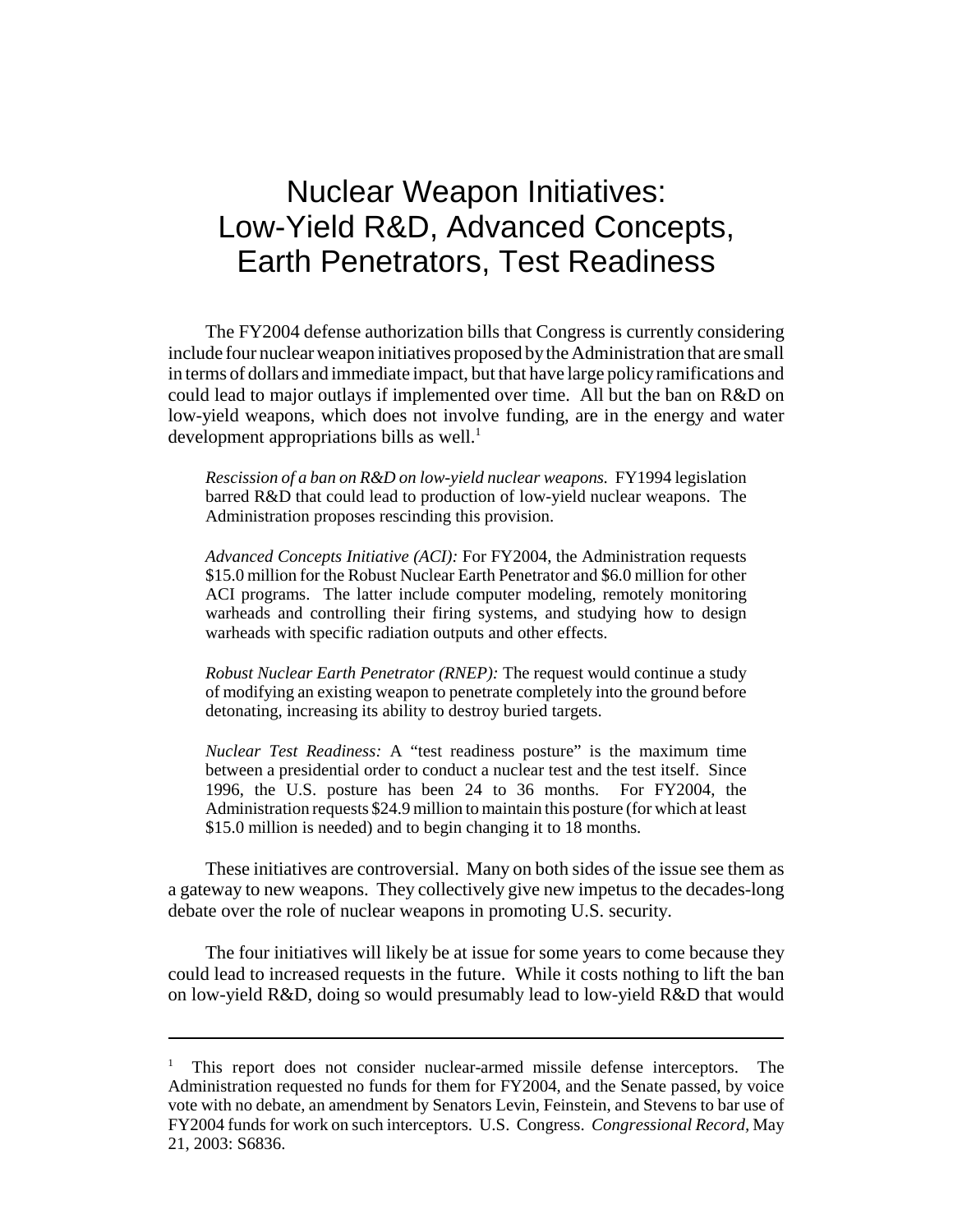have a cost. The request for ACI is \$6.0 million, but there have been calls to increase its funding substantially. The RNEP request is \$15.0 million to continue a study, but once the study is over, perhaps in FY2005, the request could grow if Congress and the Administration decide to develop theweapon. NNSA estimates that it would cost \$83 million over three years to implement an 18-month test readiness posture, and \$25 million to \$30 million a year to sustain it thereafter, compared to the \$10 million or so spent each year to maintain the current 24- to 36-month posture.<sup>2</sup>

This report discusses these initiatives and the issues they raise. This section presents background and key arguments; subsequent sections provide a history and issues for Congress for each initiative. The report is designed for those who want a detailed introduction to the debate, those seeking arguments and counterarguments, and those looking for answers to specific questions. It will track congressional and executive actions on these initiatives through regular updates as developments warrant.

## **The Broader Context for the Four Initiatives**

During the Cold War, the focus of U.S. nuclear policy was deterring or retaliating in response to a Soviet nuclear attack. U.S. nuclear forces were designed and sized for that contingency. Other contingencies in which the United States might have used nuclear weapons were much more remote, and would have required far fewer nuclear weapons, than responding to a Soviet attack. Defense planners dealt with them, but as "lesser included cases" not requiring new weapons.

The end of the Cold War led to a reduction of the U.S. nuclear weapons development effort. The first Bush Administration halted nuclear testing except for safety and reliability of the nuclear stockpile, canceled weapons that were under development, and withdrew most U.S. battlefield nuclear weapons. Numbers of personnel in the nuclear weapons complex – the facilities managed by the Department of Energy (DOE) to develop, test, manufacture, and maintain nuclear weapons – dropped sharply. At congressional direction, the United States began a moratorium on nuclear testing in October 1992 that is still in effect and worked to negotiate the Comprehensive Test Ban Treaty (CTBT), a ban on all nuclear explosions. Before the moratorium, the United States conducted nuclear tests on an ongoing basis; with the end of testing, the Clinton Administration changed the test readiness posture to 24 to 36 months.

The George W. Bush Administration came into office with a different stance on nuclear weapons policy, which the September 11 attacks stiffened. It delivered a Nuclear Posture Review (NPR) to Congress in December  $2001<sup>3</sup>$  This classified

<sup>2</sup> U.S. Department of Energy. National Nuclear Security Administration. *Report to Congress: Nuclear Test Readiness,* April 2003, p. 1.

<sup>3</sup> For further information on U.S. nuclear policy, see CRS Report RL31623, *U.S. Nuclear Weapons: Changes in Policy and Force Structure,* October 28, 2002, 44 p., and CRS Report RS21619, *Nuclear Weapons and U.S. National Security: A Need for New Weapons* (continued...)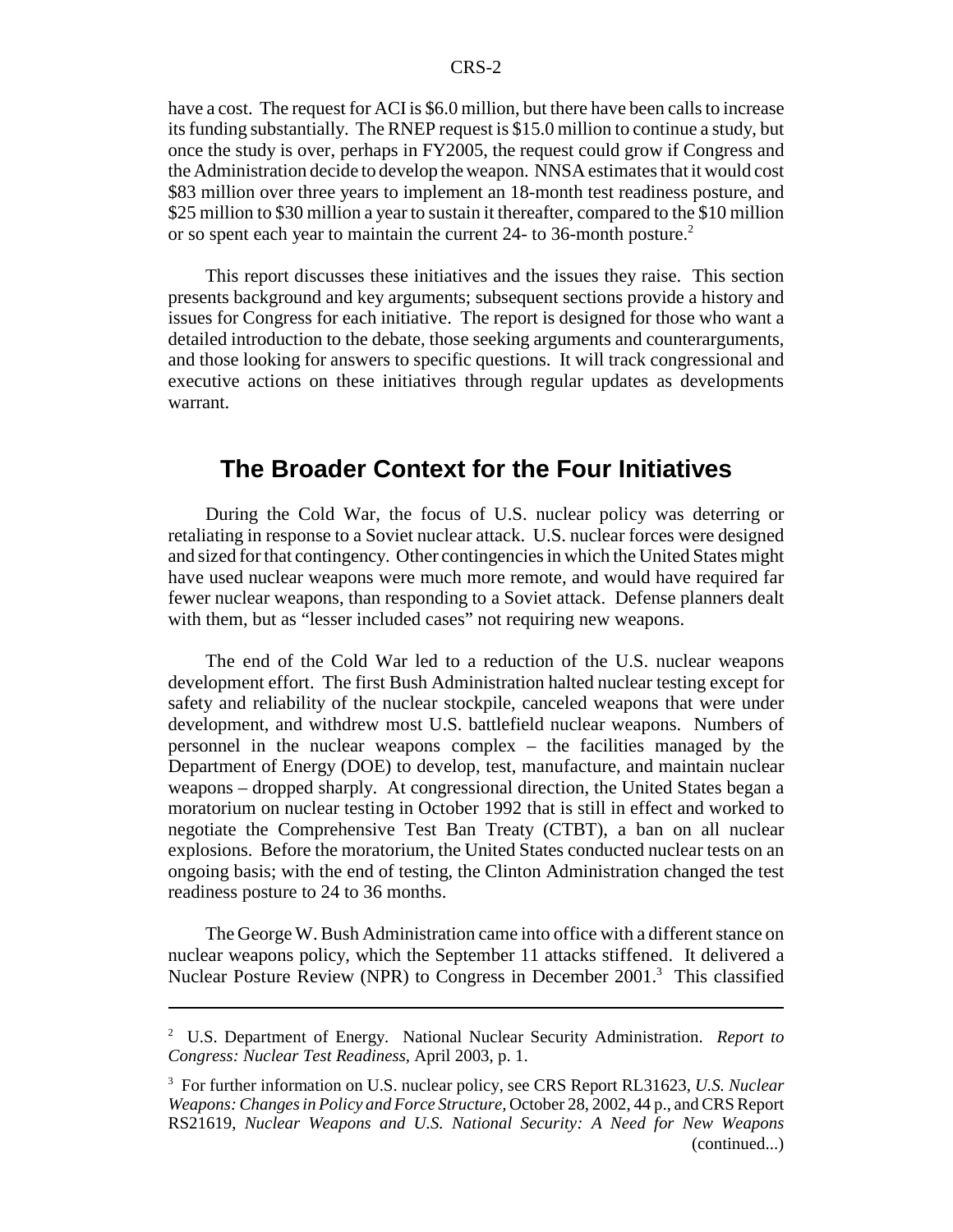study, mandated by legislation, $\frac{4}{3}$  spelled out the Administration's views on the role of nuclear weapons. A strategic relationship with Russia based on the threat of mutual annihilation had become "very inappropriate,"5 according to J.D. Crouch, Assistant Secretary of Defense for International Security Policy, and the threat had become more diffuse. The NPR focused on nuclear capabilities deemed needed for various contingencies rather than mainly to counter the Soviet nuclear threat. That is, the Administration perceived a wider range of possible uses for nuclear weapons quite different than the U.S.-Soviet nuclear war scenarios that dominated Cold War strategy. Crouch said, "The capabilities-based approach argues that there may be multiple contingencies and new threats that we have to deal with. We're focusing on how we will fight ... not who or when."6 To support this approach, the NPR envisioned a "new triad" – strike forces (nuclear and nonnuclear); defenses; and an infrastructure better able to respond to military needs – tied together by command and control, intelligence, and planning. The goal was to "assure allies and friends" that the United States had "credible non-nuclear and nuclear response options," "dissuade competitors" through a "diverse portfolio of capabilities [that] denies payoff from competition," "deter aggressors," and "defeat enemies."<sup>7</sup>

The NPR called for retaining the capability to deter or respond to a variety of contingencies, and for retaining Cold War-era nuclear weapons, at lower levels, to do so. With the demise of the Soviet Union and the September 11 attacks, a subset of targets – terrorist-related facilities, some of which had existed for decades – assumed greater prominence. One example is hardened and deeply buried facilities. Rogue (and many other) states have built such facilities, which might house leaders and key communications facilities. Another example is facilities – some deeply buried, others not – for producing or storing weapons of mass destruction (WMD).

The end of the Cold War also led to changed constraints on use of nuclear weapons. In a nuclear war with the Soviet Union, assuring the immediate destruction of thousands of targets of all sorts would have been critical to national survival. Reducing fallout and "collateral damage," or damage to people and things that were not the intended targets, was secondary in importance to achieving required probabilities of damage on targets. Warheads were typically designed to achieve that primary goal. Now, nuclear weapons to hold at risk specific, limited targets in rogue states in a credible manner are judged to need several characteristics:

 $3$ (...continued)

*Programs?,* September 15, 2003, 6 p., both by Amy Woolf.

<sup>&</sup>lt;sup>4</sup> The requirement for the NPR is in P.L. 106-398, Floyd D. Spence National Defense Authorization Act for Fiscal Year 2001, Section 1041.

<sup>5</sup> U.S. Department of Defense. "Special Briefing on the Nuclear Posture Review." Presented by J.D. Crouch, Assistant Secretary of Defense for International Security Policy, January 9, 2002. [http://www.defenselink.mil/news/Jan2002/t01092002\_t0109npr.html]

 $6$  Ibid.

 $7 \text{ U.S. Department of Defense. "Findings of the Nuclear Posture Review," briefly slides,$ January 9, 2002, slide titled "QDR: Defense Policy Goals," available at [http://www.defenselink.mil/news/Jan2002/g020109-D-6570C.html], and U.S. Department of Defense. "Special Briefing on the Nuclear Posture Review," January 9, 2002.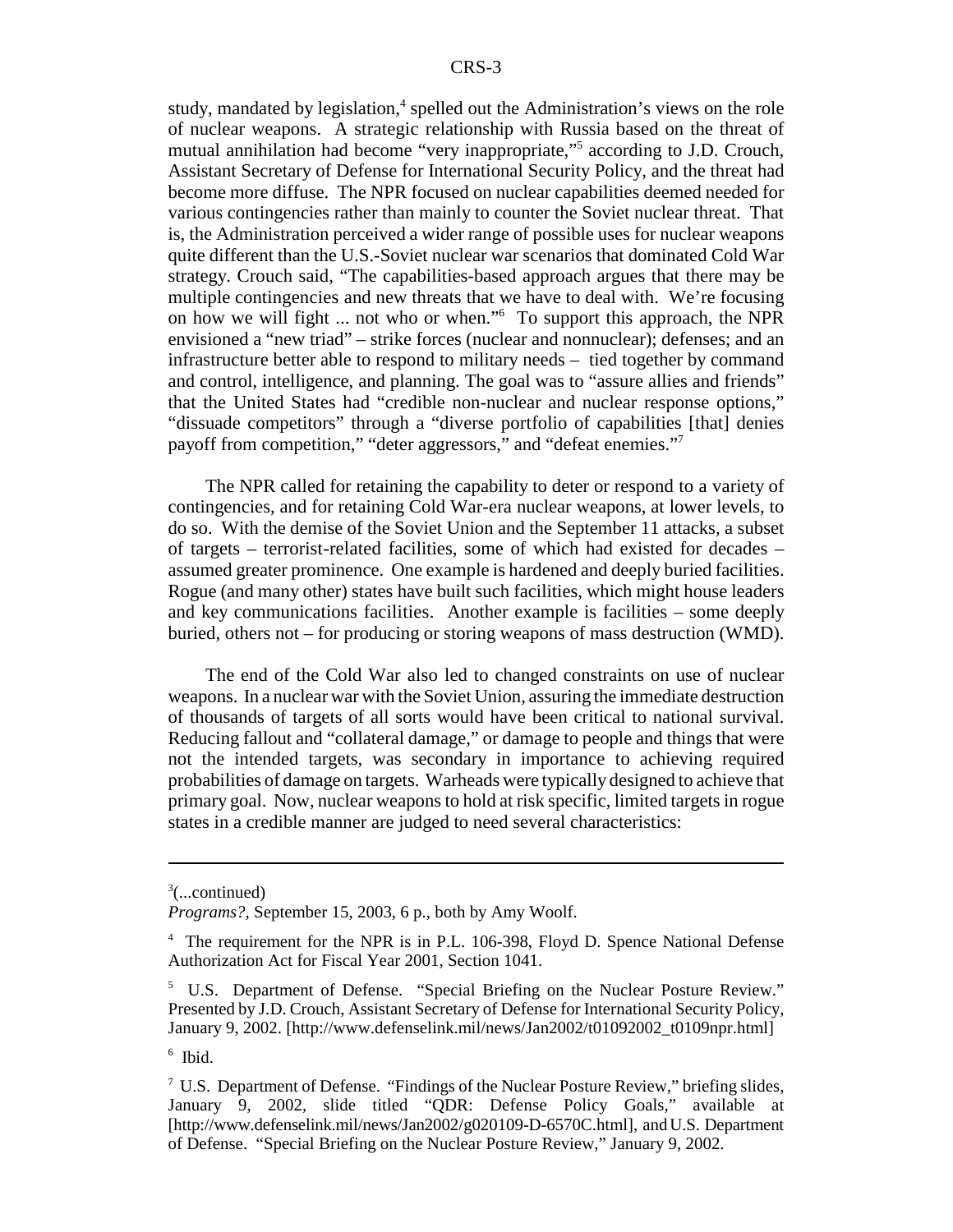- ! They would need to be able to counter threats that rogue states might pose, such as hard and deeply buried facilities or production facilities for WMD. Weapons to attack buried facilities would have different characteristics than weapons to defeat chemical and biological agents.
- ! They would be better able to minimize (*not* eliminate) collateral damage consistent with military objectives. While this has long been a goal of U.S. nuclear policy, earth penetration and increased accuracy sharply reduce the yield needed to destroy a target, making it more feasible to attain that goal.
- ! They would need to be available readily, if not immediately, because the specific threat might become known with little warning.
- ! They could be few in number. While an all-out nuclear attack on the Soviet Union would have struck thousands of targets, the option of an attack on a rogue state might involve a handful of targets.

According to the National Nuclear Security Administration (NNSA),<sup>8</sup> "The Administration believes the broader range of capabilities of a nuclear stockpile with these weapons will serve as a more credible, and hence more effective, deterrent than the Cold War stockpile we have today. This more effective deterrent will make the use of nuclear weapons less likely."9

Some critics believe that the only use for nuclear weapons should be to deter and, if necessary, respond to the use of nuclear weapons against the United States.<sup>10</sup> They oppose attempts to develop nuclear weapons with lower yield and reduced collateral damage as blurring the distinction between conventional and nuclear weapons. Even U.S. use of a low-yield atomic bomb, they assert, would result in a firestorm of protest and worldwide opprobrium.

Further, they believe that the U.S. nuclear arsenal has long been sufficient against a range of threats. Hardened and deeply buried targets (HDBTs), for example, have existed for decades, yet the first Bush Administration halted work on nuclear weapons then under development and halted nuclear testing except for safety and reliability, effectively bringing work on new weapon types to a close. Presumably that administration would not have taken these steps had it envisioned a need for new weapon types.

<sup>&</sup>lt;sup>8</sup> NNSA is a semiautonomous agency within the Department of Energy (DOE) that has managed the nuclear weapons complex since 2001. This complex is composed of laboratories, manufacturing plants, and a test site that design, develop, manufacture, maintain, and dismantle nuclear weapons, and that also used to conduct nuclear explosions to test them. (Before 2001, DOE managed this complex directly through its Office of Defense Programs.)

<sup>9</sup> Comments provided to the author by the National Nuclear Security Administration, August 18, 2003.

<sup>&</sup>lt;sup>10</sup> See, for example, Union of Concerned Scientists, "Global Security: Nuclear Weapons," [http://www.ucsusa.org/global\_security/nuclear\_weapons/index.cfm?pageID=30].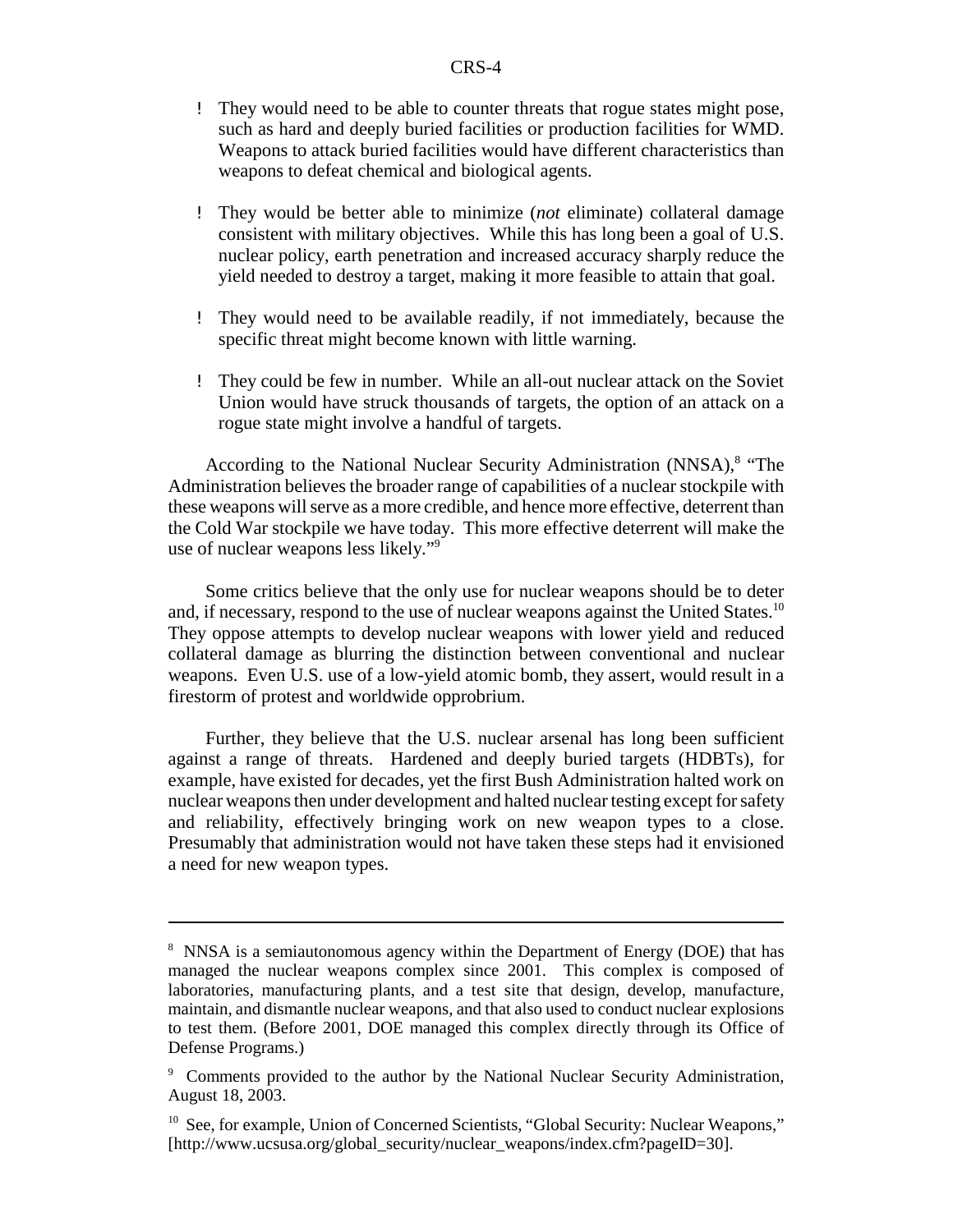The United States needs the active support of the entire international community in the war against terrorism, many observers believe. Assistance may take many forms: providing information to the CIA on suspicious individuals, safeguarding shipping containers, securing radioactive material, or closing bank accounts of suspected terrorists. Other nations will be more likely to cooperate on issues important to the United States, it is argued, if the United States cooperates with other nations on issues important to them. One such issue is nuclear nonproliferation. The United States pledged in the Nuclear Nonproliferation Treaty (Article VI) "to pursue negotiations in good faith on effective measures relating to cessation of the nuclear arms race at an early date and to nuclear disarmament." In addition, as an inducement in securing international support for extending the treatyindefinitely, the United States and other nuclear weapon states pledged in 1995 to support the  $CTBT<sup>11</sup>$ 

Critics maintain that the Administration's nuclear initiatives are at odds with these pledges. They argue that developing new or modified weapons runs counter to the NPT pledge and that such weapons will ultimately require nuclear testing to ensure that they work. Reducing the time to conduct a nuclear test supports a future decision to test and, to the critics, implies an intent to test. These positions may harm U.S. security by undermining efforts to make worldwide cooperation on nonproliferation of nuclear and other WMD more effective. Even if some steps might be innocuous by themselves, critics believe that many around the world will see the confluence of them as pieces of a single policy and will infer that the United States is now much more willing to consider using nuclear weapons. As an example of international concern over the new U.S. policies, the foreign ministers of the New Agenda Coalition (Brazil, Egypt, Ireland, Mexico, New Zealand, South Africa, and Sweden) issued a statement that said in part,

- 4. The Ministers stressed that each article of the NPT is binding on the respective States parties, at all times and in all circumstances ...
- 7. The Ministers reiterated their deep concern at emerging approaches to the broader role of nuclear weapons as part of security strategies, including rationalizations for the use of, and the development of new types of nuclear weapons.<sup>12</sup>

These positions may undermine U.S. security, critics fear, by spurring nations that might be targets of a U.S. nuclear attack to step up their efforts to acquire nuclear weapons. Of the three "Axis of Evil" nations, Iraq, the first target of a U.S. attack, did not have nuclear weapons as far as is currently known. Having nuclear weapons to deter the United States may be a consideration for North Korea and Iran, both of

 $11$  For further information on this treaty, including subsequent Senate action, see CRS Issue Brief 92099, *Nuclear Weapons: Comprehensive Test Ban Treaty,* CRS Report 97-1007, *Nuclear Testing and Comprehensive Test Ban: Chronology Starting September 1992,*and CRS Report RS20351, *Comprehensive Test Ban Treaty: Pro and Con,* all by Jonathan Medalia.

 $12$  "Deep Concern At The lack Of Progress," declaration, issued by the Foreign Ministers of the New Agenda Coalition, United Nations Headquarters, New York, 23 September 2003. [http://www.acronym.org.uk/docs/0309/doc20.htm]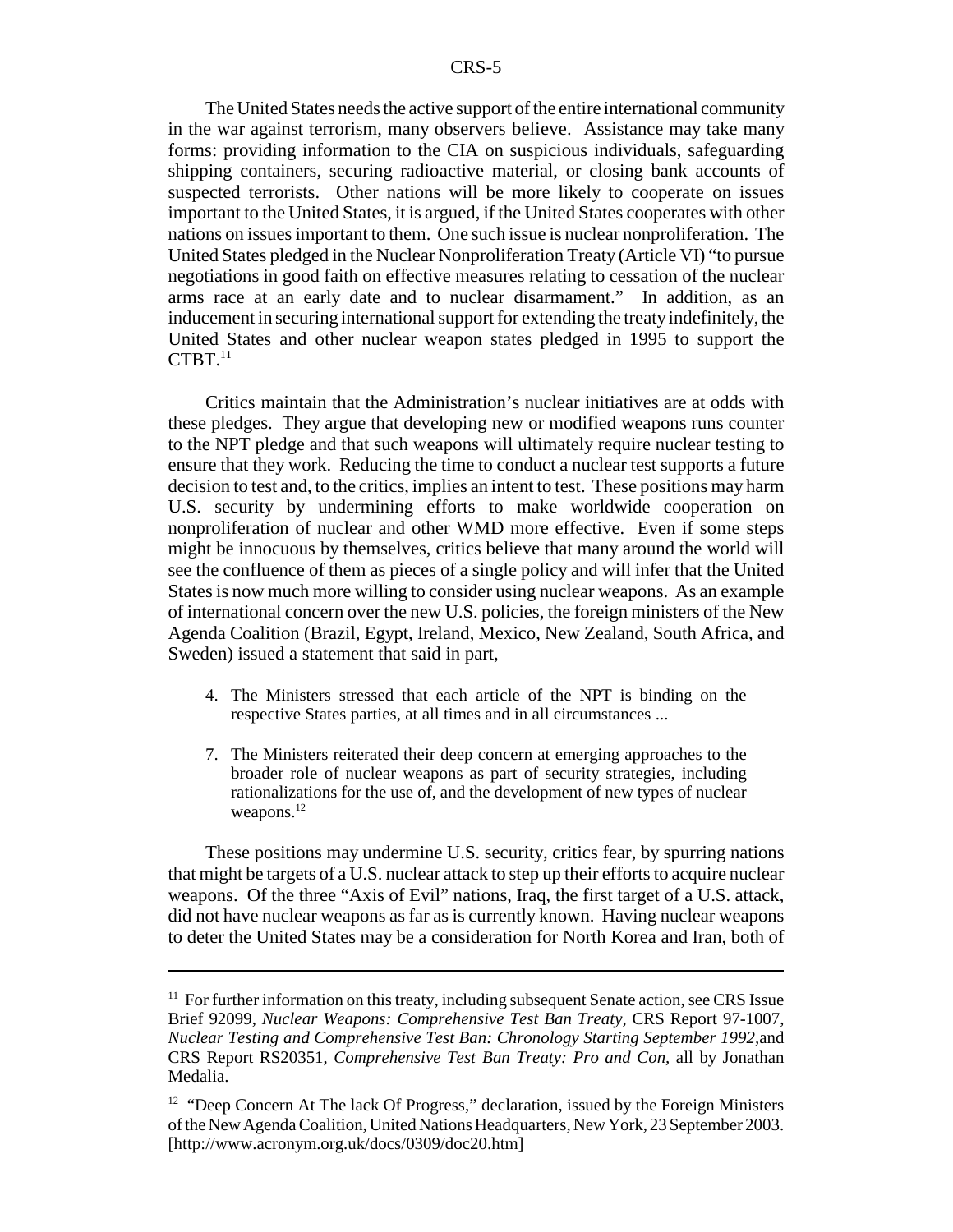which apparently have active programs to produce fissile material. North Korea has stated that it has several nuclear weapons; while Iran has declared that its nuclear program is for peaceful purposes, few in the United States believe that assertion.

Even in military terms, critics argue, nuclear use would offer marginal to negative value. Deeply buried targets could be defeated (not necessarily destroyed) with conventional weapons, destruction of entrances and air shafts, or demolition by special forces. The effectiveness of low-yield nuclear weapons for destroying biological or chemical agents is uncertain, as discussed below, and intelligence might be unable to locate targets in underground complexes, as recent efforts to find Iraqi WMD showed, rendering nuclear weapons of any yield of little use. Nations could counter earth penetrators by burying facilities more deeply. Even low-yield or earth penetrating weapons would throw a large amount of radioactive debris into the atmosphere. Substituting radioactive materials for biological or chemical agents may offer little advantage to the local population or U.S. troops.

## **R&D on Low-Yield Nuclear Weapons**

#### **Description**

A provision in the FY1994 National Defense Authorization Act bars R&D that could lead to production by the United States of a nuclear weapon of less than 5 kilotons (kt)<sup>13</sup> that had not entered production by November 1993. In its FY2004 legislative proposals, the Administration asked Congress to rescind this provision on grounds that it undercut U.S. ability both to explore technical options that could deter or respond to emerging threats, and to revitalize the nuclear weapons enterprise. This provision is often referred to as the Spratt-Furse provision, after its legislative authors, Representatives John Spratt, Jr., and Elizabeth Furse, or as the PLYWD provision, for Precision Low-Yield Weapon Design. The proposed rescission is in the purview of the Armed Services Committees; the Appropriations Committees do not consider it because it involves no money.

#### **Technical Background**

**Military Utility of 5-kt Weapons.** The debate over the Spratt-Furse provision treats 5 kt as critical because that is the threshold in the law. Those who would lift the ban argue that the ban makes it difficult to train weapon designers and impossible to develop essential new weapons; their opponents are concerned that lifting the ban would signal U.S. interest in developing capabilities that would make the use of nuclear weapons more likely. Yet the threshold is of only slight relevance to the military or the weapons labs because very low yield nuclear weapons are at present of uncertain military utility. Substantial advances would be needed in the understanding of low-yield weapon effects to assess the military utility and collateral damage of such weapons.

 $13$  One kiloton is equivalent to the explosive force of 1,000 tons of TNT; the yield of the Hiroshima bomb was 15 kilotons.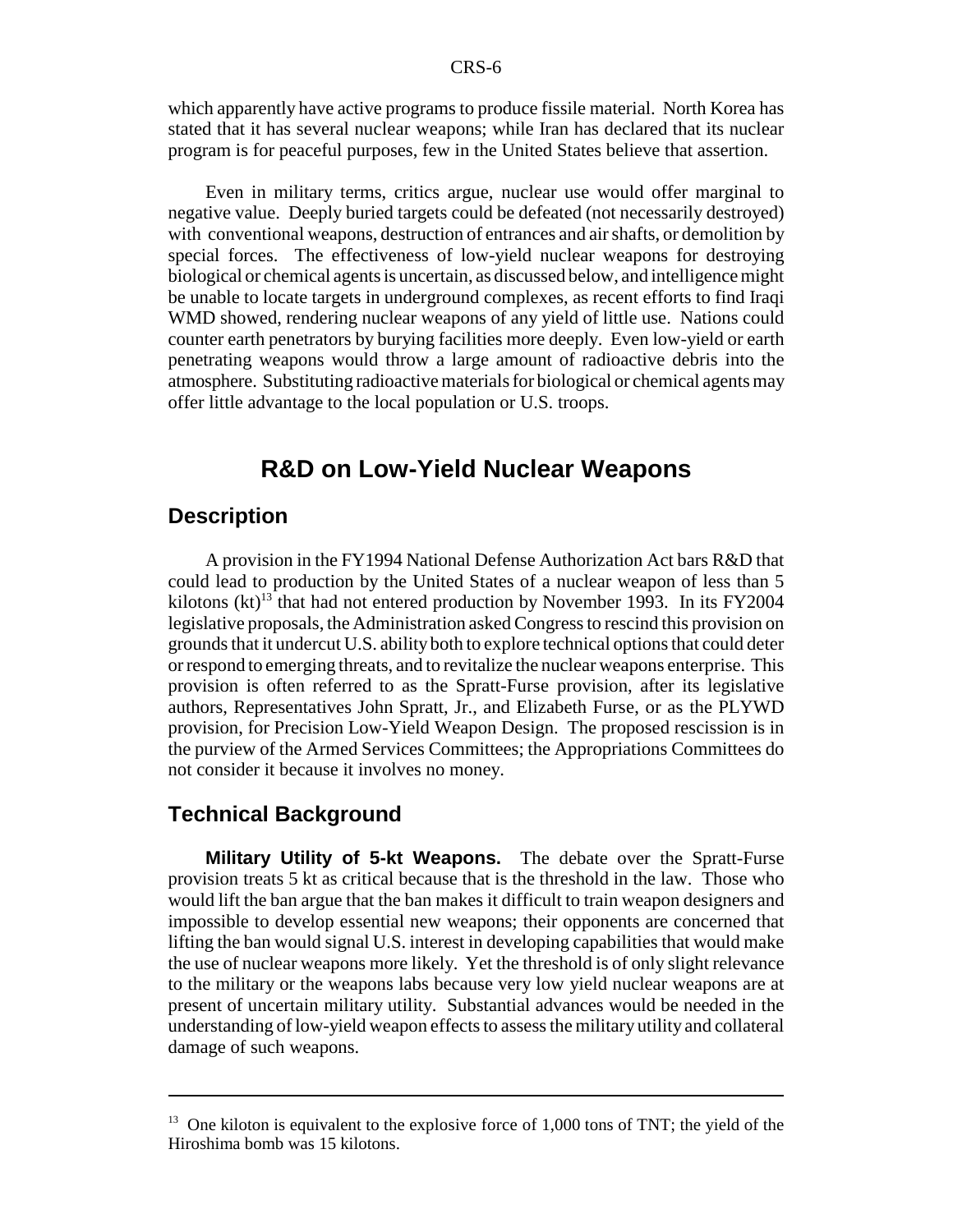Militaryutilityderives from nuclear-weapon effects that are prompt and that can be measured with reasonable precision. Damage from the blast wave falls into this category; fallout and secondary fires (e.g., fuel set afire) do not. For a 500-kt weapon, the blast effects are highly predictable: almost anything on the Earth's surface over a large, known area will be destroyed. (For comparison, the Hiroshima bomb had a yield of 15 kt.) At the other end of the scale, the blast effects of a 500 pound conventional bomb are strongly influenced by accuracy, height of burst, local features, etc. For example, a hill or building can block or redirect the blast wave. Such factors also shape the effects of a low-yield nuclear weapon, and their influence increases as yield decreases. Modeling such factors is more complicated than for high-yield weapons, has been done to a much lesser extent, and depends more on unknown details such as a building's construction. It may be that detailed engineering studies and computer models of the prompt effects of existing low-yield nuclear weapons could provide as much military value as designing new low-yield weapons.

A 1979 report by the Office of Technology Assessment elaborated on the problem of uncertain weapon effects in discussing a 1-kt terrorist nuclear weapon detonated at ground level in a city:

the highly built-up urban structure in which the weapon is placed will significantly modify the resulting nuclear environment. This occurs when the lethal range of effects shrink to such an extent that they are comparable to the size of urban structures. It is indeed reasonable to expect that the blast effects of a small weapon ... will be severely influenced by nearby structures having comparable dimensions. Preliminary calculations have confirmed this. ... In summary, the ranges of nuclear effects from a low-yield explosion in the confined space of an urban environment will differ significantly from large yield effects, but in ways that are very difficult to estimate.<sup>14</sup>

If the Warsaw Pact had invaded Western Europe during the Cold War, such uncertainties of low-yield weapons would have been immaterial for some missions (an atomic demolition munition could destroy a bridge, and an artillery-fired atomic projectile could destroy troop concentrations, more reliably than conventional munitions) and in some situations (as a last resort to keep front-line troops from being overrun). Now, though, extreme accuracy may enable conventional weapons to destroy small targets, and massive conventional bombing can attack troop concentrations. At the same time, this same accuracy may give low-yield nuclear weapons new military missions by enabling them to destroy targets that in the past would have required much larger weapons. On the other hand, low-yield weapons face uncertainties that render them of questionable value in going after key targets, such as buried facilities for which details of the structure and its overlying earth and rock are poorly known. This uncertainty increases as yield drops. For reasons such as these, George Miller, formerly Associate Director for Defense and Nuclear Technologies at Lawrence Livermore National Laboratory, observes, "The vast majority of the 'low yield' concepts that would provide substantial reductions in

<sup>14</sup> U.S. Congress. Office of Technology Assessment. *The Effects of Nuclear War.* OTA-NS-89, USGPO, May 1979, p. 45-46.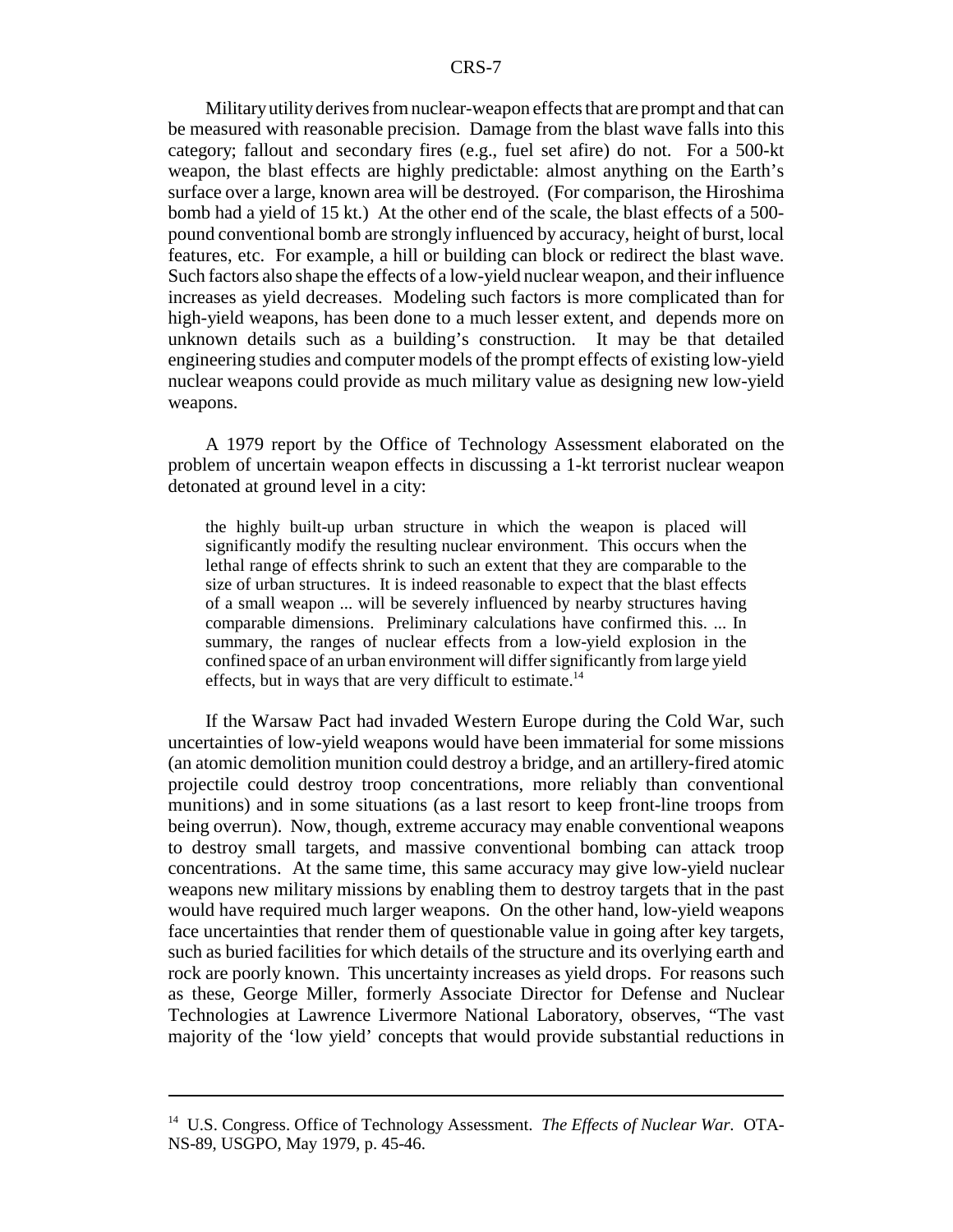collateral damage have yields greater than 5 kt. Concepts in the less than 5 kt regime are at an early R&D stage."15

## **History Through the FY2003 Budget Cycle**

The United States has had many low-yield weapons in the stockpile for decades.16 In the wake of the 1991 Persian Gulf War, the U.S. military became more interested in them for attacking underground structures. One news report stated that "[p]enetrating Saddam's hardened bunkers proved to be one of the most daunting tasks that faced the Air Force."17 In late 1991, the Air Force reportedly asked Los Alamos National Laboratory to study a very low yield warhead that could destroy underground bunkers.<sup>18</sup> A 1992 Lawrence Livermore National Laboratory journal stated, "Several possibilities for new types of weapons are being evaluated for prototype development. These include ... low-yield earth-penetrating warheads for attacking underground command posts with minimum collateral damage..."19 DOE began a concept definition study for an Aircraft Delivered Precision Low-Yield Weapon in FY1992, which it planned to continue in FY1993 and FY1994.<sup>20</sup>

At the same time, many in Congress and elsewhere sought to restrain U.S. nuclear weapons development. Legislation mandated a U.S. nuclear testing moratorium, which started in October 1992 and continues to the present, and directed the President to provide a plan for achieving a multilateral CTBT by September 30, 1996.21 Preparations were underway in the U.N. in 1993 to begin CTBT negotiations in 1994. The NPT review and extension conference, which would decide whether to extend the treaty indefinitely, was planned for April 1995. Some saw testing, and weapons development that could lead to testing, as unhelpful to these efforts.

In 1993, the House Armed Services Committee, concerned over efforts by DOE to study low-yield nuclear weapons, included a provision barring R&D on these

<sup>18</sup> "Lab Proposes Smaller Nuclear Weapons," Associated Press (newswire), October 8, 1992.

<sup>19</sup> "Future Directions for the Nuclear Weapons Program at LLNL [Lawrence Livermore National Laboratory]," *Energy and Technology Review,* January-February 1992: 18.

<sup>&</sup>lt;sup>15</sup> Personal communication, August 15, 2003.

<sup>&</sup>lt;sup>16</sup> Thomas Dowler and Joseph Howard III, "Countering the Threat of the Well-Armed Tyrant: A Modest Proposal for Small Nuclear Weapons," *Strategic Review,* Fall 1991, "Countering the Threat of the Well-Armed Tyrant," p. 34-40, discuss low-yield nuclear weapons and their military advantages. William Arkin, "Nuclear Junkies: Those Lovable Little Bombs," *Bulletin of the Atomic Scientists,* July-August 1993: 22-27, discusses the bureaucratic progress of such weapons and their drawbacks.

<sup>17</sup> Tony Capaccio, "Mini-Nukes Weighed for Third World Contingencies," *Defense Week,* September 8, 1992: 12.

<sup>20</sup> U.S. Department of Energy. Office of Chief Financial Officer. *FY1994 Congressional Budget Request, Volume 1: Atomic Energy Defense Activities.* DOE/CR-0012, April 1993, p. 45-46.

<sup>&</sup>lt;sup>21</sup> Sec. 507 of P.L. 102-377, Energy and Water Development Appropriations Act, FY1993, contains these requirements.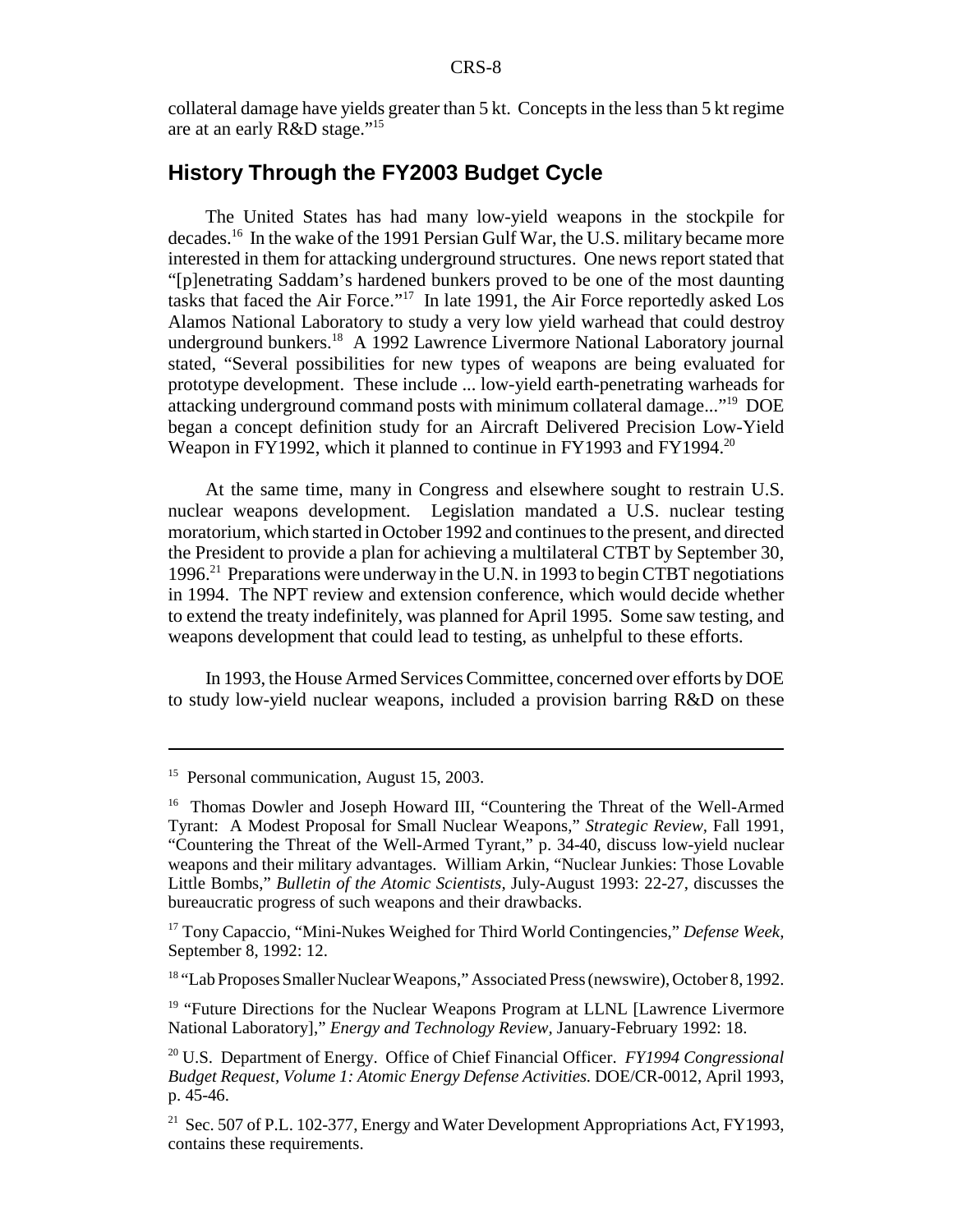weapons in its version of the FY1994 National Defense Authorization Act, H.R. 4201. The committee's report stated:

The committee is aware of recent efforts by the department [of Energy] to perform concept and feasibility studies for designing very low yield nuclear weapons. The committee opposes these efforts. Very low yield nuclear warheads threaten to blur the distinction between conventional and nuclear conflict, and could thus increase the chances of nuclear weapons use by another nation. In addition, the committee believes that the development of very low yield nuclear weapons undermines U.S. efforts to discourage nuclear weapons development by other nations, and would undercut U.S. efforts to negotiate an extension of the Non-Proliferation Treaty or a Comprehensive Test Ban. Finally, the utility of very low yield nuclear weapons is questionable given the increasing effectiveness and availability of precision guided conventional munitions.

The committee therefore recommends a provision (sec. 3105 (e)) that would direct the Secretary of Energy to discontinue the ongoing concept design work within the department's nuclear weapons laboratories and to refrain from anyfuture feasibility, engineering, development, or production work associated with very low yield nuclear weapons. The committee further directs the Secretary to work with the President, and other interested agencies in discouraging the development of similar weapons in other countries.<sup>22</sup>

The conference report summarized the House position, noted that the Senate bill had no similar provision, and stated:

The Senate recedes with an amendment that would clarify that the prohibition applies to activities that could lead to production of new low-yield weapons. While the conferees agree that the provision is intended to prohibit research and development geared toward the production of any low-yield nuclear weapons by the United States, the conferees recognize that there are instances where the Department of Energy may need to conduct research on these types of weapons for other purposes. This would include research, in the interest of counter-proliferation, on the designs of low-yield weapons as a way to: (1) understand others' activities, including potential terrorist threats; (2) provide information for export control activities; and (3) understand the potential damage that could be inflicted by the use of these types of weapons. In addition, the conferees agree that nothing in this section would prohibit the Department of Energy from performing the research and development necessary for modifications to existing weapons in order to address safety or reliability problems.

The conferees direct the Secretary to work with the President and interested agencies in discouraging the development of similar weapons in other countries.23

<sup>22</sup> U.S. Congress. House. Committee on Armed Services. *National Defense Authorization Act for Fiscal Year 1994.* H.Rept. 103-200, USGPO, 1993, p. 427.

<sup>23</sup> U.S. Congress. Committee of Conference. *National Defense Authorization Act for Fiscal* (continued...)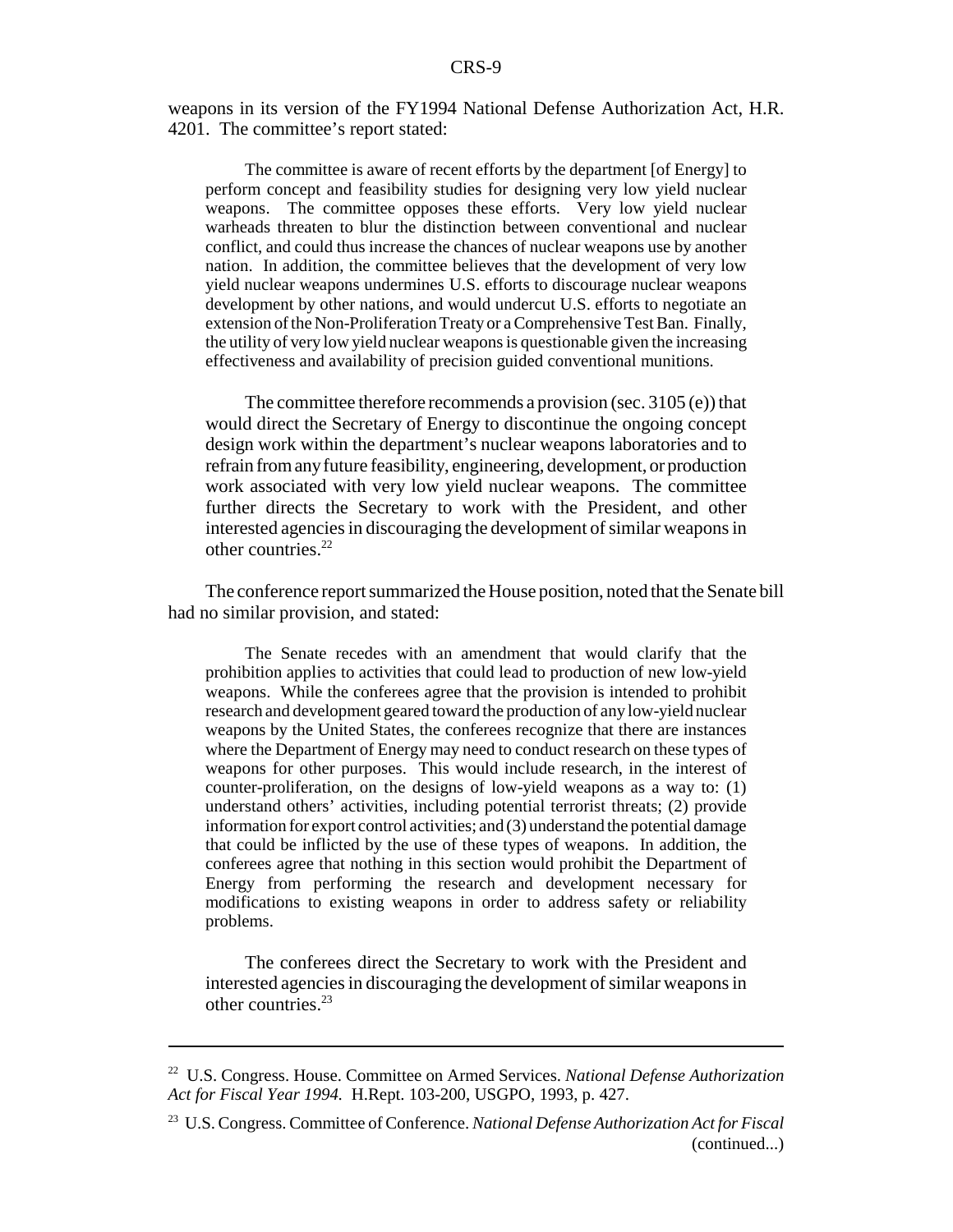The final legislation (P.L. 103-160, November 30, 1993, 107 stat 1946) follows:

SEC. 3136. PROHIBITION ON RESEARCH AND DEVELOPMENT OF LOW-YIELD NUCLEAR WEAPONS.

(a) UNITED STATES POLICY- It shall be the policy of the United States not to conduct research and development which could lead to the production by the United States of a new low-yield nuclear weapon, including a precision low-yield warhead.

(b) LIMITATION- The Secretary of Energy may not conduct, or provide for the conduct of, research and development which could lead to the production by the United States of a low-yield nuclear weapon which, as of the date of the enactment of this Act, has not entered production.

(c) EFFECT ON OTHER RESEARCH AND DEVELOPMENT- Nothing in this section shall prohibit the Secretary of Energy from conducting, or providing for the conduct of, research and development necessary--

(1) to design a testing device that has a yield of less than five kilotons;

(2) to modify an existing weapon for the purpose of addressing safety and reliability concerns; or

(3) to address proliferation concerns.

(d) DEFINITION- In this section, the term `low-yield nuclear weapon' means a nuclear weapon that has a yield of less than five kilotons.

Several years later, the Office of Defense Programs asked DOE's General Counsel about the legal meaning of this prohibition. In a memorandum of March 1999, she concluded as follows:

Section 3136 would appear to prohibit the Department from taking or supporting any action that could result in producing a weapon with a yield of less than 5 kilotons, unless one of the following four exemptions applies: (1) the activities are related to a weapon that entered production prior to December , 1993; (2) the activities are supporting design of a testing device; (3) the activities are directed to modifying an existing weapon to address safety and reliability concerns; or (4) the activities are supporting counterproliferation work.

As you can see, the question of legality on any course of action involving low-yield nuclear weapons is highly fact dependent.<sup>24</sup>

 $23$ (...continued)

*Year 1994.* H.Rept. 103-357, USGPO, 1993, p. 840-841.

<sup>&</sup>lt;sup>24</sup> Memorandum from Mary Anne Sullivan, General Counsel, to Thomas F. Gioconda, Brigadier General, USAF, Principal Deputy Assistant Secretary for Military Applications, Office of Defense Programs, "Statutory Prohibition on Research and Development of Low-Yield Nuclear Weapons," March 19, 1999.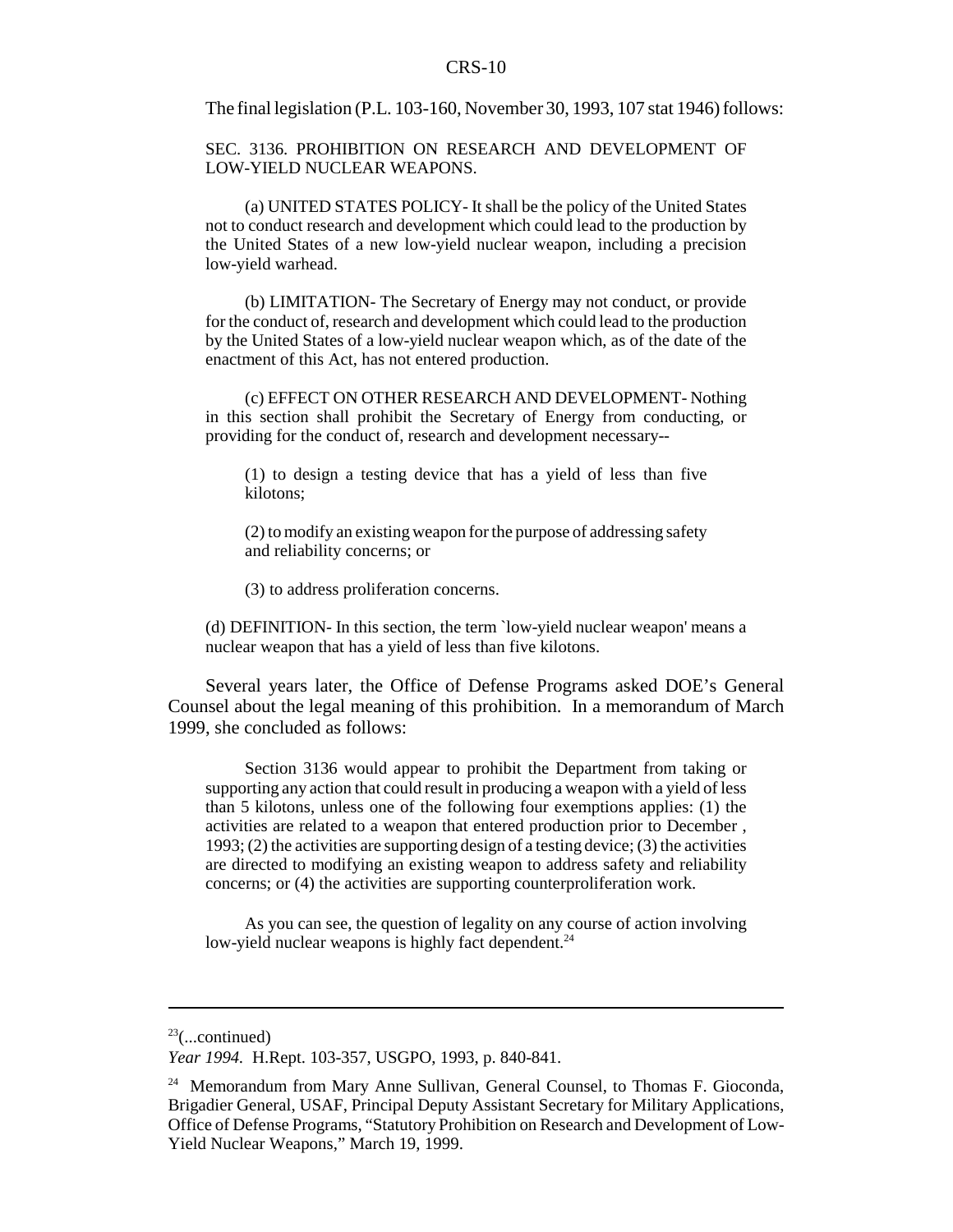In its report on the FY2001 defense authorization bill, S. 2549, the Senate Armed Services Committee made clear the issue prompting DOE's request to the General Counsel and sought to redress that issue legislatively:

The committee recommends a provision that would require the Secretaries of Defense and Energy to assess requirements and options for defeating hardened and deeply buried targets. The provision would expressly authorize the Department of Energy (DOE) to conduct any limited research and development that may be necessary to complete such assessments.

The committee notes that a recent legal interpretation of existing law raised questions regarding whether DOE could participate in or otherwise support certain Department of Defense (DOD) studies and options assessments for defeating hardened and deeply buried targets. This provision removes any uncertainty and expressly allows DOE to assist the DOD with a review of these targets and the options for defeating such targets. The committee believes that DOE should provide information and all other assistance required to help DOD make informed decisions on whether: (1) to proceed with a new method of defeating hardened and deeply buried targets and; (2) to seek any necessary modifications to existing law.

The committee is concerned that the ability to defeat hardened and deeply buried targets will continue to be a significant challenge for the foreseeable future.<sup>25</sup>

Although the House bill did not include a similar provision, the conference bill, H.R. 4205, did. Section 1044, "Report on the defeat of hardened and deeply buried targets," required the Secretary of Defense, in conjunction with the Secretary of Energy, to conduct a study on this topic, due by July 1, 2001.<sup>26</sup> That section directed that the study review U.S. requirements to defeat such targets "and stockpiles of chemical and biological agents and related capabilities," review plans to meet the requirements and determine the adequacy of the plans, "identify potential future hardened and deeply buried targets," determine what is needed to defeat them and to defeat stockpiles of chemical and biological agents, assess options to defeat such targets, and "determine the capability and cost of each option..." Section 1044 gave the Secretaries authority to "conduct any limited research and development that may be necessary to perform those assessments." Further, "The conferees believe that DOE should provide information and other assistance required to help DOD make informed decisions on whether: (1) to proceed with a new method of defeating hardened and deeply buried targets; and (2) to seek any necessary modifications to existing law."27

<sup>25</sup> U.S. Congress. Senate. Committee on Armed Services. *National Defense Authorization* Act for Fiscal Year 2001. S. Rept. 106-292. 106<sup>th</sup> Congress, 2<sup>nd</sup> Session. USGPO, 2000, p. 348-349.

<sup>26</sup> For text of Section 1044, see U.S. Congress. Committee of Conference. *Enactment of Provisions of H.R. 5408, the Floyd D. Spence National Defense Authorization Act for Fiscal Year 2001.* H.Rept. 106-945. 106<sup>th</sup> Congress, 2<sup>nd</sup> Session. USGPO, 2000, p. 277-278.

 $27$  Ibid., p. 851. The President signed the measure into law on October 30, 2000 (P.L. 106-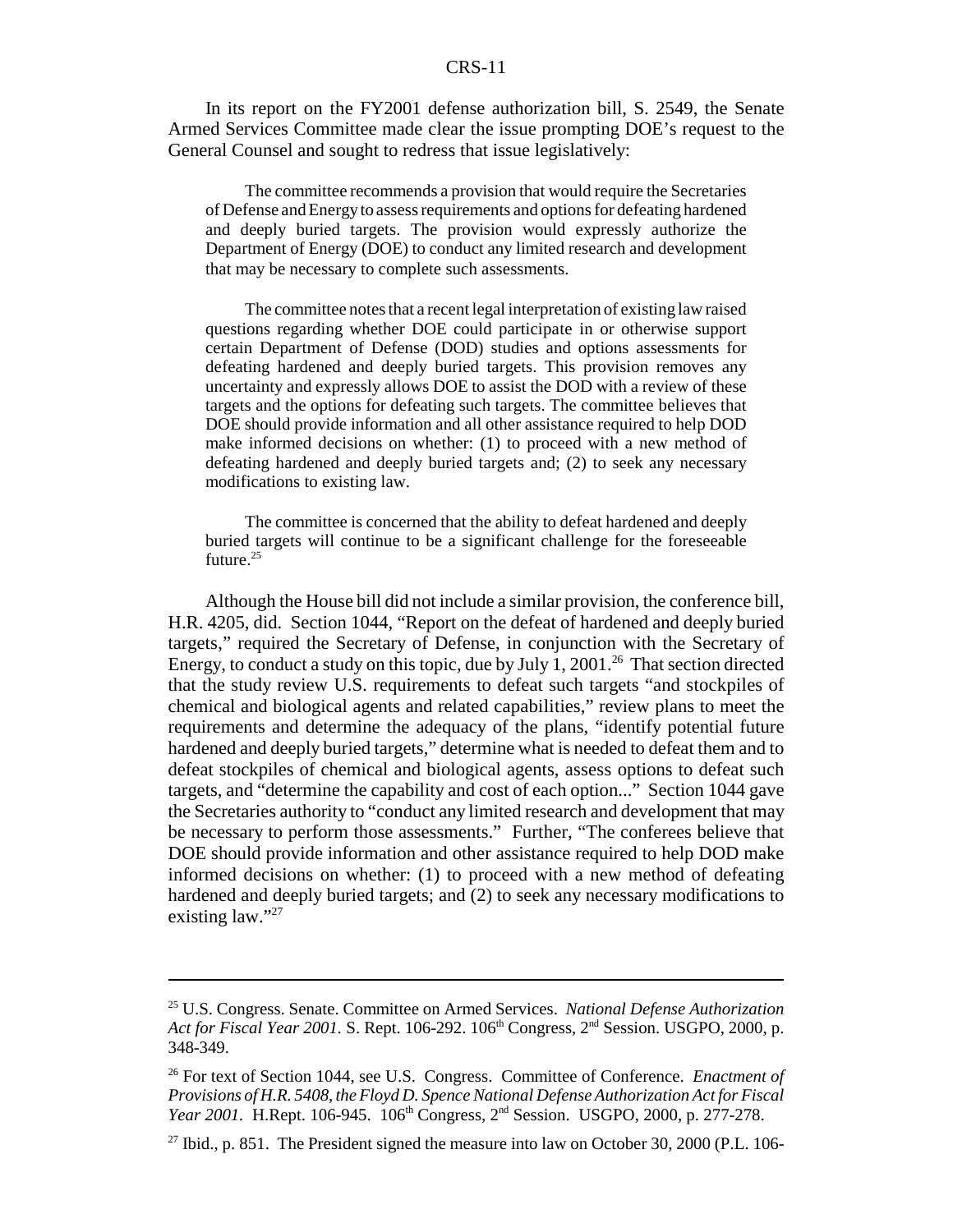The DOD-DOE report required by Section 1044, dated July 2001, contained a rationale for low-yield nuclear earth penetrator weapons.28 It stressed the problem that hardened and deeply buried targets (HDBTs) posed to the United States:

Our potential adversary's weapons of mass destruction (WMD), long-range missiles, modern air defenses, most sophisticated command and control systems, national leadership in wartime, and a variety of tactical arms are increasingly concealed and protected by networks of hard and deeply buried facilities. If the United States does not have the means to defeat these facilities and the threatening assets they protect, adversaries may perceive that they have a sanctuary from which to coerce or attack the United States, its allies, or its coalition partners with threats much more powerful than in past conflicts. (p. 3)

It discussed the potential problem posed byburied facilities containing chemical or biological weapons (CBW):

Ordnance employing fragmentation and blast effects will not accomplish this objective [destroying agents within munitions or containers] and may further worsen the situation by releasing agents into the atmosphere and surrounding environment. In some situations, there may be a need for multiple types of payloads to accomplish several objectives. For example, in the case of CBW located within a hardened facility, the goals might be *in situ* neutralization of the agents plus access-denial that prevents adversaries from recovering and using agents or production equipment not destroyed. This class of problems is the most vexing challenge to defeat of HDBTs. (p. 14)

While the DOD-DOE report focused on conventional weapons, special operations forces, intelligence, etc., for defeating HDBTs, it also discussed the potential value of nuclear weapons for this mission, especially low-yield penetrators:

DoD and DOE have completed initial studies on how existing nuclear weapons can be modified to defeat those HDBTs that cannot be held at risk with conventional high-explosive weapons or current nuclear weapons. (p. 4)

... we also must prepare for those unique and emerging strategic threats that are critical and well protected ... This will require additional investment in intelligence, special weapons, and counter-WMD capabilities, including nuclear weapons. (p. 6)

Nuclear weapons have a unique ability to destroy both agent containers and CBW agents. Lethality is optimized if the fireball is proximate to the target. This requires high accuracy; for buried targets, it also may require a penetrating weapon system. Given improved accuracy and the ability to penetrate the material layers overlying a facility, it is possible to employ a much lower-yield weapon to achieve the needed neutralization. The ability to use a lower yield

 $27$ (...continued)

<sup>398).</sup>

<sup>28</sup> U.S. Departments of Defense and Energy. *Report to Congress on the Defeat of Hard and Deeply Buried Targets, Submitted by the Secretary of Defense in Conjunction with the Secretary of Energy in Response to Section 1044 of the Floyd D. Spence National Defense Authorization Act for Fiscal Year 2001, PL 106-398,* July 2001, 24 p.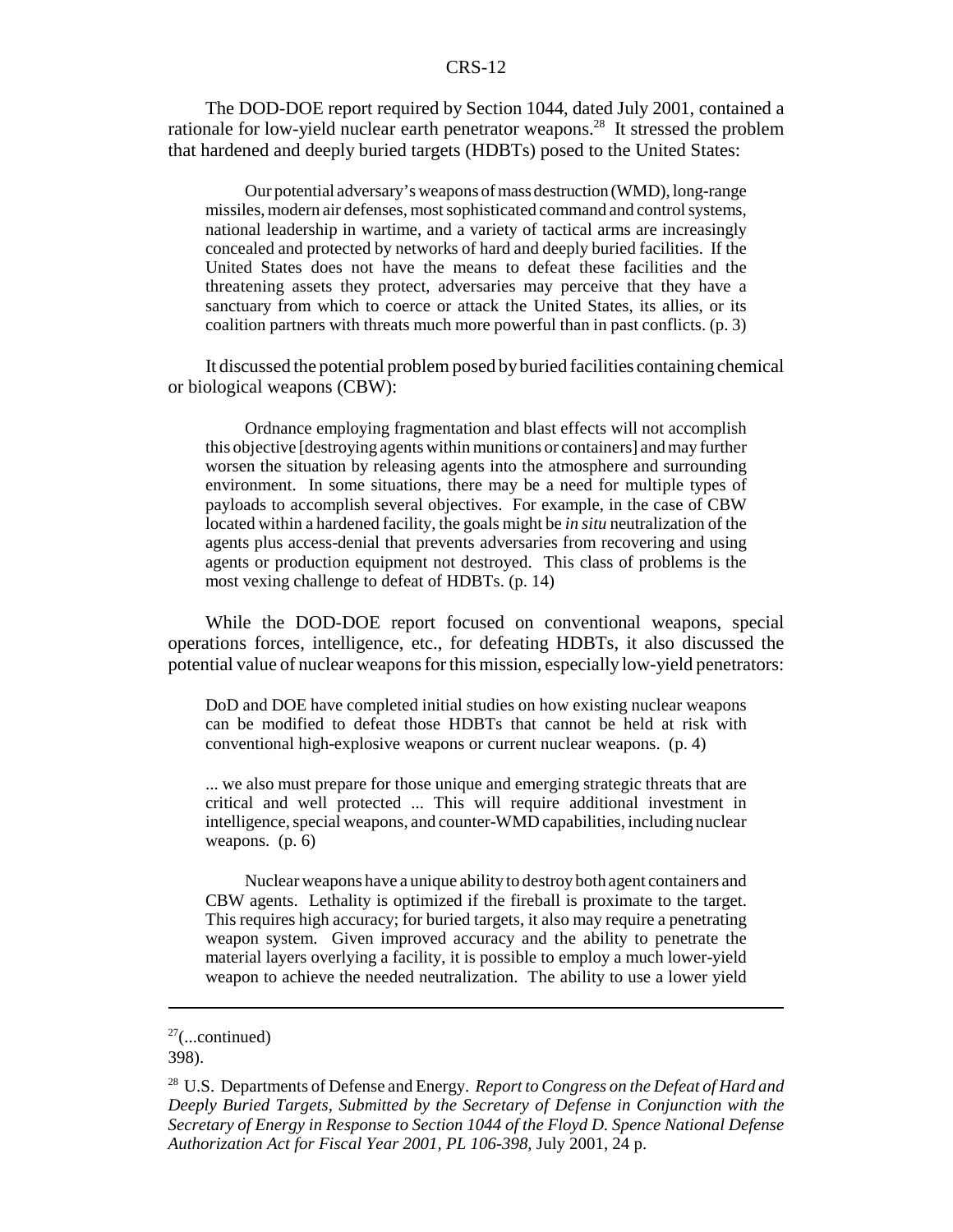would reduce weapon-produced collateral effects. The current nuclear weapons stockpile, while possessing some limited ground penetration capability and lower yield options (not yet certified), was not developed with this mission in mind. (p. 19)

Despite the above, the DOD-DOE report ended bynoting, "DoD has not defined a requirement for a nuclear weapon for WMD Agent Defeat missions." (p. 24)

The FY2002 National Defense Authorization Act, and its predecessor versions in House and Senate, did not address the issue of low-yield nuclear weapons or nuclear earth penetrators.

As noted, the Administration completed its congressionally-mandated Nuclear Posture Review (NPR) in December 2001. A text purported to consist of leaked excerpts of the NPR surfaced in March 2002 and was widely quoted in the press.<sup>29</sup> Among other things, this text stated that, compared to a surface-burst nuclear weapon of a given yield, a nuclear earth penetrator weapon could destroy many buried facilities with much lower yield and thereby reduce fallout by a factor of 10 to  $20^{30}$ 

In action on the FY2003 National Defense Authorization Act, Representative Weldon initially offered an amendment on the House floor that, among other things, would have repealed the Spratt-Furse provision upon presidential certification that another nation conducted a nuclear test for new or improved nuclear weapons, or that another nation was developing, in underground facilities, WMD that could pose an imminent risk to the United States, or that the repeal "is in the national security interest of the United States."<sup>31</sup> Before the amendment was debated, Representatives Spratt and Weldon subsequently modified it. While the 1993 provision barred "research and development which could lead to the production by the United States of a new low-yield nuclear weapon," the modification barred such development but not research, and clarified "development" as follows: "The term 'development' does not include concept definition studies, feasibility studies, or detailed engineering design work."32 The amendment passed, 362-53. The Senate bill did not have a similar provision and the House provision was dropped in conference.

A description of the "phases" of weapon development is needed to understand the subsequent discussion of legislation on low-yield R&D and the other three

<sup>29</sup> *Nuclear Posture Review [Excerpts],* available at

<sup>[</sup>http://www.globalsecurity.org/wmd/library/policy/dod/npr.htm]. This is not an official source. Secretary of Defense Donald Rumsfeld confirmed that the NPR was leaked. When asked about the leak at a press conference, he said, "I am disturbed by the leak because I think it's enormously unprofessional." U.S. Department of Defense. News Transcript: "DoD News Briefing – Secretary Rumsfeld and Gen. Pace," March 15, 2002.

<sup>[</sup>http://www.defenselink.mil/news/Mar2002/t03152002\_t0315sd.html]. Michael Gordon, "U.S. Nuclear Plan Sees New Targets and New Weapons," *New York Times,* March 10, 2002: 1, 6, among others, draws on leaked excerpts of the NPR.

<sup>30</sup> *Nuclear Posture Review [Excerpts],* p. 47.

<sup>31</sup> U.S. Congress. *Congressional Record,* May 9, 2002: H2334.

<sup>32</sup> Ibid., p. H2335.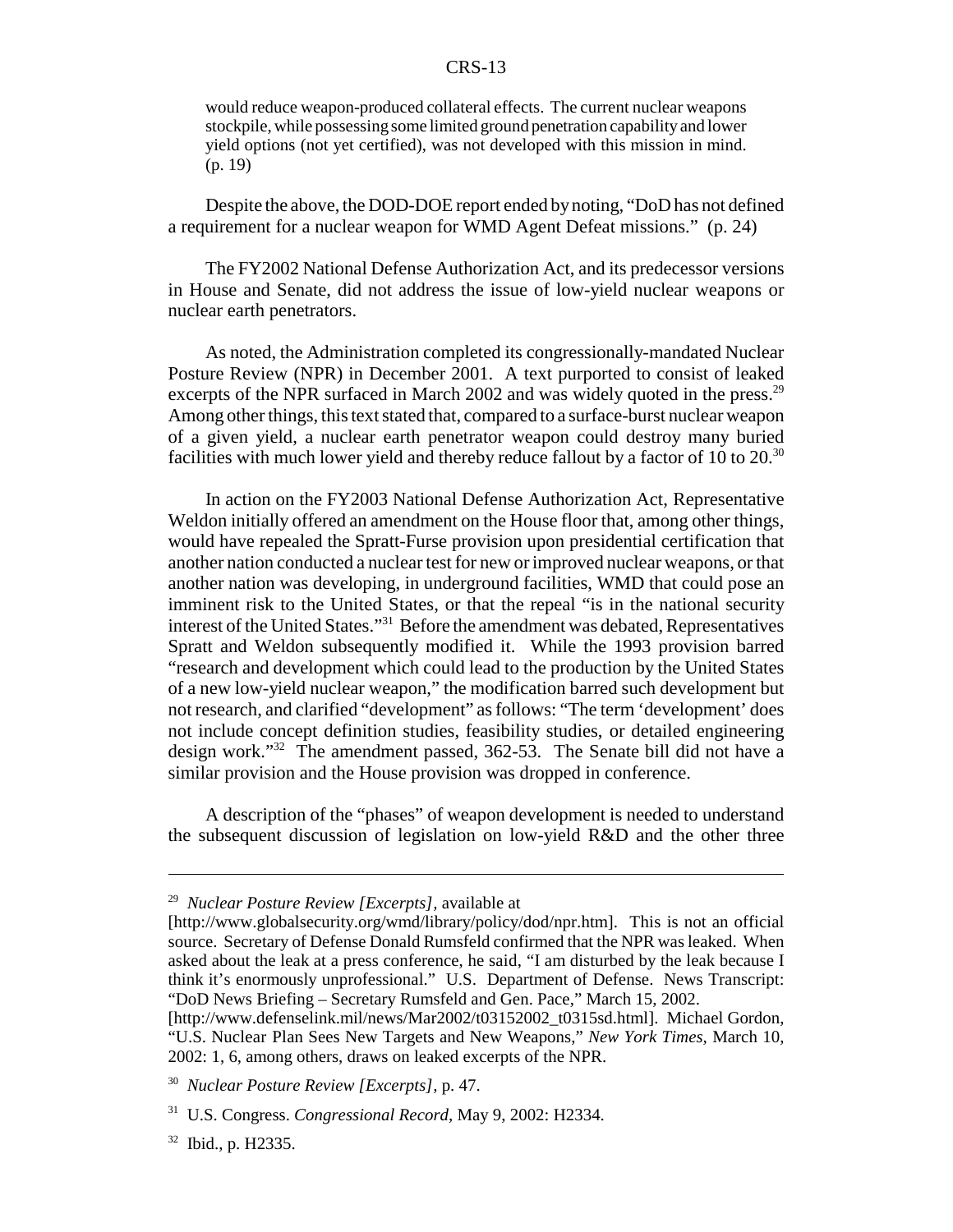nuclear initiatives. The development of new nuclear weapons proceeds through a series of defined "phases." DOD and the Atomic Energy Commission, a predecessor of DOE, entered an agreement on March 21, 1953, defining these phases as follows: Phase 1, weapon conception; phase 2, program study; phase 2a, design definition and cost study; phase 3, development engineering; phase 4, production engineering; phase 5, first production; phase 6, quantity production and stockpile; and phase 7, retirement.<sup>33</sup> (Note that phase 2 involves some prototype and subsystem testing as well as paper and computer studies.) The key dividing line is between phase 2a (design definition) and phase 3 (full-scale development). In phase 2a, Los Alamos and Lawrence Livermore National Laboratories, the two laboratories that design the nuclear explosive components of nuclear weapons, would generate one or more designs each for a particular warhead; personnel from Sandia National Laboratories, which design nonnuclear components of a warhead, would participate in the two design teams. At the end of phase 2a, one option and laboratory would be selected. (No new warhead has been designed since the 1980s.) In phases 3 and 4, which now would occur concurrently, the phase 2a design would be turned into a detailed design for a producible weapon through computer simulation, nuclear and nonnuclear testing, etc. For alterations and modifications of existing weapons, those in phase 6, the phase structure above is repeated as the "X" in "phase 6.X," though with some different names: phase 6.1, concept assessment; phase 6.2, feasibility study and option down-select; phase 6.2a, design definition and cost study; phase 3, development engineering; phase 4, production engineering; phase 6.5, first production; and phase 6.6, full-scale production. <sup>34</sup>

With that as background, Section 3143 of P.L. 107-314, FY2003 National Defense Authorization Act, "Requirements for Specific Request for New or Modified Nuclear Weapons," required DOE (1) to have a single line item for all funds requested for R&D that could lead to U.S. production of a new nuclear weapon in phase 1, 2, or 2a, or a modified nuclear weapon in phase 6.1, 6.2, or 6.2a, or concept work occurring before phase 1 or 6.1; and (2) to request funds for each weapon activity in phase 3 or 6.3 or higher as a separate line item. Further, the legislation provided a clear definition of a key term:

(3) The term "new nuclear weapon" means a nuclear weapon that contains a pit or canned subassembly, either of which is neither –

(A) in the nuclear weapons stockpile on the date of the enactment of this Act; nor

(B) in production as of that date.<sup>35</sup>

<sup>&</sup>lt;sup>33</sup> U.S. Atomic Energy Commission. "An Agreement Between the AEC and the DOD for the Development, Production, and Standardization of Atomic Weapons," March 21, 1953, 10 p. Phases 2a and 7 were added later.

<sup>&</sup>lt;sup>34</sup> U.S. Department of Defense, Department of Energy, and Nuclear Weapons Council. "Procedural Guideline For The Phase 6.X Process," April 19, 2000, 13 p., defines these phases and explains the roles of DOD and DOE in weapons development.

 $35$  A pit is the fissile core of a nuclear weapon. The pit and associated materials are called (continued...)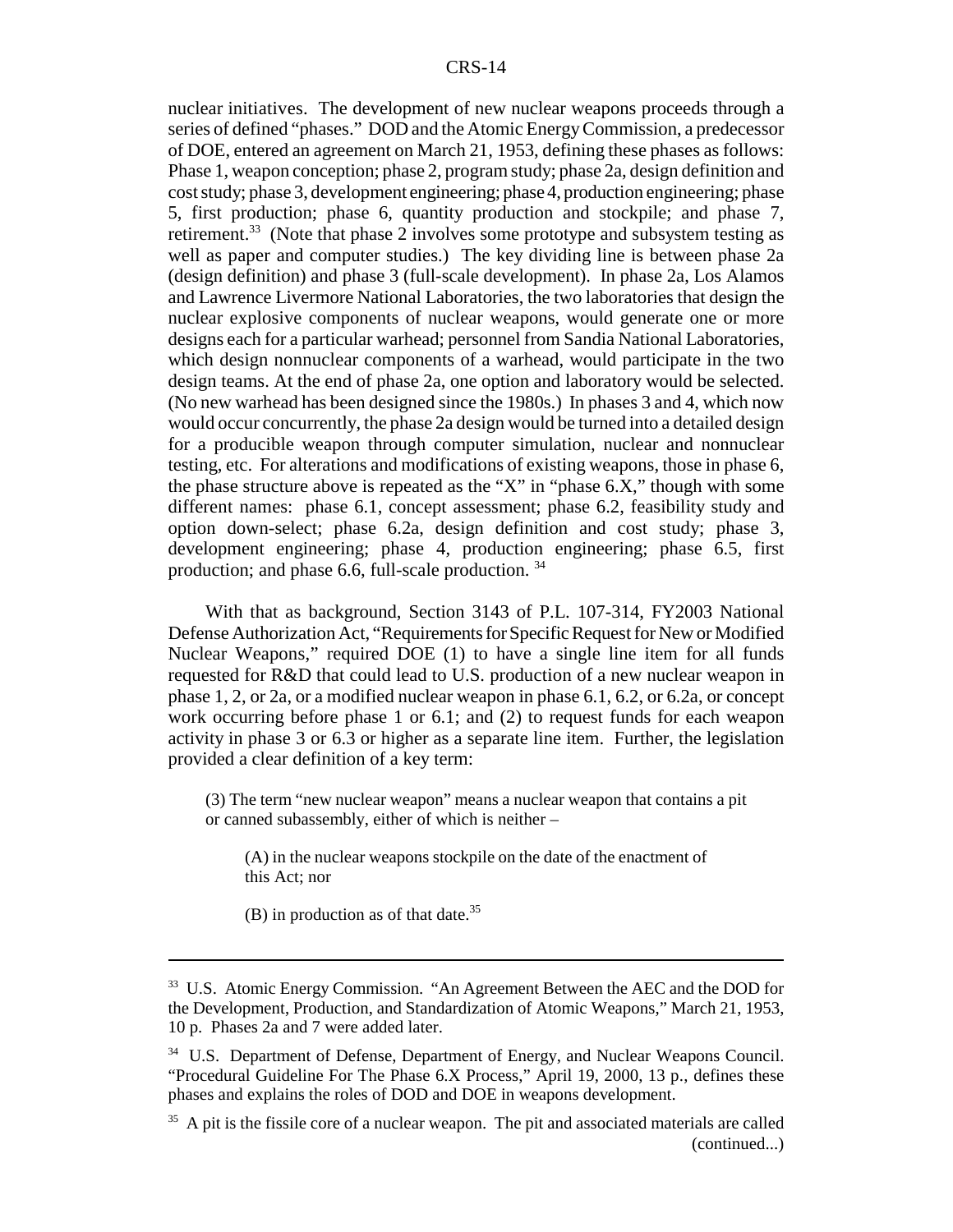While the move from phase 2a or 6.2a to phase 3 or 6.3 typically involves a large increase in cost, requiring each weapon in phase 3 or 6.3 to have its own line item enhances the visibility of these programs and prevents them from being lumped with other programs, aiding congressional oversight and control of the process.

The explanatory language of this section of the conference report referenced the Spratt-Furse provision: "The conferees agree that nothing in this section may be construed to modify, repeal, or in any way affect the provisions of section 3136 of the National Defense Authorization Act for Fiscal Year 1994 ...."36

#### **Legislative Actions in the FY2004 Budget Cycle**

The Administration, in DOD legislative proposals for FY2004, requests repeal of the Spratt-Furse provision restricting low-yield nuclear weapon R&D. Its draft language states simply, "Section 3136 of the National Defense Authorization Act for Fiscal Year 1994 (Public Law 103-160; 107 Stat. 1946) is repealed."<sup>37</sup> The Administration offered the following rationale:

Section 3136, the so-called PLYWD legislation, prohibits the Secretary of Energy from conducting any research and development which could potentially lead to the production by the United States of a new low-yield nuclear weapon, including a precision low yield warhead.

This legislation has negatively affected U.S. Government efforts to support the national strategy to counter WMD and undercuts efforts that could strengthen our ability to deter, or respond to, new or emerging threats.

A revitalized nuclear weapons advanced concepts effort is essential to: (1) train the next generation of nuclear weapons scientists and engineers; and (2) restore a nuclear weapons enterprise able to respond rapidly and decisively to changes in the international security environment or unforeseen technical problems in the stockpile. PLYWD has had a "chilling effect" on this effort by impeding the ability of our scientists and engineers to explore the full range of technical options. It does not simply prohibit research on new, low-yield warheads, but prohibits any activities "which could potentially lead to production by the United States" of such a warhead.

It is prudent national security policy not to foreclose exploration of technical options that could strengthen our ability to deter, or respond to, new or emerging threats. In this regard, the Congressionally-mandated Nuclear Posture Review urged exploration of weapons concepts that could offer greater capabilities for precision, earth penetration (to hold at risk deeply buried and

 $35$ (...continued)

the primary stage. Detonating the primary provides the energy to detonate the canned subassembly, a term used to refer to the secondary stage. That stage provides most of a weapon's energy through fission and fusion.

<sup>36</sup> U.S. Congress. Committee of Conference. *National Defense Authorization Act for Fiscal Year 2003.* 107th Congress, 2nd Session, H.Rept. 107-772, USGPO, 2002, p. 786.

 $37$  For the proposed bill, see [http://www.defenselink.mil/dodgc/lrs/docs/March3-bill.pdf].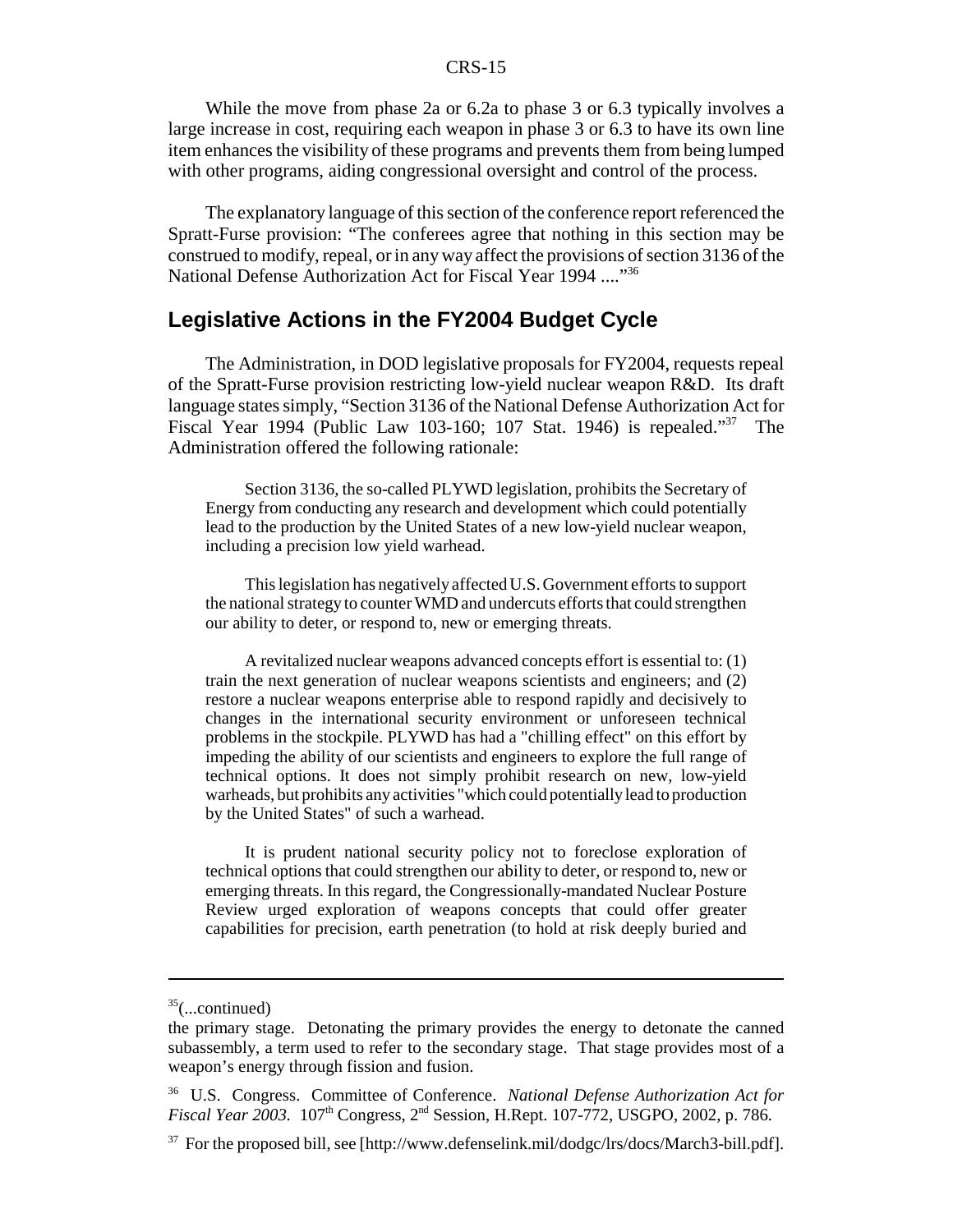hardened bunkers), defeat of chemical and biological agents, and reduced collateral damage. The PLYWD legislation impedes this effort.

Repeal of PLYWD, however, falls far short of committing the United States to developing, producing, and deploying new, low-yield warheads. Such warhead concepts could not proceed to full-scale development, much less production and deployment, unless Congress authorizes and appropriates the substantial funds required to do this.<sup>38</sup>

The Senate bill, S. 1050, as reported from the Armed Services Committee, contained this repeal (Section 3131) and added that nothing in the repeal "shall be construed as authorizing the testing, acquisition, or deployment of a low-yield nuclear weapon." On May 20, the Senate considered an amendment by Senators Feinstein and Kennedy to rescind Section 3131.<sup>39</sup> The debate, in which more than 20 Senators participated, aroused considerable interest. Senator Feinstein argued that repealing the low-yield ban "will ... begin a new era of nuclear proliferation."40 Senator Durbin said, "This bill is about to discard 50 years of American foreign policy and 50 years of American nuclear policy."<sup>41</sup> Senator Kyl said, "The reason low-yield weapons research is being sought is because the world has changed since the time we developed these huge megaton nuclear weapons ... the United States would prefer, if it had to, to use a much smaller weapon, a low-yield weapon."<sup>42</sup> The amendment was tabled, 51-43.<sup>43</sup> When that amendment failed, Senator Jack Reed offered an amendment to modify Section 3131 by replacing "research and development" with "development engineering." Thus, the amendment would have barred development engineering that could lead to U.S. production of a new nuclear warhead. Senator Warner offered an amendment to the Reed amendment, replacing the latter with the original committee amendment and adding a section, "The Secretary of Energy may not commence the engineering development phase or any subsequent phase of a low-yield nuclear weapon unless specifically authorized by Congress."44 The difference between the two amendments was summed up as follows:

<sup>41</sup> Ibid., p. S6669.

<sup>42</sup> Ibid., p. S6676.

<sup>&</sup>lt;sup>38</sup> U.S. Department of Defense. "DoD Legislative Proposals: National Defense Authorization Act for Fiscal Year 2004 (Sent to Congress on March 3, 2003) -- Section-by-Section Analysis."

<sup>[</sup>http://www.defenselink.mil/dodgc/lrs/docs/March3-sectional.pdf]

 $39$  For further details on congressional action on the low-yield ban, ACI, and RNEP in 2003, see John Isaacs, "Congress Jumps off the Ban-Wagon," *Bulletin of the Atomic Scientists,* July-August 2003: 20, 21, 69.

<sup>40</sup> U.S. Congress. *Congressional Record,* May 20, 2003: S6663.

<sup>43</sup> For amendment text, debate, and vote, see U.S. Congress. *Congressional Record,* May 20, 2003, p. S6663, S6663-S6690, and S6690, respectively.

<sup>44</sup> For text, debate, and vote on the two amendments, see U.S. Congress. *Congressional Record*, May 20, 2003: S6690-S6691; May 20, 2003: S6691-S6696 and May 21, 2003: S6789-S6792; and May 21, 2003: S6792, respectively.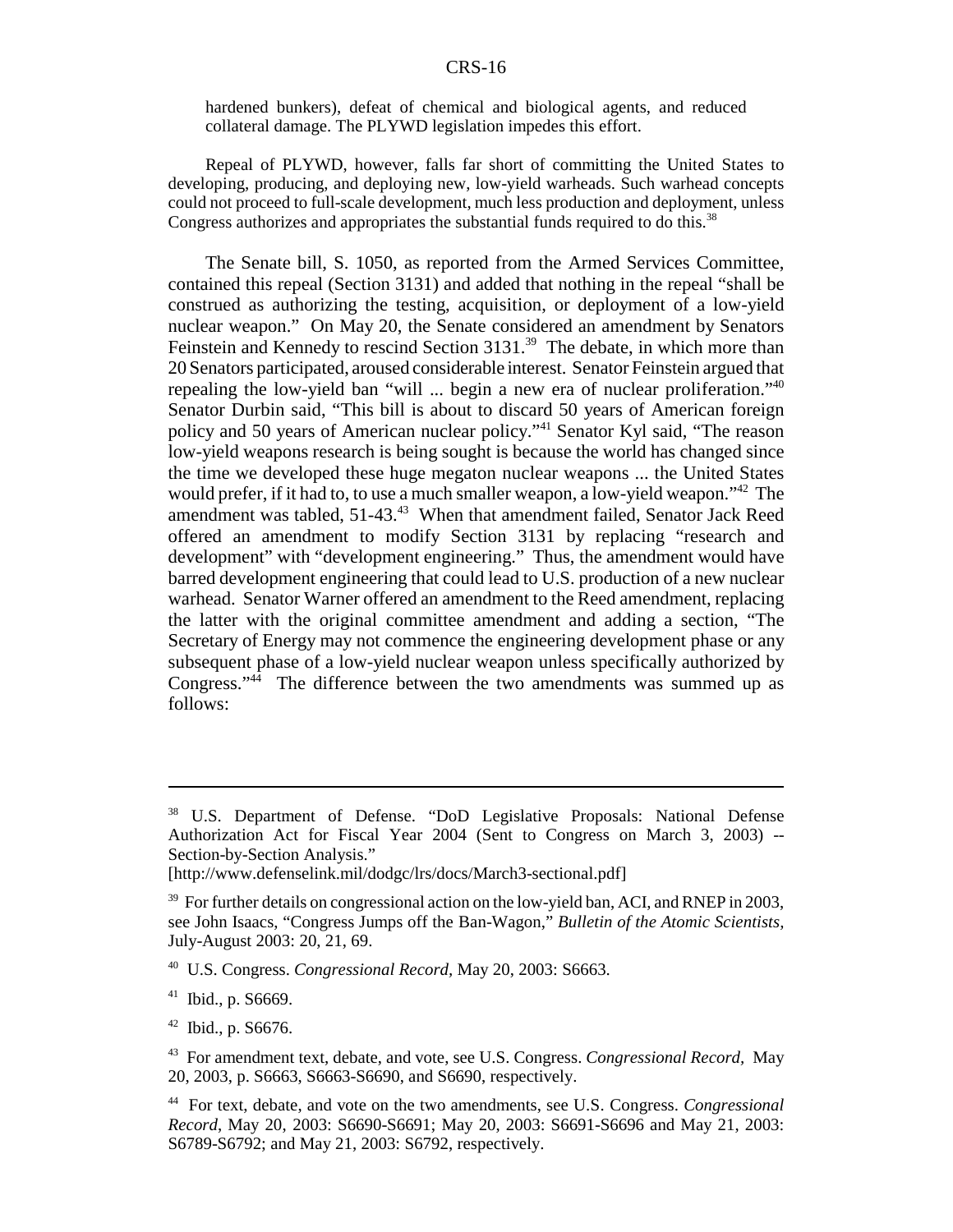Mr. Reed. Essentially, the functional difference between my amendment and your second degree is, at this point, under my amendment the administration would have to come and lift the prohibition; under your amendment, they would have to come and get an authorization. I think that is the functional difference.

#### Mr. Warner. I think the Senator is correct.<sup>45</sup>

On May 21, the Senate agreed to the Warner amendment, 59-38, and agreed to the Reed amendment, as amended by the Warner amendment, 96-0. Subsequently, on May 22, the Senate passed S. 1050, as amended, 98-1, and on June 4 passed H.R. 1588, the House version of the National Defense Authorization Act for FY2004, striking all after the enacting clause and inserting the text of S. 1050.

The House Armed Services Committee tackled the same subject. As reported by the committee, Section 3111 of H.R. 1588 modified the low-yield provision substantially from the language the Administration had requested, adopting by voice vote an amendment by Representative Spratt.<sup>46</sup> The FY1994 provision is as follows:

(b) LIMITATION- The Secretary of Energy may not conduct, or provide for the conduct of, research and development which could lead to the production by the United States of a low-yield nuclear weapon which, as of the date of the enactment of this Act, has not entered production.

Section 3111 would revise that provision:

(b) LIMITATION- The Secretary of Energy may not develop, produce, or provide for the development or production of a low-yield nuclear weapon which, as of November 30, 1993, has not entered production. ...

(d) Effect on Studies and Design Work – Nothing in this section shall prohibit the Secretary of Energy from conducting, or providing for the conduct of, concept definition studies, feasibility studies, or detailed engineering design work.

The amendment apparently drew the line separating permitted from prohibited activities between phase  $2a/6.2a$  and phase  $3/6.3$ . The explanatory statement of the committee was somewhat clearer on this point: "The amendment would maintain the prohibition on development of new nuclear weapons with yields less than five kilotons, but would allow research on such weapons, including concept definition studies, feasibility studies, and detailed engineering design."<sup>47</sup> A statement of additional views by Representative Spratt and 24 other Democrats, in the committee's report on the bill, elaborated: "the amendment permits research of such

<sup>45</sup> U.S. Congress. *Congressional Record,* May 20, 2003: S6695.

<sup>46</sup> David Morris, "Markup Reports: Panel Extends Pentagon Power over Personnel, Wildlife," *CongressDaily,* May 14, 2003: 2.

<sup>47</sup> House Armed Services Committee, *National Defense Authorization Act for Fiscal Year 2004.* p. 434.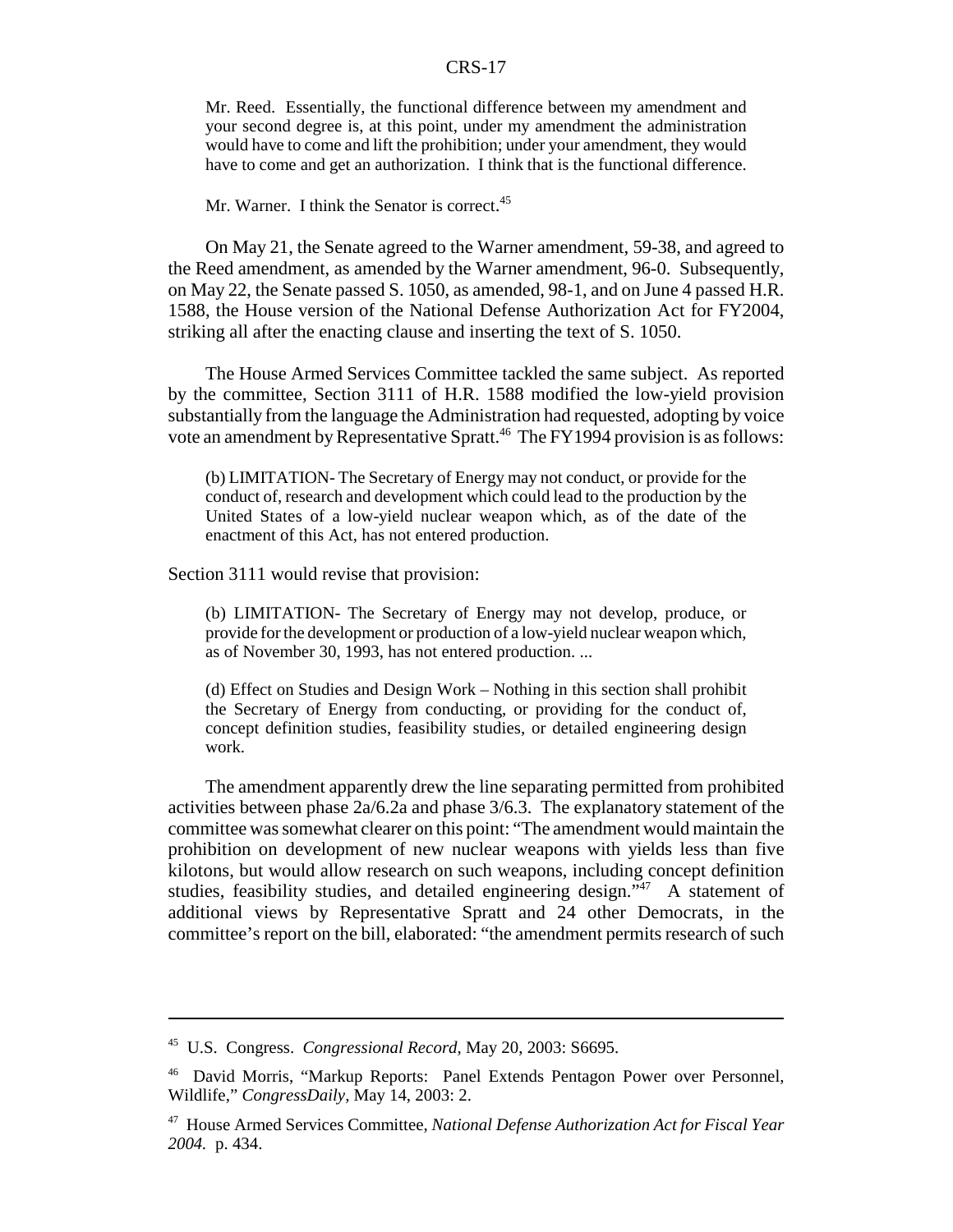[sub-5-kt] weapons, it prohibits development engineering (referred to as Phase 6.3 activities by the Department of Energy) and later stages of development."48

The amendment is more permissive than the original provision but less so than the one the Administration had proposed, apparently permitting work through phase 2a/6.2a but barring subsequent development. It also narrows the potentially broad applicability of the phrase "which could lead to the production." That phrase raises the prospect that a paper study, a computer model, or a metallurgical experiment might be illegal if it could somehow be construed as leading to production. With the new language, that possibility would no longer be enough to block such work; rather, the test would be whether the development or production is of an actual low-yield weapon. The rule for H.R. 1588 did not provide for amendments to this provision. The House passed the bill, as amended, on May 22, 361-68.

### **Conference Issues**

Several aspects of this issue may arise in conference. Both bills seek to define which activities are permitted and which are barred in order to remove an ambiguity of the original legislation: the issue of R&D that "could lead to the production by the United States of a new low-yield nuclear weapon, including a precision low-yield warhead." They approach the problem differently, though. The Senate would rescind the low-yield R&D provision but bar "engineering development" or subsequent phases of a low-yield weapon without congressional approval, and the House would retain the low-yield ban but modify it substantially. The Senate bill, as amended, clearlydraws the line separating permitted activityand activityrequiring explicit congressional authorization between phase 2a (or 6.2a) and phase 3 (or 6.3). The House language appears to do the same thing, but it is not completely clear that "develop" and "detailed engineering design work" refer to that same line. It is unclear if there is a difference between the Senate's requirement for "explicit authorization" of engineering development or beyond and the requirement in Section 3143 of P.L. 107-314 for DOE to include a line-item request for each new or modified nuclear weapon in phase 3 or 6.3 or beyond. A senior NNSA staff member held that while committee or conference report language would typically comment on weapons in phase 3 or 6.3 or beyond, NNSA would view authorization and appropriations of funds for such weapons, typically hundreds of millions of dollars, as constituting the "explicit authorization" that the Senate's bill required, but that in any event it would be up to Congress to define what form of authorization sufficed.<sup>49</sup>

#### **Issues for Congress**

**Would lifting the ban lead to acquisition and use of nuclear weapons?** Supporters of the ban argue that new weapons would make acquisition and use of nuclear weapons more likely. Any new weapon would broaden the President's range of options. A President might find options made available by current nuclear weapons to be unacceptable, but a new weapon might offer a tradeoff

 $48$  Ibid., p. 519.

 $49$  Telephone conversation, June 10, 2003.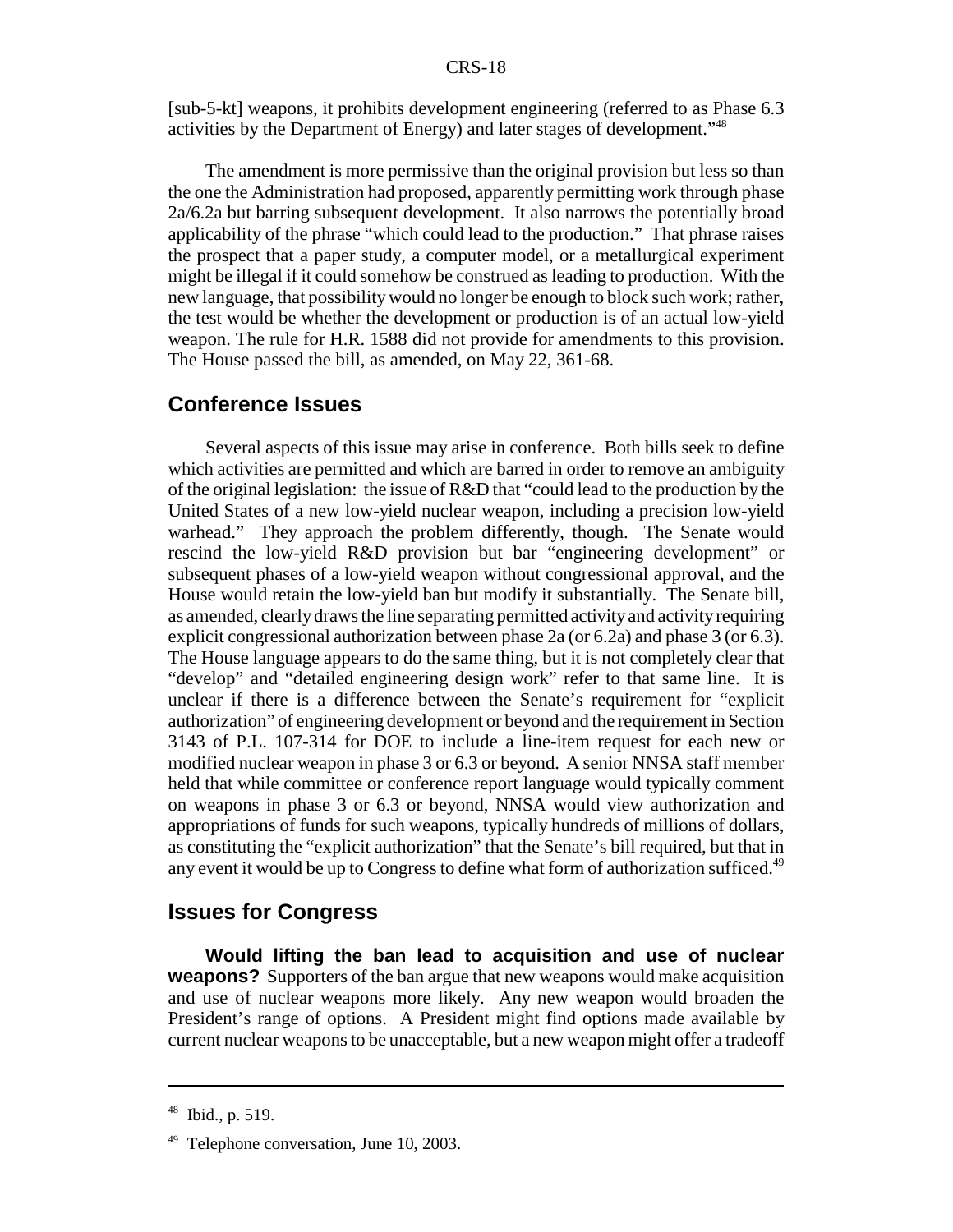between costs and benefits that tilts in favor of nuclear use. Critics further believe that the Administration is seeking to lift the ban with the intention of building lowyield weapons. Senator Feinstein asked Secretary of Defense Donald Rumsfeld about it, "and he said it's just a study .... They did the same thing with the nuclear posture review: Oh, it's just an intellectual exercise. I don't believe either of those, not one whit, and I think there's a very clear march on to develop these weapons."<sup>50</sup> Critics further argue that even research on low-yield weapons would lead down a slippery slope to testing, production, deployment, and use. Senator Feinstein said, "The repeal of Spratt-Furse opens the door for America to begin to develop nuclear weapons again."<sup>51</sup> Senator Biden said that many supporters of the ban are concerned because "we believe very much that if one of these weapons ... is developed, it will ultimately be fielded," and that low-yield weapons send a "dangerous signal ... to other countries, whether intentional or not, that we intend to fight a nuclear war."52 Senator Kennedy said, "a mini-nuke is still a nuke. ... If we build it, we will use it. ... it is a one-way street that can lead only to nuclear war."53 Critics prefer to stop the momentum in this direction at the earliest opportunity.

Those who would lift the ban see "lowering the nuclear threshold" and a "slippery slope to nuclear use" as a misreading of U.S. policy and practice. Congress will decide if a weapon is to move to phase  $3/6.3$  through the authorization and appropriations process; approval would be far from automatic. The provision repealing Spratt-Furse in the Senate Armed Services Committee's bill (S. 1050, Sec. 3131) states explicitly, "Nothing in the repeal ... shall be construed as authorizing the testing, acquisition, or deployment of low-yield nuclear weapons." Senator Kyl stated, "this is not an authorization. All we are doing is removing a self-imposed restriction on thinking about this, on doing research.<sup> $3\overline{5}4$ </sup>

Further, they note, use of nuclear weapons has always been a presidential decision, and one that Presidents treat as arguably the most weighty decision that they can make. Having more weapons, or low-yield weapons, does not mean that the United States will use them. As Senator Warner observed,

the threshold for using nuclear weapons remains very high indeed. ... the United States had a large number of low-yield nuclear weapons in our inventory during the '50s, '60s, and '70s which have now been removed from the inventory. During each of these decades there were significant national security challenges to the United States. None of those challenges came close to reaching the nuclear threshold ...<sup>55</sup>

<sup>&</sup>lt;sup>50</sup> Senators Edward Kennedy and Dianne Feinstein, press conference, "A New Proliferation of Nuclear Weapons," September 16, 2003, transcript by Federal News Service.

<sup>51</sup> U.S. Congress. *Congressional Record,* May 20, 2003: S6665.

<sup>52</sup> Ibid., p. S6673 and S6682.

<sup>53</sup> Ibid., p. S6687.

<sup>54</sup> Ibid., p. S6677.

<sup>55</sup> Ibid., p. S6687.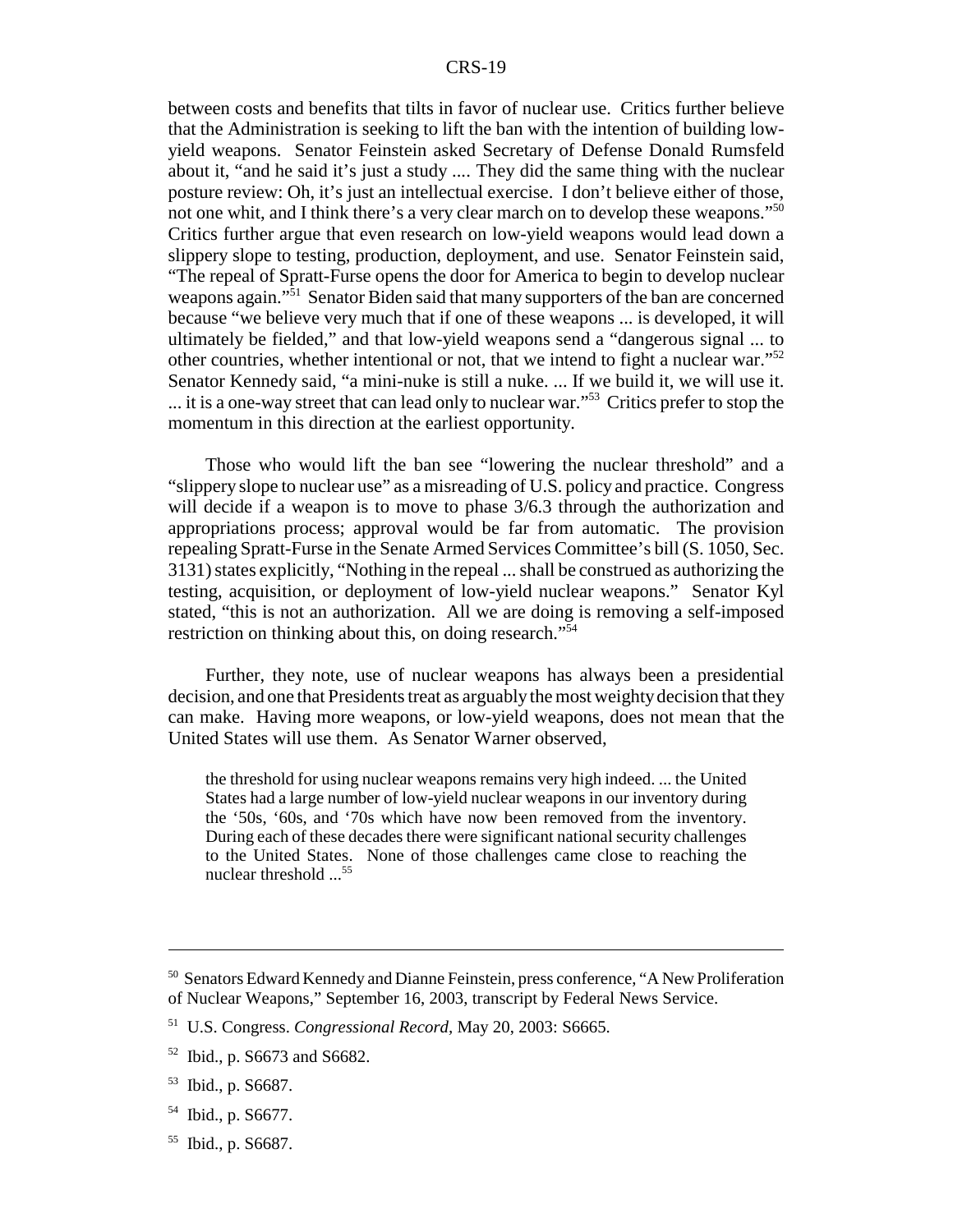**Would low-yield weapons make nuclear proliferation more likely?** Those who would retain the ban assert that resuming low-yield R&D could spur nuclear proliferation elsewhere. If the world's only superpower requires for its security new types of nuclear weapons in addition to the ones it already has, then this implies that other nations need nuclear weapons for their security as well. Building weapons that might be used against rogue states will not deter these states from building nuclear weapons, it is argued, but will instead lead them to develop such weapons of their own to deter U.S. attack. They maintain that although nonproliferation efforts have not been 100 percent successful, they have served as an important restraint.

Resuming low-yield R&D could lead to nuclear testing, critics argue, likely leading to resumed nuclear testing by others. The head of the nuclear directorate of Russia's defense ministry reportedly stated in January 2002, "if any of the five countries officially possessing nuclear weapons starts testing nuclear munitions again, and we consider our nuclear stockpile to be in a critical state, we too will carry out nuclear tests."56 Beyond that, the NPT is the cornerstone of the nuclear nonproliferation regime, which incorporates other agreements, treaties, groups, and arrangements as well.<sup>57</sup> The NPT faced a key decision in 1995: states party had to decide whether or not to extend the treaty indefinitely. They decided to do so, but this extension was linked to a set of nonproliferation objectives, one of which was completing negotiations on a CTBT no later than 1996. Accordingly, as Sidney Drell and others argue, "A decision to resume [nuclear] testing to build low-yield nuclear weapons could deal the [nonproliferation] regime a fatal blow ..."<sup>58</sup>

Those opposed to the ban reject the argument that studying low-yield weapons would lead to nuclear proliferation. No other nation has such a prohibition, so lifting it would simply move the United States to a position of parity in that regard, they assert. Nations will act in their own interests on decisions involving their security or ambitions. The United States signed the CTBT in 1996, yet India and Pakistan tested nuclear weapons in 1998. These critics question the NPT's utility. North Korea and (apparently) Iran made substantial progress on their nuclear programs even while being party to that treaty. Nuclear programs in all four nations were underway decades ago, long before the U.S. ban on low-yield R&D. The ban's opponents argue that U.S. actions – especially on something as remote as preliminary studies of possible weapons – will not make other nations more likely to develop WMD. To the contrary, they believe, U.S. ability to respond to WMD proliferation efforts by rogue states may dissuade them from undertaking such actions in the first place. As

<sup>&</sup>lt;sup>56</sup> Letter from Representative Edward Markey and 39 other Representatives to Representatives Bob Stump and Ike Skelton on Robust Nuclear Earth Penetrator and nuclear test readiness, May 1, 2002.

<sup>&</sup>lt;sup>57</sup> For further information on the nuclear nonproliferation regime, see U.S. Library of Congress. Congressional Research Service. *Proliferation Control Regimes: Background and Status.*CRS Report RL31559, by Sharon Squassoni, Steven Bowman, and Carl Behrens.

<sup>&</sup>lt;sup>58</sup> Sidney Drell, James Goodby, Raymond Jeanloz, and Robert Peurifoy, "A Strategic Choice: New Bunker Busters Versus Nonproliferation," *Arms Control Today,* March 2003: 8.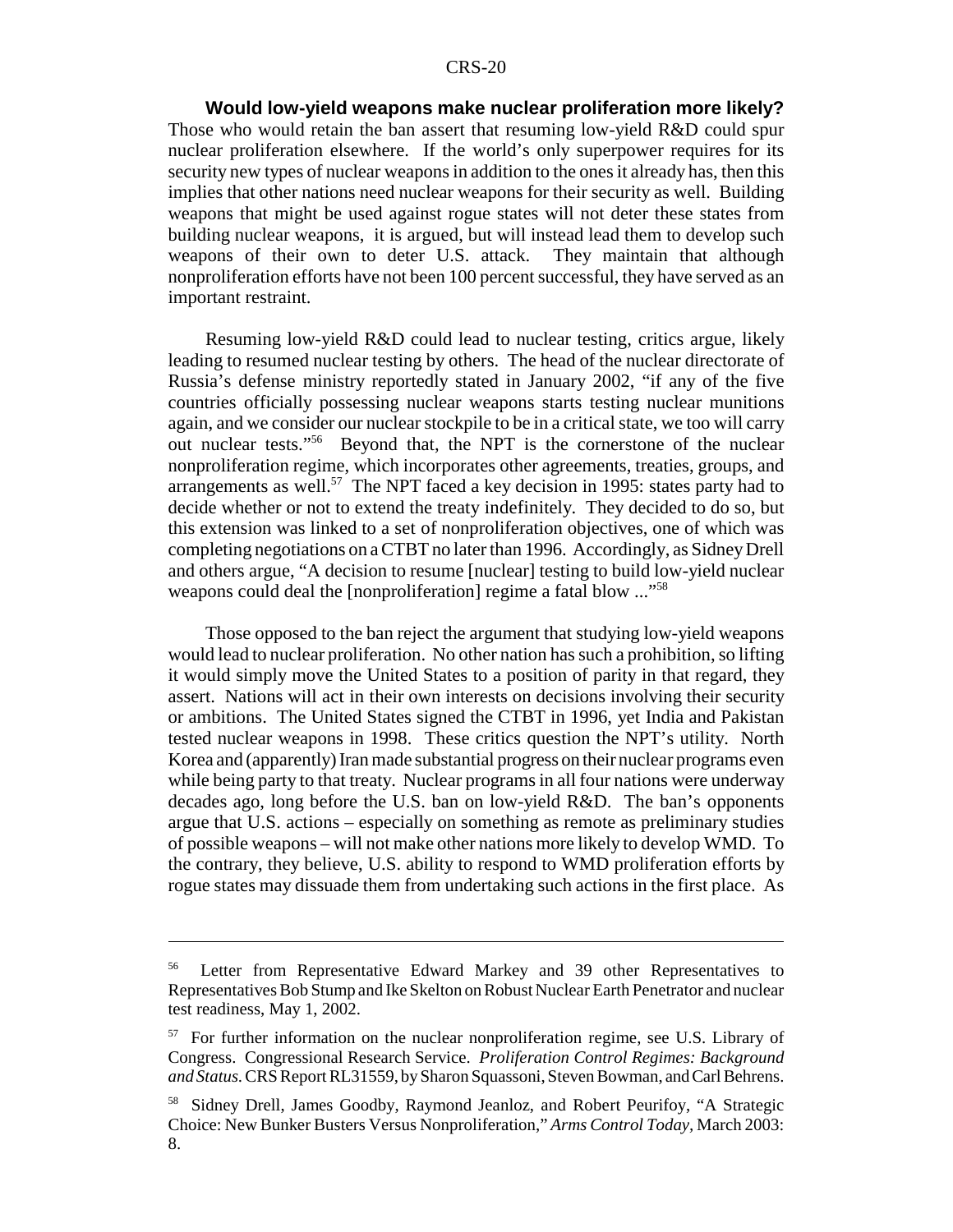Senator Domenici said, "to permit [weapons scientists] to work in this area [lowyield weapons] is part of the deterrent." $5\overline{9}$ 

The ban's opponents reject the contention that R&D on new weapons will lead to nuclear testing. As C. Paul Robinson, Director of Sandia National Laboratories, said, "I can categorically state that no one is proposing returning to nuclear testing."<sup>60</sup> The United States has decades of experience with low-yield nuclear weapons, including those with altered radiation outputs, such as the neutron bomb of the 1970s. Use of existing, tested designs, perhaps with modifications not requiring testing, would provide high confidence. A better understanding of the effects of low-yield weapons is crucial for understanding their utility, yet key variables are how a blast wave would interact with structures; computer models and engineering studies would arguably provide the needed data.

**Would low-yield weapons offer military value?** Some supporting the ban argue there is little meaningful use for low-yield weapons. They note a statement by Linton Brooks, at the time Acting Administrator of NNSA: "we have no requirement to actually develop any new weapons at this time."<sup>61</sup> As the Afghanistan and Iraq Wars showed, it is often difficult to know what to target. Al Qaeda presents few if any targets that would be suitable for nuclear weapons. Another lesson of these wars is that if targets can be located, they can often be defeated with conventional weapons. Deep burial, large tunnel complexes with multiple barriers, deception, etc., might make targets in rogue states difficult to destroy with nuclear weapons even if they can be located. Many potential targets are in cities, but detonating a low-yield nuclear weapon in or even near a city could cause much collateral damage. By one estimate, a 5-kiloton weapon detonated near and upwind from Damascus, Syria, at a depth of 30 feet would cause 230,000 fatalities and another 280,000 casualties within two years. $62$  Use of a low-yield earth penetrator against the bunkers thought to house Saddam in Baghdad, a city of nearly 5 million people, could have caused casualties on a similar scale.

<sup>59</sup> U.S. Congress. *Congressional Record,* May 20, 2003: S6674.

<sup>60</sup> James Kitfield, "The Pros and Cons of New Nuclear Weapons," *National Journal,* August 9, 2003: 2567.

<sup>&</sup>lt;sup>61</sup> "Statement of Linton F. Brooks, Acting Under Secretary of Energy and Administrator for National Security, National Nuclear Security Administration, U. S. Department of Energy Before the Subcommittee on Strategic Forces, Committee on Armed Services, U. S. Senate, April 8, 2003," p. 6.:

<sup>[</sup>http://www.senate.gov/~armed\_services/statemnt/2003/April/Brooks.pdf]

<sup>62</sup> U.S. Congress.*Congressional Record,* May 20, 2003: S6666. Senator Kennedy cited this estimate. Matthew McKinzie, staff scientist on the nuclear program of the Natural Resources Defense Council, performed the analysis in April 2003 using the HPAC ("Hazard Prediction Assessment Capability") computer code produced by SAIC, Inc., for the Defense Threat Reduction Agency. Telephone conversation with Matthew McKinzie, September 23, 2003. For further information on the code and calculations using it, see McKinzie's statement in "New Nuclear Weapons vs. Nonproliferation: The Choice Before Congress," press briefing held by the Arms Control Association, Washington, DC, April 29, 2003: [http://www.armscontrol.org/events/newnuclearweapons\_apr03.asp]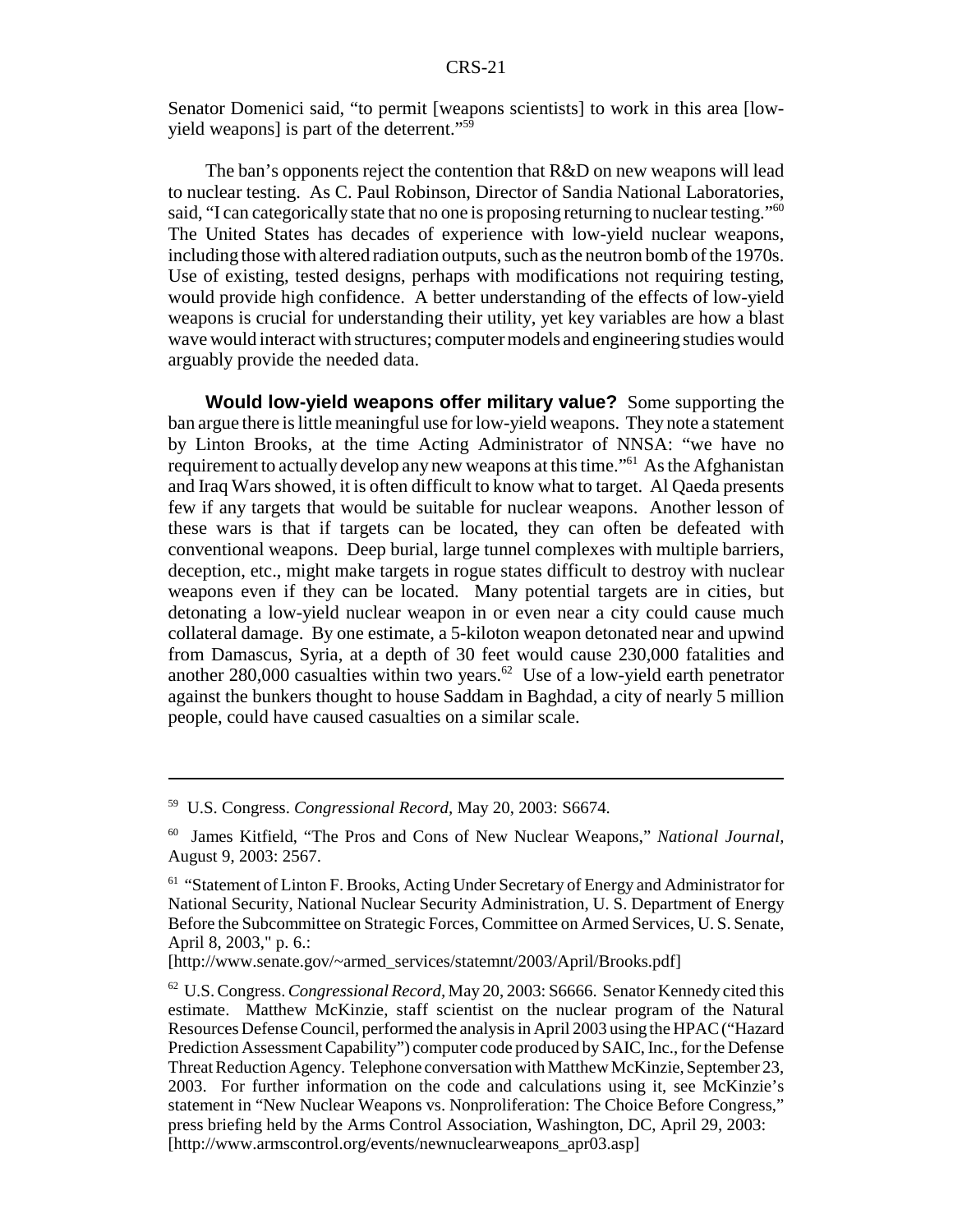The ban's opponents claim that low-yield weapons mayoffer important military capabilities, such as for destroying biological munitions (discussed under ACI, below) or attacking underground bunkers. There is military interest in low-yield weapons. Admiral James Ellis, Commander, U.S. Strategic Command, wrote that "US Strategic Command is interested in conducting rigorous studies of all new technologies, and examining the merits of precision, increased penetration, and reduced yields for our nuclear weapons."<sup>63</sup> At present, in the view of those who would lift the ban on low-yield R&D, the ban makes it impossible to assess the value of the capabilities sub-5-kt weapons might bring to the stockpile, or how they might be designed for specific missions. The ban, they assert, imposes broader constraints on nuclear weapons designers as they seek to stay well away from any activities that could be construed as violating the Spratt-Furse provision. Senator Sessions concluded, "it would be irrational to prohibit research that could inform future decisions as to whether such weapons would enhance the national security of our country."64 Senator Domenici noted that the ban increases the leadtime to develop a low-yield weapon should the need arise.<sup>65</sup>

## **Advanced Concepts Initiative**

#### **Description**

For FY2004, the Administration requests \$21.0 million for the Advanced Concepts Initiative (ACI). Of this amount, \$15.0 million is for the Robust Nuclear Earth Penetrator (RNEP) weapon, discussed in the next section, and \$6.0 million (\$2.0 million for each of the three weapons labs) is for other advanced weapon concepts, discussed here. This latter program involves studies through phase 2a/6.2a bysmall groups of weapons personnel at Los Alamos, Livermore, and Sandia, as well as liaison with DOD commands. A Los Alamos publication states:

The ACI program will conduct new weapon studies and will explore concepts for new warhead designs and modifications to meet DoD needs that are not met by the current stockpile. The ACI is a program for developing and exercising capability and for applying that capability to examine options.<sup>66</sup>

In its FY2004 legislative proposals, the Administration argued for ACI:

A revitalized nuclear weapons advanced concepts effort is essential to: (1) train the next generation of nuclear weapons scientists and engineers; and (2) restore a nuclear weapons enterprise able to respond rapidly and decisively to

<sup>63</sup> Letter from Admiral Ellis to Senator John Warner, (no date), in U.S. Congress. *Congressional Record,* May 20, 2003: S6680.

<sup>64</sup> U.S. Congress. *Congressional Record,* May 20, 2003: S6667.

<sup>65</sup> Ibid., p. S6675.

<sup>66</sup> John Immele, "Los Alamos and the New Triad," *Nuclear Weapons Journal,* May/June 2003: 31.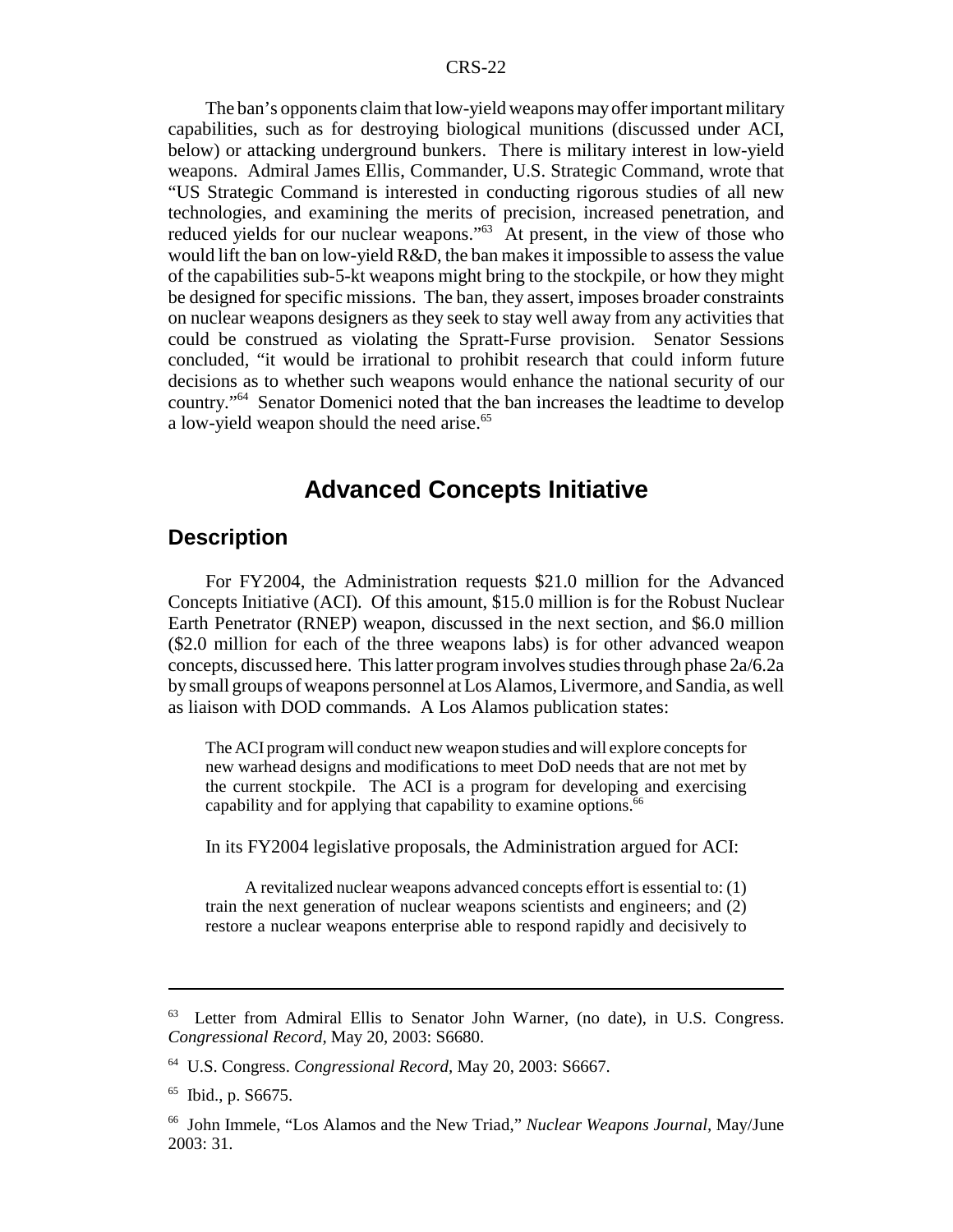changes in the international security environment or unforeseen technical problems in the stockpile.<sup>67</sup>

#### **History Through the FY2003 Budget Cycle**

During much of the Cold War, the three weapons laboratories had teams of scientists and engineers studying advanced weapons concepts. Studies ranged from modifications of existing weapons, to improvements for next-generation weapons, to exploration of new weapons technologies and weapons for new missions. Tools used included laboratory experiments, computer modeling, data from past and ongoing nuclear tests, and data from experiments the teams added to nuclear tests. These teams were small, perhaps a half-dozen full-time professional staff, but during the Cold War they drew on the large advanced and exploratory R&D program that was a major part of the core nuclear weapons programs at the laboratories. Team members, new staff as well as experienced designers, would typically work on advanced concepts for a year or two. Team members would also interact with DOE headquarters, DOD elements, contractors, and others.

With the end of the Cold War and the end of nuclear weapons development, the laboratories wound down their advanced concepts programs in the middle 1990s. Since then, there have been statements emphasizing the value of the type of work that advanced concepts programs performed, and subsequent calls for an ACI to reestablish advanced concepts programs at the labs. ACI would recreate the small teams, but would not reorient the bulk of the nuclear weapons program, which is focused on sustaining current weapons through the Stockpile Stewardship Program. The Chiles report of 1999 stated, "DOE should also encourage the laboratories to continue their decades old practice of exploratory development programs since these programs have allowed experienced engineers and scientists to maintain their systems engineering skills and train new employees."<sup>68</sup> The Foster panel's FY1999 report stated: "The nuclear weapons complex should work on a range of design and development tasks that exercise and sustain the capability to produce new weapon designs. This provides both a broader set of technical options to meet future needs, and a program for training new generations of stewards.<sup>"69</sup>

The purportedly leaked version of the Nuclear Posture Review stated:

There are several nuclear weapon options that might provide important advantages for enhancing the nation's deterrence posture: possible modifications to existing weapons to provide additional yield flexibility in the stockpile; improved earth penetrating weapons (EPWs) to counter the increased use by

<sup>67</sup> U.S. Department of Defense.*DoD Legislative Proposals. National Defense Authorization Act for Fiscal Year 2004.* Sent to Congress March 3, 2003. Section-by-Section Analysis, p. 2. [http://www.defenselink.mil/dodgc/lrs/docs/March3-sectional.pdf]

<sup>68</sup> U.S. Commission on Maintaining United States Nuclear Weapons Expertise. *Report to Congress and the Secretary of Energy.* March 1, 1999, p. 32. [http://www.fas.org/nuke/guide/usa/doctrine/doe/chilesrpt.pdf]

<sup>69</sup> John Foster, Chairman, et al., *FY 1999 Report of the Panel to Assess the Reliability, Safety, and Security of the United States Nuclear Stockpile,* November 8, 1999, p. 12.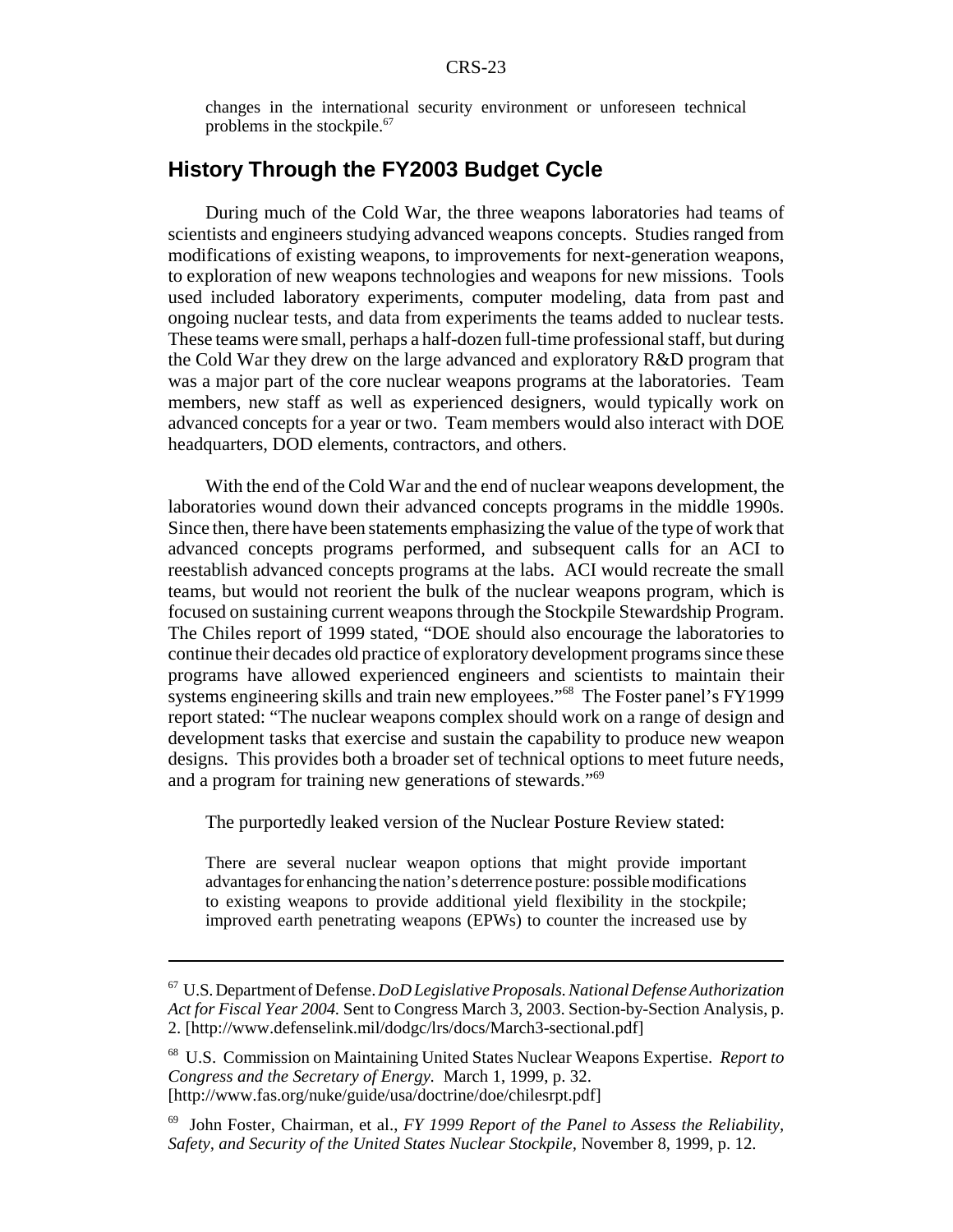potential adversaries of hardened and deeply buried facilities; and warheads that reduce collateral damage.

To further assess these and other nuclear weapons options in connection with meeting new or emerging military requirements, the NNSA will reestablish advanced warhead concepts teams at each of the national laboratories and at headquarters in Washington. This will provide unique opportunities to train our next generation of weapon designers and engineers. DoD and NNSA will also jointly review potential programs to provide nuclear capabilities, and identify opportunities for further study, including assessments of whether nuclear testing would be required to field such warheads.<sup>70</sup>

The Administration now proposes to re-create these teams.

In July 2003, NNSA provided details on the FY2004 studies that the non-RNEP part of ACI would conduct.<sup>71</sup> Perhaps \$200,000 would go for participation by the weapons labs in an Air Force concept study of enhancing and modernizing a current warhead, such as examining if any additional military characteristics are useful and feasible. The balance would go for other laboratory studies. Specifically, Los Alamos would spend its funds on enhancing computer modeling and simulation capability and for mechanical testing. Sandia would continue a study of "mission end-to-end command and control," which would enable military personnel to know where a warhead was at all times. This would be applicable to conventional as well as nuclear weapons. For example, if a laser-guided bomb lost track of its laser signal because of fog or smoke, end-to-end command and control would indicate its location. Livermore would undertake an early study on "design to effect," i.e., designing nuclear weapons to obtain desired output characteristics. These projects may or may not support research directly on low-yield nuclear weapons.

#### **Legislative Actions in the FY2004 Budget Cycle**

For FY2004, the Senate Armed Services Committee recommends authorization of the full \$21.0 million requested for Advanced Concepts.72 The House Armed Services Committee stated that ACI had several important purposes, such as exercising the weapons design process, training the next generation of nuclear weapons scientists and engineers, and understanding what adversaries might do in the area of nuclear weapon design. Accordingly, the committee expressed its "[belief] that NNSA should consider more significant future investment in these [Advanced Concepts] activities" and "recommends that NNSA proceed with its advanced concepts initiative forthwith."<sup>73</sup> No amendments were offered on non-RNEP ACI in the House or Senate. As a result, that part of ACI will not be at issue in the conference.

<sup>70</sup> *Nuclear Posture Review [Excerpts],* p. 34-35.

 $71$  Information provided by a DOE official, July 23, 2003.

<sup>72</sup> U.S. Congress. Senate. Committee on Armed Services. *National Defense Authorization Act for Fiscal Year 2004,* S.Rept. 108-106, p. 442.

<sup>73</sup> U.S. Congress. House. Committee on Armed Services. *National Defense Authorization Act for Fiscal Year 2004,* H.Rept. 108-106, p. 429-430.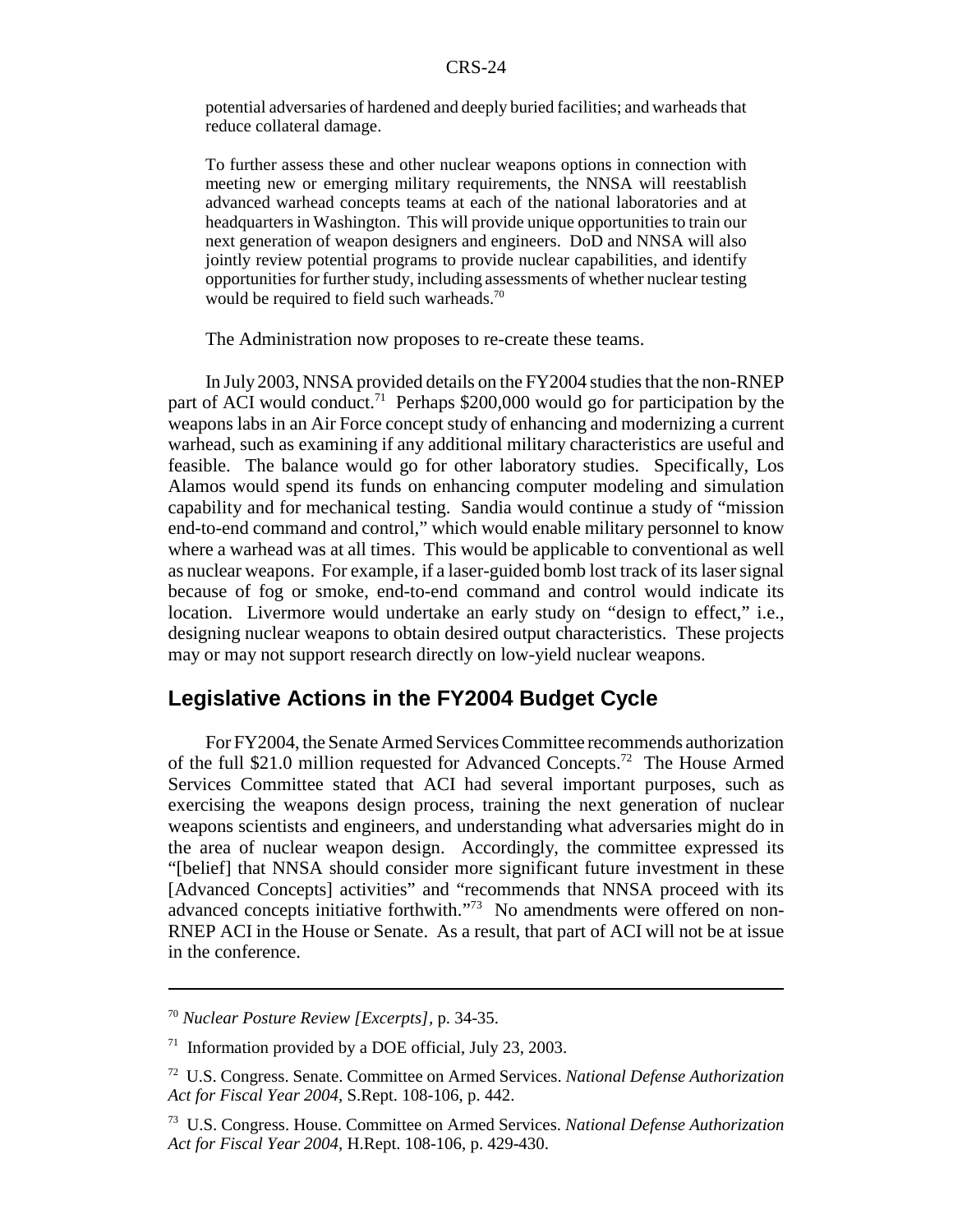In its report on H.R. 2754, the FY2004 Energy and Water Development Appropriations Bill, the House Appropriations Committee delivered a scathing criticism of the nuclear weapons program. The committee found that a flawed budget process raised questions about the legitimacy of nuclear weapon requests:

Unfortunately, the country possesses neither a modern stockpile nor a modern nuclear weapons complex. Instead, both are largely carryovers from the Cold War era. After careful consideration, the Committee has concluded that much of the current situation results from a flawed budget process. ... the weapons activities portion of the NNSA budget is effectively insulated from any such [intra-agency] tradeoffs—DoD sets requirements that another agency has to fund, and DOE treats the weapons activities budget as untouchable because DoD set the requirements.

There needs to be a serious debate about whether the approximately \$6 billion spent annually on DOE's nuclear weapons complex is a sound national security investment. Until that debate occurs and the DOE weapons budget request is subject to meaningful budget trade-offs, this Committee will not assume that all of the proposed nuclear weapons requests are legitimate requirements.<sup>74</sup>

This disconnect, the committee stated, led to new weapon-related initiatives, such as ACI, RNEP, and enhanced test readiness, that overstretched NNSA's management abilities.

It appears to the Committee the Department [of Energy] is proposing to rebuild, restart, and redo and otherwise exercise every capability that was used over the past forty years of the Cold War and at the same time prepare for a future with an expanded mission for nuclear weapons. Nothing in the past performance of the NNSA convinces this Committee that the successful implementation of Stockpile Stewardship program is a foregone conclusion, which makes the pursuit of a broad range of new initiatives premature. Until the NNSA has demonstrated to the Congress that it can successfully meet its primary mission of maintaining the safety, security, and viability of the existing stockpile by executing the Stockpile Life Extension Program and Science-based Stewardship activities on time and within budget, this Committee will not support redirecting the management resources and attention to a series of new initiatives.75

For these reasons, it recommended eliminating the \$6.0 million requested for ACI. The House passed H.R. 2754 on May 18, 2003, 377-26; no amendments were offered on ACI, RNEP, test readiness, or any other Weapons Activities provisions. (Weapons Activities is the part of NNSA's budget that funds stockpile stewardship.)

<sup>74</sup> U.S. Congress. House. Committee on Appropriations. *Energy and Water Development* Appropriations Bill, 2004. H.Rept. 108-212, 108<sup>th</sup> Congress, 1<sup>st</sup> Session, USGPO, 2003, p. 139-140.

 $75$  Ibid., p. 145.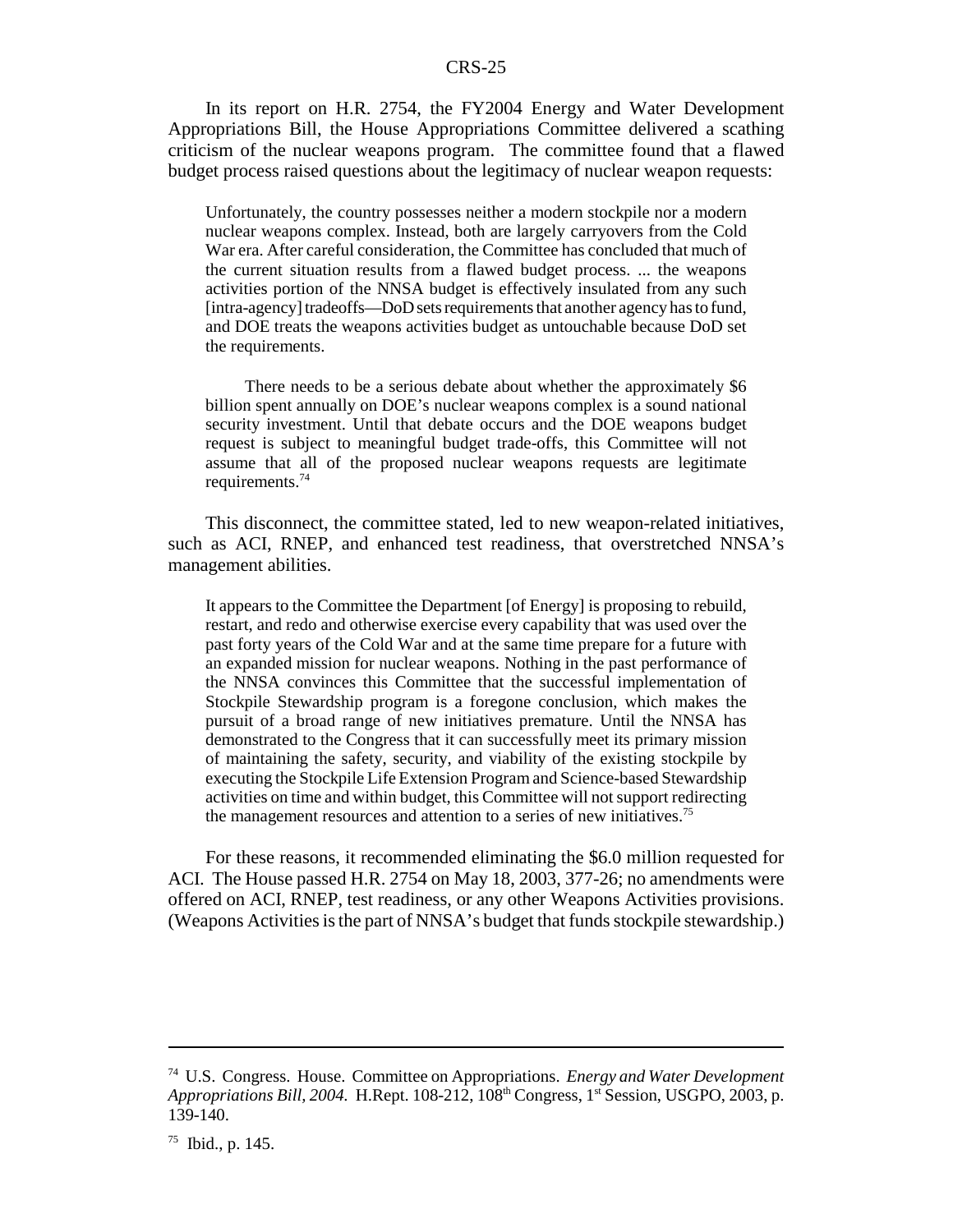The Senate Appropriations Committee recommended providing the full amount requested for ACI.76 The Senate considered several amendments on ACI on September 16. It tabled, 53-41, an amendment by Senator Feinstein to eliminate the full \$21.0 million for RNEP and other ACI, and for other purposes.<sup>77</sup> It adopted on voice vote an amendment by Senator Jack Reed that barred use of funds provided by H.R. 2754 for phase 3 or 6.3 or beyond for advanced nuclear weapon concepts including RNEP.78 It agreed to various amendments *en bloc,* including one by Senator Harry Reid that barred spending funds provided by the bill on additional and exploratory studies (a category that excludes RNEP) under ACI until 30 days after NNSA gives Congress a detailed report on activities planned in that category for FY2004.79 The Senate passed the bill, H.R. 2754, on September 16, 92-0.

#### **Conference Issues**

Non-RNEP ACI will be an issue in the energy and water conference. One point that may arise is whether it is possible to arrive at a compromise somewhere between the House and Senate figures, or if the funding request is so small relative to other NNSA projects that a cut of, say, 50 percent would prevent one or two of the three labs from performing its planned study. Also at issue will be the two amendments the Senate passed. Senator Reed stated that his amendment "would assure that the appropriations bill is consistent with the language [on RNEP by Senator Nelson of Florida] that is included in the fiscal year 2004 Defense authorization bill.<sup>880</sup> Non-RNEP ACI is not expected to be at issue in the defense authorization conference. Senate conferees may, however, consider whether to endorse the House language regarding the program's future budget and proceeding, modify it, or be silent on it. Because of congressional interest in nuclear weapon programs, conferees may also consider directing DOE to specify in detail the projects that future-year ACI requests will support.

An issue not expected to arise in conference is the gulf between the House Appropriations Committee report, which argued that "pursuit of a broad range of new [nuclear] initiatives [was] premature," and the House Armed Services Committee report, which urged NNSA to "consider more significant future investment" in ACI  $(including RNEP).$ <sup>81</sup> Further, the authorization bill as passed by the House included

<sup>76</sup> U.S. Congress. Senate. Committee on Appropriations. *Energy and Water Development Appropriation Bill, 2004.* S.Rept. 108-105, 108<sup>th</sup> Congress, 1<sup>st</sup> Session, USGPO, 2003, p. 107.

<sup>77</sup> For amendment text, debate, and vote, see U.S. Congress. *Congressional Record,* September 15, 2003: S11436; September 15, 2003: S11436-S11451 and September 16, 2003: S11531-S11533; and September 16, 2003: S11533, respectively.

<sup>78</sup> For amendment text, debate, and vote, see U.S. Congress. *Congressional Record,* September 16, 2003: S11534, S11534-S11538, and S11538, respectively.

<sup>79</sup> For amendment text and *en bloc* agreement, see U.S. Congress. *Congressional Record,* September 16, 2003: S11541 and S11539, respectively.

<sup>80</sup> U.S. Congress. *Congressional Record,* September 16, 2003: S11535.

<sup>81</sup> U.S. Congress. House. Committee on Appropriations. *Energy and Water Development* (continued...)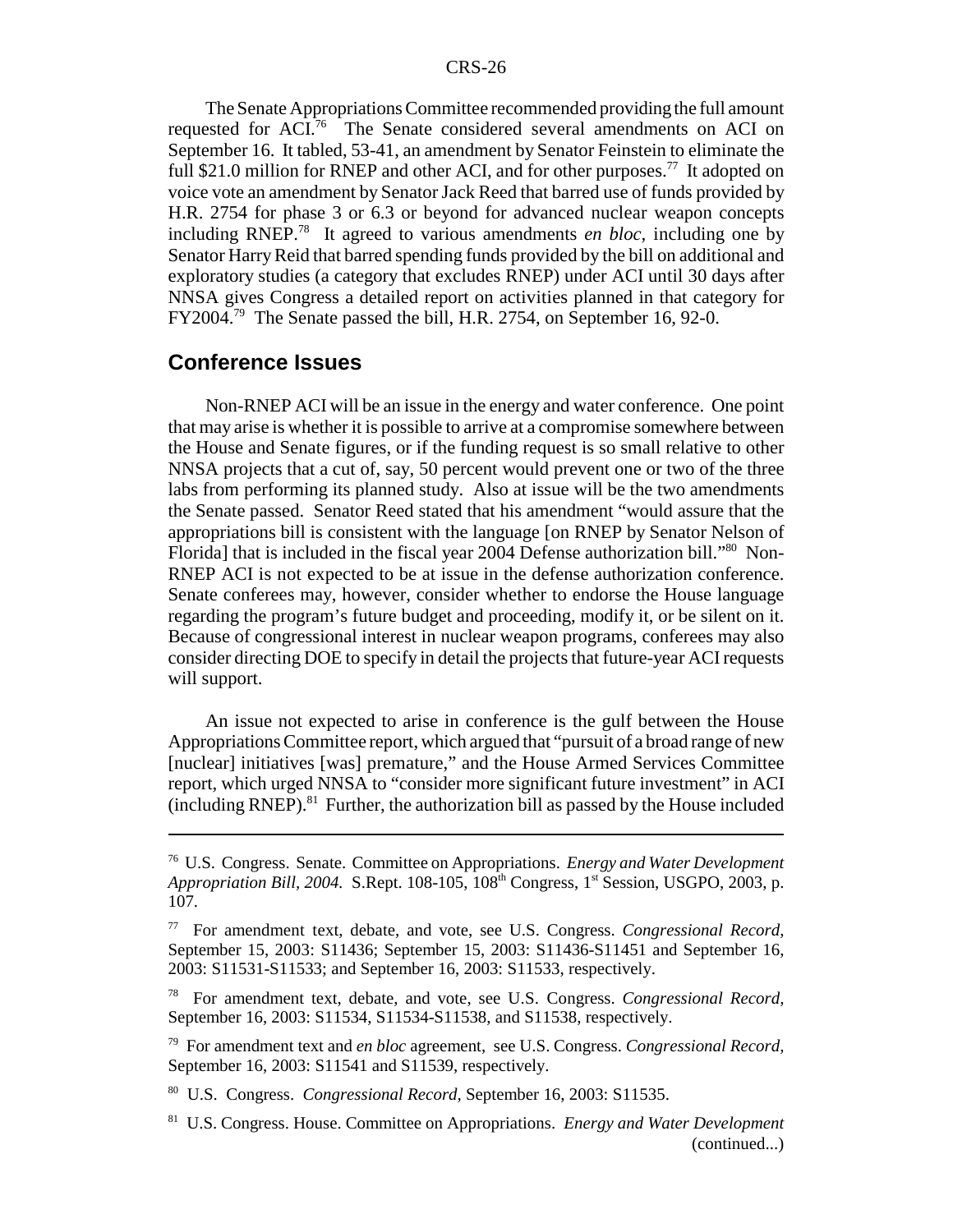the \$6.0 million requested, while the appropriations bill as passed by the House eliminated those funds.

#### **Issues for Congress**

The Administration, DOD, NNSA, the nuclear weapons laboratories, the Foster panel, and others see many benefits for ACI. Many are fine-grained in their detail. The labs in particular have a detailed sense of what they would undertake through ACI; many of the arguments for ACI presented here are based on discussions with weapons lab personnel. Whether because of the relatively small amount of money involved, uncertainty over which projects ACI would undertake, or the attention drawn to RNEP, test readiness, and the ban on low-yield R&D, opponents of those three issues made few comments on ACI as a whole. Consequently, due to the paucity of public discourse on ACI, some counterarguments come from critics of the program, but others are presented as they might be made by the critics. Most generally, advocates of ACI point to many benefits that this program could offer, while critics would challenge the view that so small a program could do so much.

**Does deterrence require new types of nuclear weapons?** A key aspect of the debate over ACI – and over low-yield weapons and RNEP as well – is the relationship between deterrence and new weapons. George Miller of Livermore states:

Deterrence is a dynamic concept – it has to continually evolve and be able to respond to changes that our adversaries will make in order to be relevant and effective. That's what happened in the Cold War. The real question that is being debated is whether nuclear weapons will be allowed to develop in response to the changing world situation. If they are to evolve, modifications to the Cold War arsenal will be required if for no other reason than to limit collateral damage. If they are not to evolve, the nuclear arsenal will become irrelevant and will die away. Standing still is not stable.<sup>82</sup>

Critics assert that the only role of nuclear weapons is to deter other nations from using nuclear weapons against the United States, or perhaps against its friends and allies. For this purpose, existing weapons are more than sufficient and their use is fully credible. In this view, there would be no need for new weapons.

With the threat of a U.S.-Russian nuclear war very low, the Administration is seeking something from nuclear weapons beyond deterrence. A goal set forth in the Quadrennial Defense Review is that "[w]ell targeted strategy and policy can ... dissuade other countries from initiating future military competitions."83 The Nuclear

 $81$ (...continued)

*Appropriations Bill, 2004*, H.Rept. 108-212, p. 145; and U.S. Congress. House. Committee on Armed Services. *National Defense Authorization Act for Fiscal Year 2004,* S.Rept. 108- 106, p. 429.

<sup>82</sup> Personal communication, September 5, 2003.

<sup>83</sup> U.S. Department of Defense. *Quadrennial Defense Review Report.* September 30, 2001, (continued...)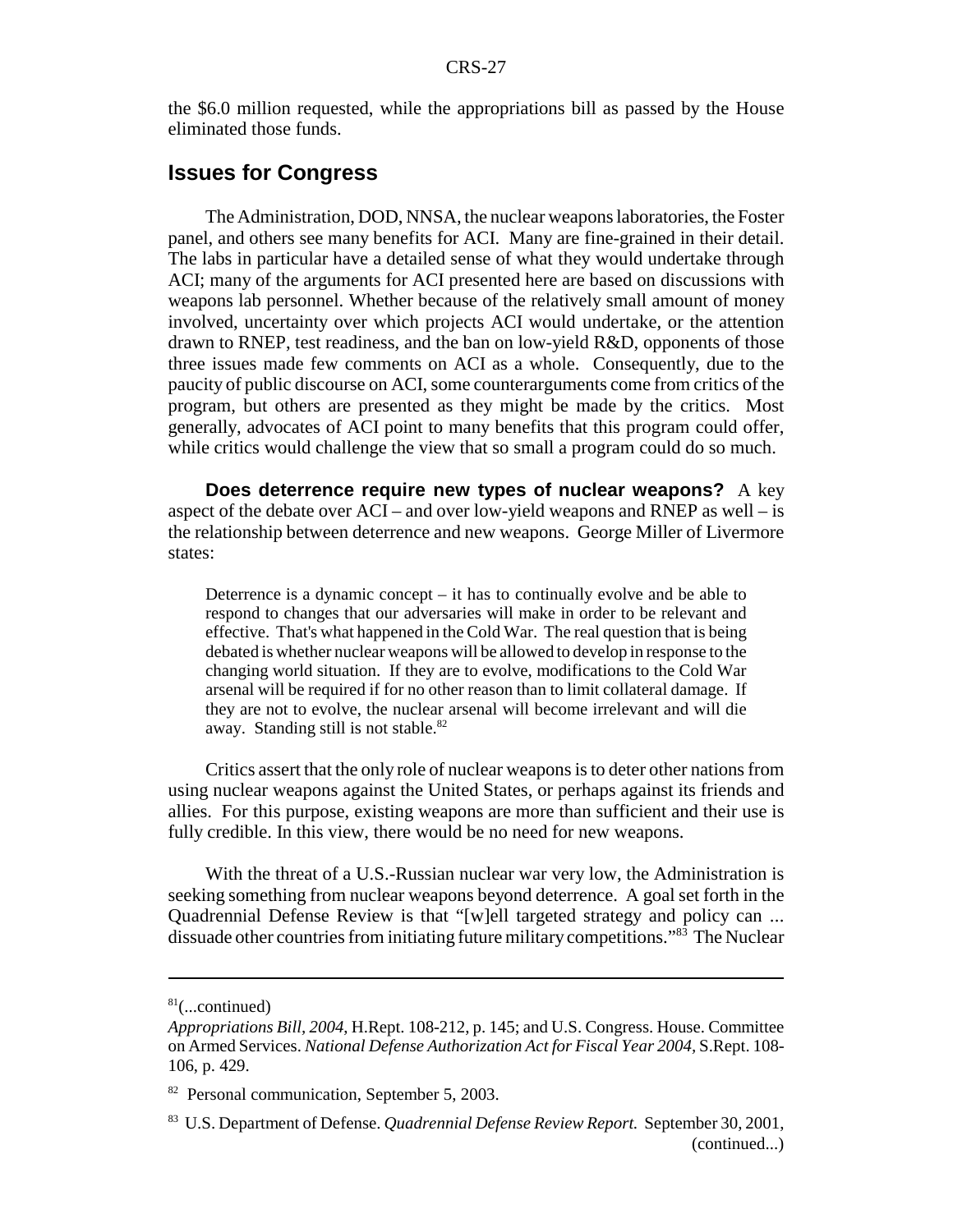Posture Review, amplifying on this point, stated that a "[d]iverse portfolio of capabilities denies payoff from competition."84 The Administration further argues that preemption may be needed to counter threats of WMD, and that the United States may use "all of our options" in *responding* to an attack using WMD. While these two statements do *not* state that the United States would use nuclear weapons preemptively, neither do they rule out such use.

Another goal of the current Administration involves having potential adversaries take certain actions, such as having Iran open its nuclear facilities to inspection, having North Korea verifiably halt all work related to nuclear weapons, or (until recently) having Iraq cooperate fully with inspectors. Ideally, these goals would be achieved through diplomatic, economic, or similar means, but if those means do not suffice, preemptive force might be threatened or, as in Iraq, used. Coercion – the threat to use force against states if they *do not* take certain actions – goes beyond deterrence, which threatens to use force against states if they *do* take certain actions. Coercion works earlier in the threat chain, with the intention of eliminating (through diplomacy, threat, or force) activities that could create threats rather than forestalling the use of existing capabilities, one argument being that it is hard to know what is needed to deter a rogue state.

A shift from deterrence to something more, whatever form that may take, could lead to a change in weapons desired to implement the new policy. Conventional or nuclear forces credible for deterrence might not be credible under the new approach. Would any regime believe a U.S. threat to use nuclear weapons? New nuclear weapons – especially lower-yield weapons tailored to destroy specific targets – render such threats more credible, supporters argue.

ACI's supporters believe that the ability to respond to potential threats, as ACI is intended to do, would promote U.S. security. John Gordon, former NNSA Administrator, said, "a demonstrated ability to design, develop, and produce new warheads, including small builds of special purpose weapons, could be an important element in our overall deterrent posture. Such capabilities could act to convince an adversary that it could not expect to negate U.S. nuclear forces, for example, by seeking to house vital command and control functions in hard, deeply-buried installations."85 U.S. nuclear weapons able to hold at risk such targets could be used not only for deterrence but also for coercion and preemption.

In the view of critics, deterrence and something more come from threat of regime change, and that threat comes from conventional forces, not nuclear forces. New weapons, in this assessment, might not enhance deterrence even if tailored for specific missions, as ACI might do, because rogue states would see use of new

 $83$ (...continued)

p. 12. [http://www.defenselink.mil/pubs/qdr2001.pdf]

<sup>84</sup> U.S. Department of Defense. *Findings of the Nuclear Posture Review,* January 9, 2002, slide, "QDR: Defense Policy Goals."

<sup>&</sup>lt;sup>85</sup> Letter from John Gordon, Administrator, National Nuclear Security Administration, to the Honorable John W. Warner, Chairman, Committee on Armed Services, United States Senate, May 17, 2001, p. 2.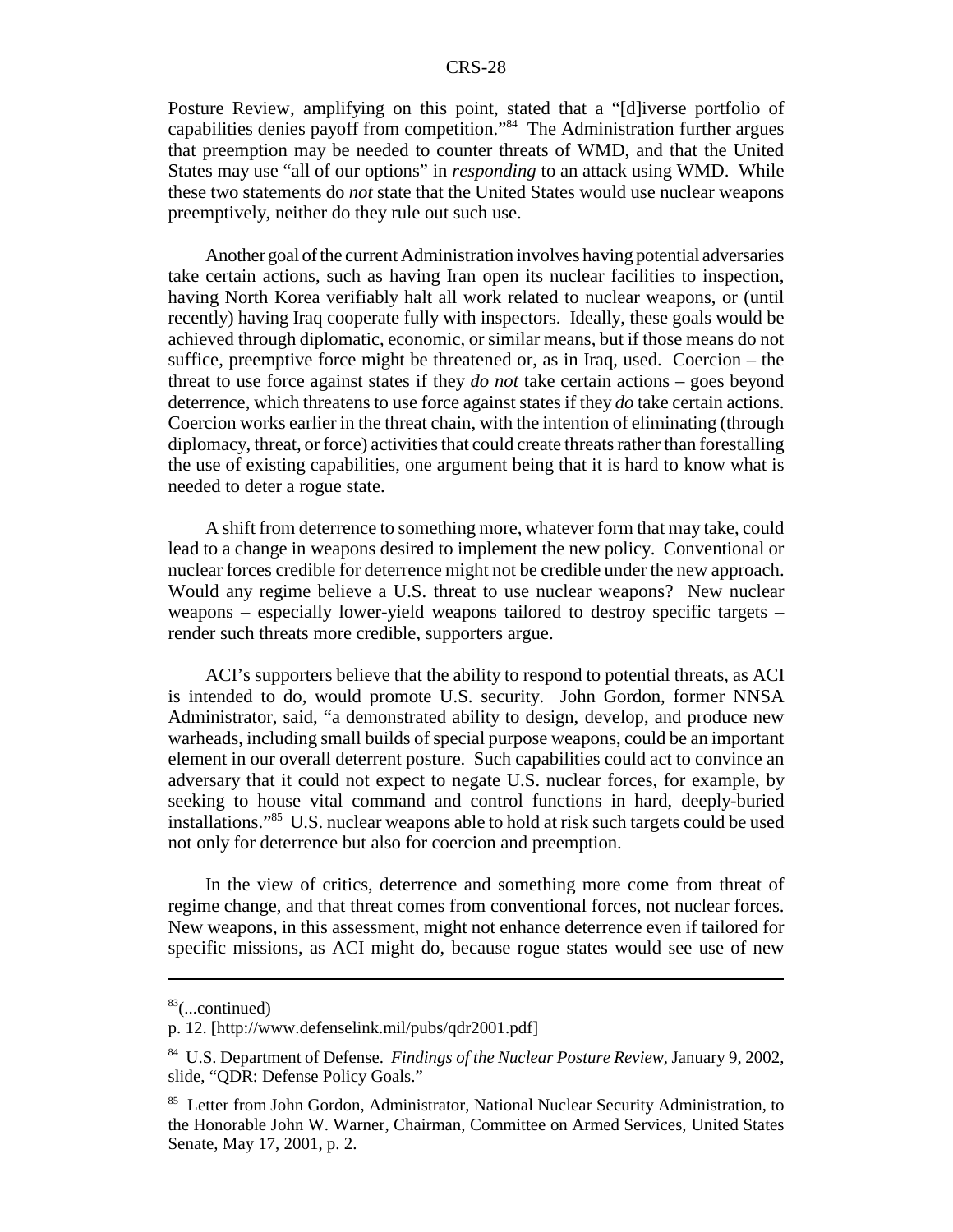weapons as no more credible than use of current weapons. Critics cite a 1992 letter by the first Bush Administration setting forth a presidential decision "to modify U.S. nuclear testing policy immediately, to impose limits on the number, purpose and yield of our tests. The purpose of all U.S. nuclear tests of our weapons will henceforth be for the safety and reliability of our deterrent forces."<sup>86</sup> Omitted from this statement was weapons development as a purpose for testing. As developing new weapons typically required testing, critics interpret the statement as indicating that there was no need for new nuclear weapons. If existing weapons were sufficient for U.S. security in 1992, they assert, these same weapons should suffice now. At that time, U.S. nuclear weapons addressed as lesser included cases targets that are of current concern, such as deeply buried targets and biological weapon storage sites. Additionally, critics oppose the Administration's policy of preemption and see concurrent requests for buttressing U.S. nuclear capabilities as a dangerous part of it.

**Do ACI programs offer significant military value?** There have been several suggestions for new types of nuclear weapons in addition to earth penetrator weapons (EPWs). General Richard Myers, Chairman, Joint Chiefs of Staff, stated, "In terms of anthrax, it's said that gamma rays can, you know, destroy the anthrax spores, which is something we need to look at."<sup>87</sup> Kathleen Bailey, former Assistant Director for Nonproliferation, Arms Control and Disarmament Agency and Robert Barker, former Assistant to the Secretary of Defense for Atomic Energy, suggest several new warheads: "[w]arheads with suppressed electromagnetic pulse for more effective missile defense; [r]educed residual radiation warheads for low collateral damage; and [r]obust warheads for longer shelf-life."<sup>88</sup> Another possibility would be warheads for intercepting missiles armed with chemical or biological agents.<sup>89</sup> If these ideas are of mutual interest to DOE and DOD, projects of this sort would appear to fall within the purview of ACI.

Critics question the value or feasibility of such weapons. Peter Zimmerman, a physicist, consultant to the Senate Foreign Relations Committee, and formerly science adviser for arms control at the State Department, writes: "Reduced residual radiation weapons would be similar to the 'neutron' bombs, made in the 1970s, with

<sup>86</sup> Letter from [National Security Advisor] Brent Scowcroft, [Secretary of Defense] Dick Cheney, and [Secretary of Energy] James Watkins to Honorable J. Bennett Johnston, Chairman, Subcommittee on Energy and Water Development, Committee on Appropriations, United States Senate, July 10, 1992.

<sup>&</sup>lt;sup>87</sup> U.S. Department of Defense. "DoD News Briefing – Secretary Rumsfeld and Gen. Myers." May 20, 2003. [http://www.defenselink.mil/transcripts/2003/tr20030520 secdef0207.html]

<sup>88</sup> Kathleen Bailey and Robert Barker, "Why the United States Should Unsign the Comprehensive Test Ban Treaty and Resume Nuclear Testing," *Comparative Strategy,* April-June 2003: 134.

<sup>89</sup> See Hans Kruger and Edgar Mendelsohn, "Neutralization of Chemical/Biological Ballistic Warheads by Low-Yield Nuclear Interceptors," Lawrence Livermore National Laboratory publication UCRL-ID-110403, August 1992, and Hans Kruger, "Defense Against Biological or Chemical Bomblet Warheads with Nuclear Interceptors," UCRL-ID-123815, March 1996.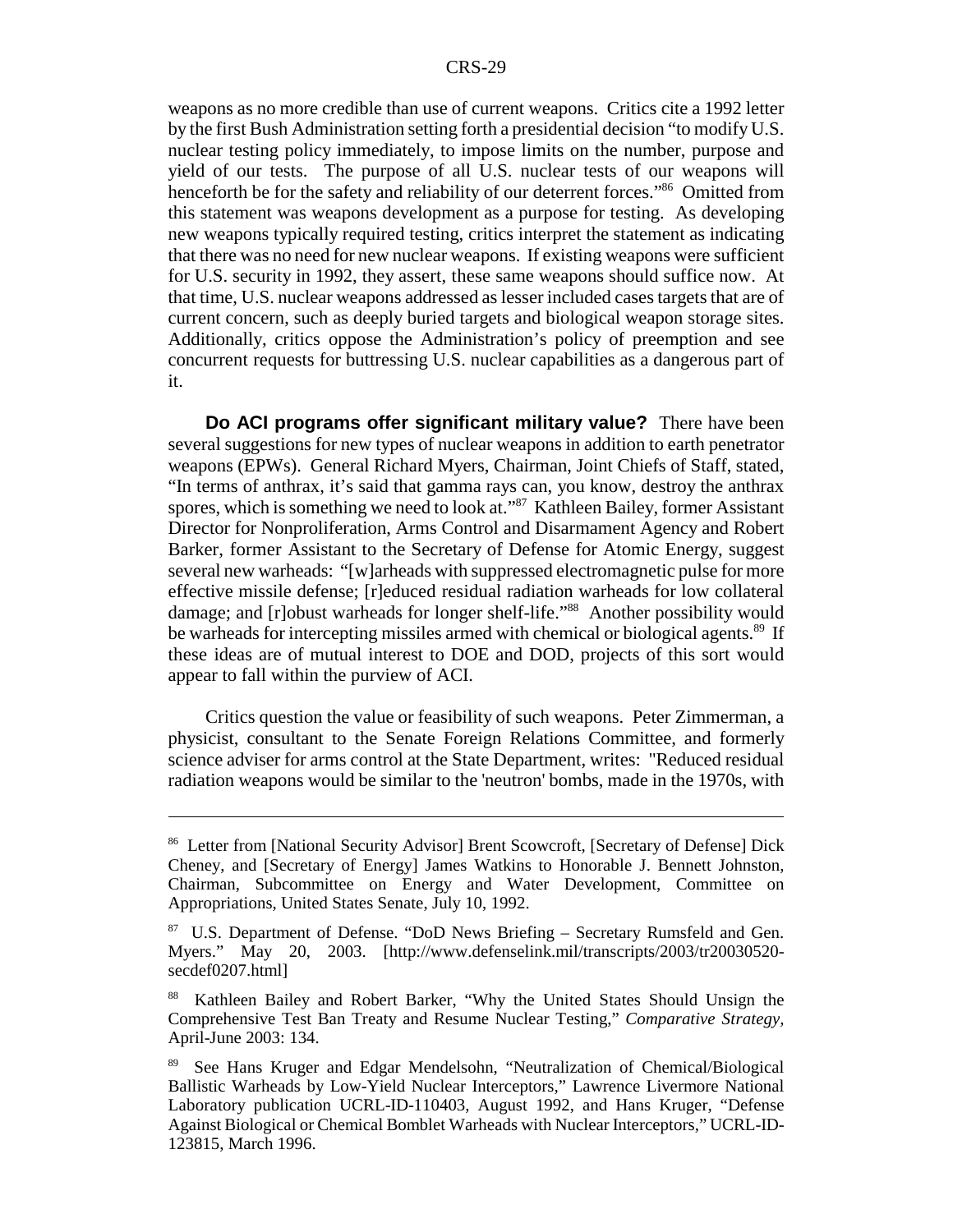very low fission yield. For classified reasons they cannot be readily made today without compromise to higher priority programs. Suppressing electromagnetic pulse is very difficult because that would require capturing the many high-energy electrons liberated by a nuclear explosion. Ultra-robust warheads could have been developed and tested decades ago, but weren't, perhaps because the nuclear weapons community feared that that could have ended the need to test."90 The Administration and Congress appear to have little if any interest in nuclear-armed interceptors, as noted earlier.

In a 1989 report, DOE explained its low interest in more robust warheads. It stated that the nuclear weapon laboratories were studying the feasibility of such warheads, which would have reduced sensitivity to aging, to material properties that might change slightly during remanufacture, to tolerances of manufacture, etc. "We cannot predict the success of this research program," DOE said, and noted that "such warheads would be less operationally efficient than the optimized warheads in current use and have some size and weight penalties with attendant cost and performance penalties to weapon delivery systems."91 Now, though, such penalties are arguably less important than they were during the Cold War – and ultra-robust warheads accordingly more desirable – because the United States plans to reduce the number of warheads carried by operationally deployed ballistic missiles,  $92$  and bombers can be loaded with fewer bombs and missiles, making extra carrying capacity available on these systems.

**Is it technically feasible to use nuclear weapons to destroy stored bioweapon stockpiles? If so, is such use advisable?** One concept that ACI might explore would be nuclear weapons for destroying chemical or biological warfare agents. ACI supporters advance it as a main reason for studying new or modified weapons, yet there is much less understanding of this topic than of RNEP. This section deals with attacks on biological warfare (BW) agents because some of them, such as anthrax spores, are more lethal than the most toxic chemical warfare agents on a weight-for-weight basis. It first addresses the technical feasibility of such attacks, drawing heavily on the work of Hans Kruger<sup>93</sup> and Jonathan B. Tucker.<sup>94</sup> Kruger is a physicist and an authority on the effects of nuclear weapons on chemical and biological agents. He led Livermore's weapons effects group from around 1973 to 1999, when he retired, and is currently working at Livermore on these issues. Tucker is a Senior Researcher at the Center for Nonproliferation Studies, Monterey Institute of International Studies. He has written extensively on BW and was a U.N. biological weapons inspector in Iraq. After considering feasibility, this section

<sup>90</sup> Personal communication, September 2, 2003.

<sup>&</sup>lt;sup>91</sup> U.S. Department of Energy. "Annual Report to Congress, Volume I: Program Status of Preparations for Further Limitations on Nuclear Testing, Required by Section 1436 of the National Defense Authorization Act, FY 1989," December 1989, p. 16.

 $92$  U.S. Department of Defense. "Findings of the Nuclear Posture Review," January 9, 2002, slide titled, "NPR Decisions Made."

<sup>&</sup>lt;sup>93</sup> Personal communication, September 16, 19, 23, and 24, and October 7, 2003.

 $94$  Personal communication, September 30, October 1, and October 4, 2003.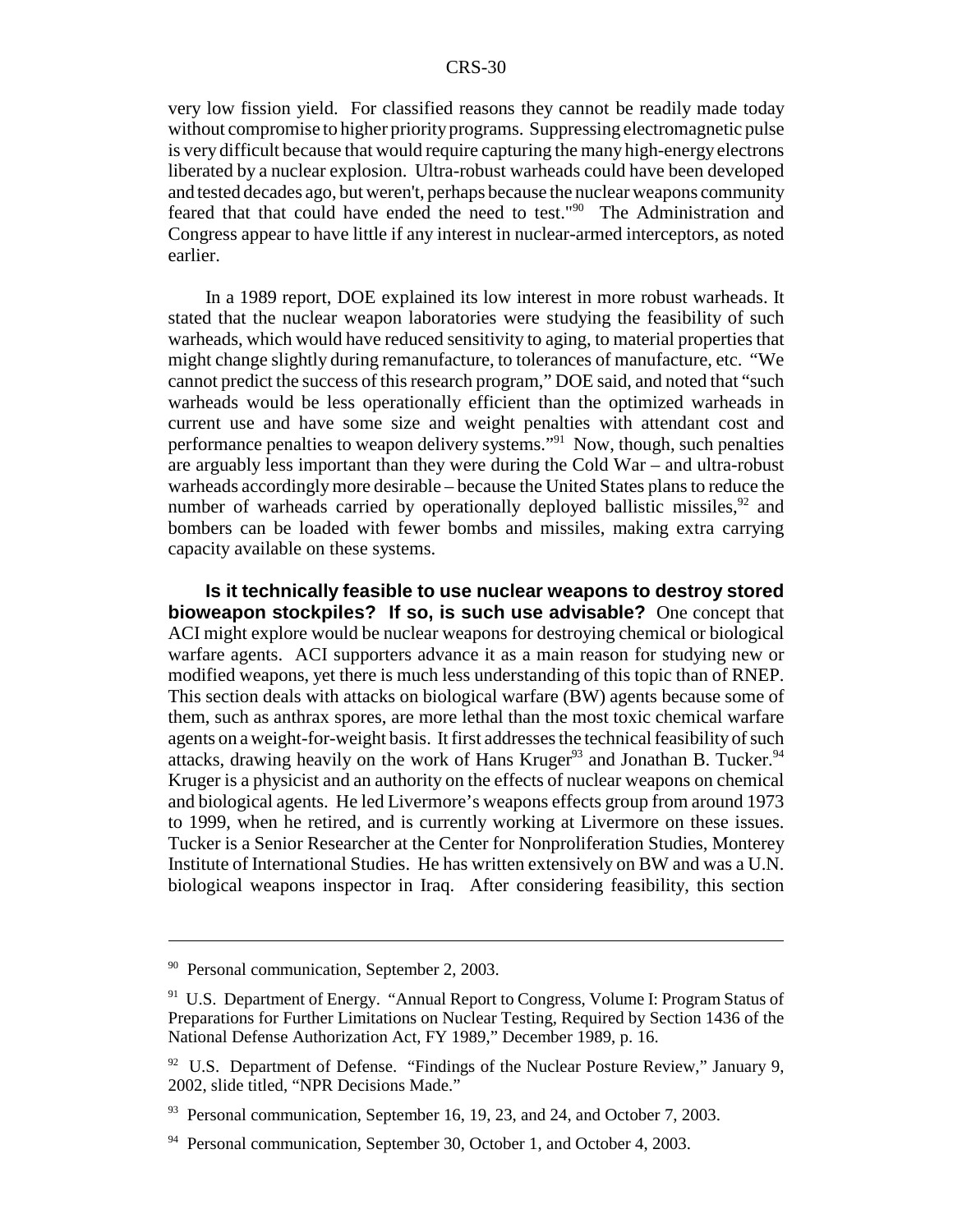addresses the advisability of such attacks, taking into account political, intelligence, and collateral-damage issues, and then offers several concluding observations.

**Feasibility.** In calculating the effects of nuclear weapons on BW agent, Kruger makes several assumptions about the target.<sup>95</sup> The agent would be stacked in steel barrels or larger containers in various configurations, stored in the open or in a typical warehouse. It would be in the form of a water slurry,<sup>96</sup> for which he used water as a surrogate for the purpose of computer modeling.<sup>97</sup> He stated that "[b]iological agent is typically stored in barrels or larger storage containers."98 He further stated that BW agent in a water slurry is a conservative assumption because less radiation would reach the bottom of a stack of barrels filled with water slurry than with, e.g., dry anthrax powder. $99$ 

While there may be various ways to neutralize BW agent without the cooperation of the country possessing such agent, Kruger argues that using a nuclear weapon to neutralize BW agents requires applying a lethal dose of radiation to all parts of the storage site. Nuclear weapons produce various forms of radiation. Xrays are stopped near the top of the material because they do not have enough energy to penetrate further. Gamma rays (electromagnetic radiation of higher energy than x-rays) penetrate more deeply. A Stanford study finds gamma rays of limited value: In two cases studied (attacking BW agent in an underground bunker, one case with a nuclear explosion inside the bunker and the other with the explosion in the ground but outside the bunker), "the amount of bio-agents effectively irradiated by this process [gamma rays] will in all likelihood be a small fraction of the total."<sup>100</sup> Neutrons are the most effective mechanism. They are more penetrating than gammas. In addition, neutrons generate gamma rays when they strike the target material; gammas generated far down in the stack of stored agent can penetrate to the bottom of the stack. The key to calculating the effects of a nuclear weapon on BW agents, then, according to this argument, is the number of neutrons and their energy level; a dose of neutrons and gamma rays sufficient to kill BW agent at the bottom of the stack would expose the rest of the stack to a much greater dose.

The fireball of a nuclear explosion would probably incinerate BW agents, but radiation is a more useful kill mechanism from a military point of view because it can be calculated much more precisely if one knows the conditions under which the agent is stored. Currently-deployed nuclear weapons, which use a combination of fission and fusion to produce an explosion, must be detonated close to the ground – creating

<sup>95</sup> These assumptions are detailed in H. Kruger, *Radiation-Neutralization of Stored Biological Warfare Agents with Low-Yield Nuclear Warheads,* UCRL-ID-140193, August 21, 2000, p. 1-4. [http://www.llnl.gov/tid/lof/documents/pdf/238391.pdf]

<sup>&</sup>lt;sup>96</sup> Personal communication, October 7, 2003.

<sup>97</sup> Kruger, *Radiation-Neutralization of Stored Biological Warfare Agents ...,* p. 3.

<sup>98</sup> Ibid., p. 2.

<sup>&</sup>lt;sup>99</sup> Personal communication, October 7, 2003.

<sup>100</sup> Michael May and Zachary Haldeman, *Effectiveness of Nuclear Weapons against Buried Biological Agents,* Center for International Security and Cooperation, Stanford University, May 2003, p.13. [http://iis-db.stanford.edu/pubs/20216/May\_Haldeman\_final.pdf]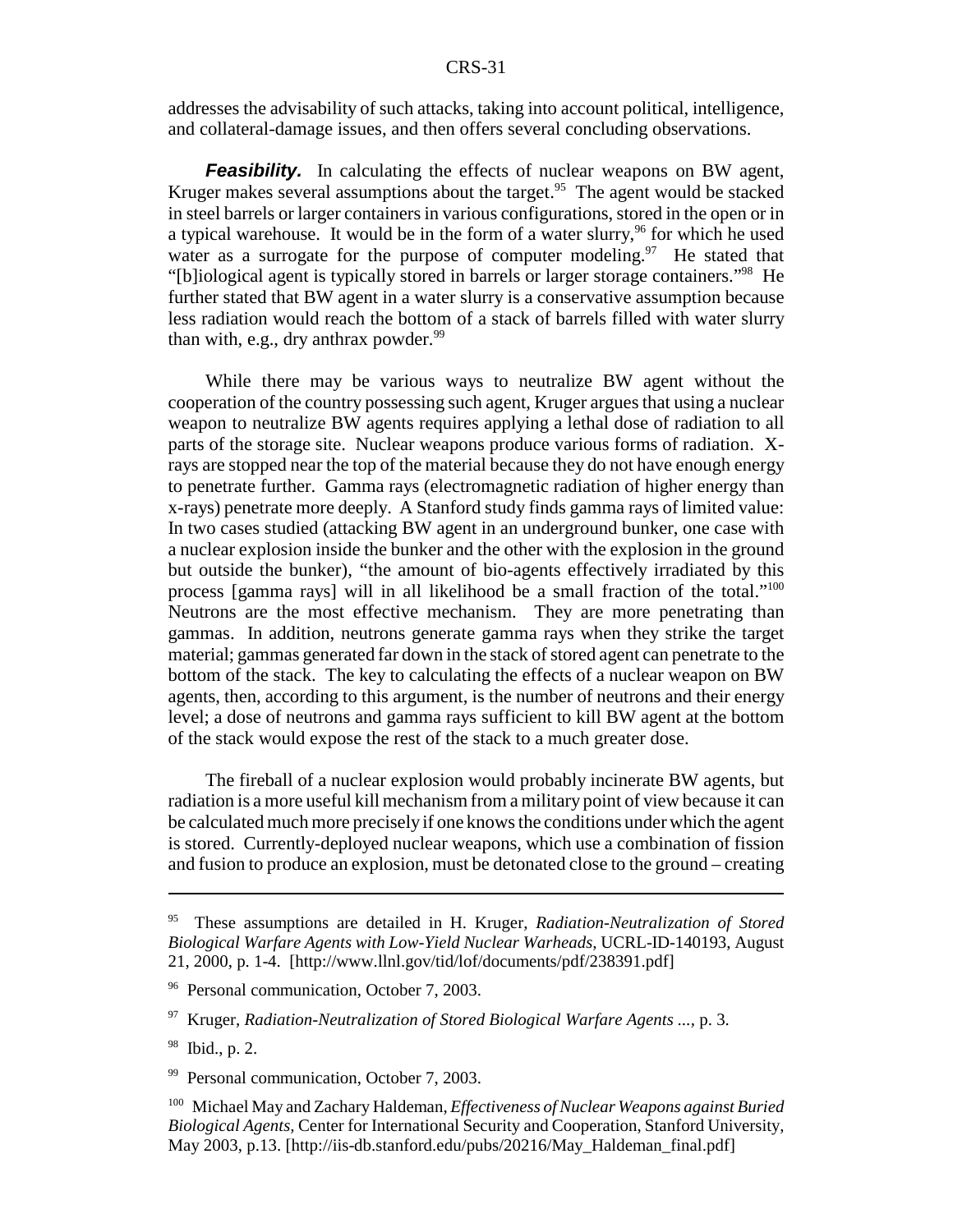much fallout – in order to kill BW agents; for a greater height of burst, the number and energy level of neutrons produced would be insufficient for this task.<sup>101</sup> Nuclear weapons can be made, however, that generate more neutrons. Such a weapon is a reduced blast/enhanced radiation weapon, such as the "neutron bomb" of the 1970s. (Neutron bombs were controversial and are discussed further below.) For a given yield, these weapons produce an order of magnitude more neutrons than do standard low-yield nuclear weapons, and the neutrons have a higher energy level. Kruger calculates that a 10-kt weapon of this type burst at a height of 10 meters would neutralize BW agents to a radius of about 50 meters, vs. 10 meters for a 10-kt fission weapon at the same height of burst.<sup>102</sup> (For comparison, the Hiroshima bomb had a yield of 15 kt.) He notes several consequences of the increased neutron flux:

a fusion warhead [e.g., a neutron bomb] has a larger sterilization area than a fission warhead of equal yield. Another (to me: significant) consequence is that I can detonate a fusion warhead at an altitude above the ground (higher than the "optimum" altitude) sufficiently high that the fireball does not touch the ground, and still produce a sterilizing dose at the very bottom of the barrel stack over a militarily significant area. Avoiding fireball contact with the ground eliminates most of the local fallout. This is not feasible for a fission warhead.<sup>103</sup>

If an adversary stored BW agent in an underground bunker, the surrounding earth, steel, and reinforced concrete would significantly attenuate the neutrons from a weapon that burst far enough from the bunker (vertically or horizontally) that the fireball did not enter it. To destroy the agent, an earth penetrator weapon (EPW) would have to place the fireball inside the bunker. The chief kill mechanism would be the heat of the fireball, the effectiveness of which would be increased because the fireball would (at first) be concentrated within the structure. The delayed radiation resulting from the fission debris would expose any remaining agent to a further radiation dose.<sup>104</sup>

Critics question Kruger's postulated target as optimized for destruction by a nuclear weapon. The next few paragraphs focus on anthrax because it is one of the tougher BW agents to kill and is also one of the most militarily useful agents.

<sup>102</sup> Kruger, *Radiation-Neutralization of Stored Biological Warfare Agents...,* p. 7.

<sup>103</sup> Personal communication, September 16, 2003.

<sup>&</sup>lt;sup>101</sup> Kruger provided the following details: "most of the fallout is from the radioactive fission products (the two pieces into which a uranium or plutonium atom splits when it fissions) that is initially vaporized and then solidifies on the solid matter 'scooped up' from the surface. ... think of it as a vapor plating type of process. This results in relatively large particulates that drop sufficiently fast to reach the ground within a few to a few tens of kilometers from ground zero. The same amount of radioactive fission products is present when the detonation occurs at such a height that no ground material is scooped up. However, now the fission products form much smaller particles that have a much lower settling velocity. Now the fission debris is spread over a very much larger distance and as a result the radioactive dose on the ground is very much lower." Personal correspondence, September 24, 2003.

<sup>&</sup>lt;sup>104</sup> For a detailed technical analysis of the mechanisms by which a nuclear explosion would destroy BW agent stored underground, see May and Haldeman, *Effectiveness of Nuclear Weapons against Buried Biological Agents.*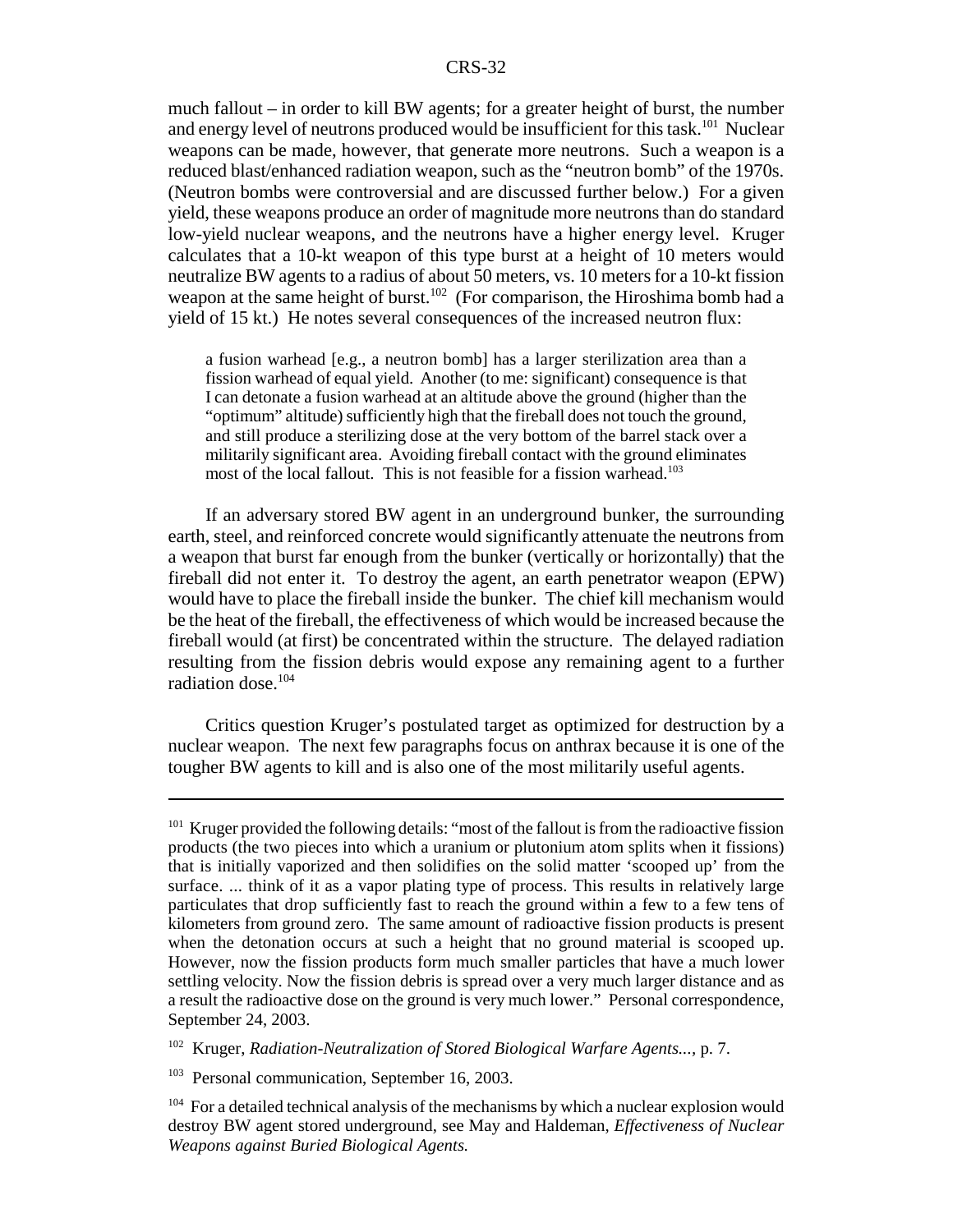- ! *Would a nation make anthrax in aqueous form?* It is easier to make anthrax as a water-based slurry than a fine powder. According to Tucker, "It appears that at the time of the 1991 Gulf War, Iraq only had the capability to produce wet anthrax. Iraqi BW scientists appear to have worked during the 1990's to acquire the know-how to produce dry, powdered anthrax, using a closely related bacterium (the biopesticide Bt) as a model system. If a country had the capability to produce dried, powdered anthrax, it would presumably store it in that form because of its much longer shelf-life and the fact that dry, powdered anthrax is much easier to disseminate as an aerosol from an aircraft sprayer system or a missile warhead." An Office of Technology Assessment (OTA) report of 1993 provides further information: "when anthrax bacteria are incubated under particular conditions, they transform themselves into the rugged spore form, which has a long shelf-life ... This spore-forming ability makes anthrax particularly well suited for delivery by missiles or bombs. The spores are stable when suspended in air, can survive explosive dissemination from a bomb or shell, and ... will live for several days if direct sunlight is avoided."105
- ! *Would a nation need huge quantities of anthrax?* The OTA report states that "a gram of anthrax [in spore form] theoretically contains some 10 million lethal doses."106 The ability of a single envelope with a small quantity of powdered anthrax to shut down the Capitol complex in October 2001 is a case in point. Tucker states, "A bioterrorist attack in a confined space, such as a subway station, would require a few ounces of dry anthrax. Military applications or strategic attacks against cities would require much more material, perhaps hundreds of pounds to attack a large city. As a rough rule of thumb, about a kilogram of dry, concentrated anthrax spores would be required to infect 50 percent of the people in a square kilometer, assuming efficient aerosol dissemination under optimal conditions. A kilo of dry anthrax is equivalent to a much larger volume of wet slurry."
- ! *Would a nation make and store anthrax long before it intended to use it?* According to Tucker, "A nation would probably not make anthrax far in advance of use unless it had mastered the technology to produce dry powdered anthrax, which has a shelf life of several years. A wet slurry of anthrax will tend to coagulate after several months, rendering it unusable as a weapon. Thus, a country that possessed only wet-anthrax technology would probably produce the agent shortly before use."
- ! *Would a nation store large quantities of anthrax aboveground?* Attacking anthrax stored in shallow underground bunkers would require the use of EPWs to explode in the bunker; otherwise, the ground would shield the

<sup>105</sup> U.S. Congress. Office of Technology Assessment. *Technologies Underlying Weapons of Mass Destruction.* OTA-BP-ISC-115. USGPO, December 1993, p. 79.

<sup>106</sup> Ibid., p. 78.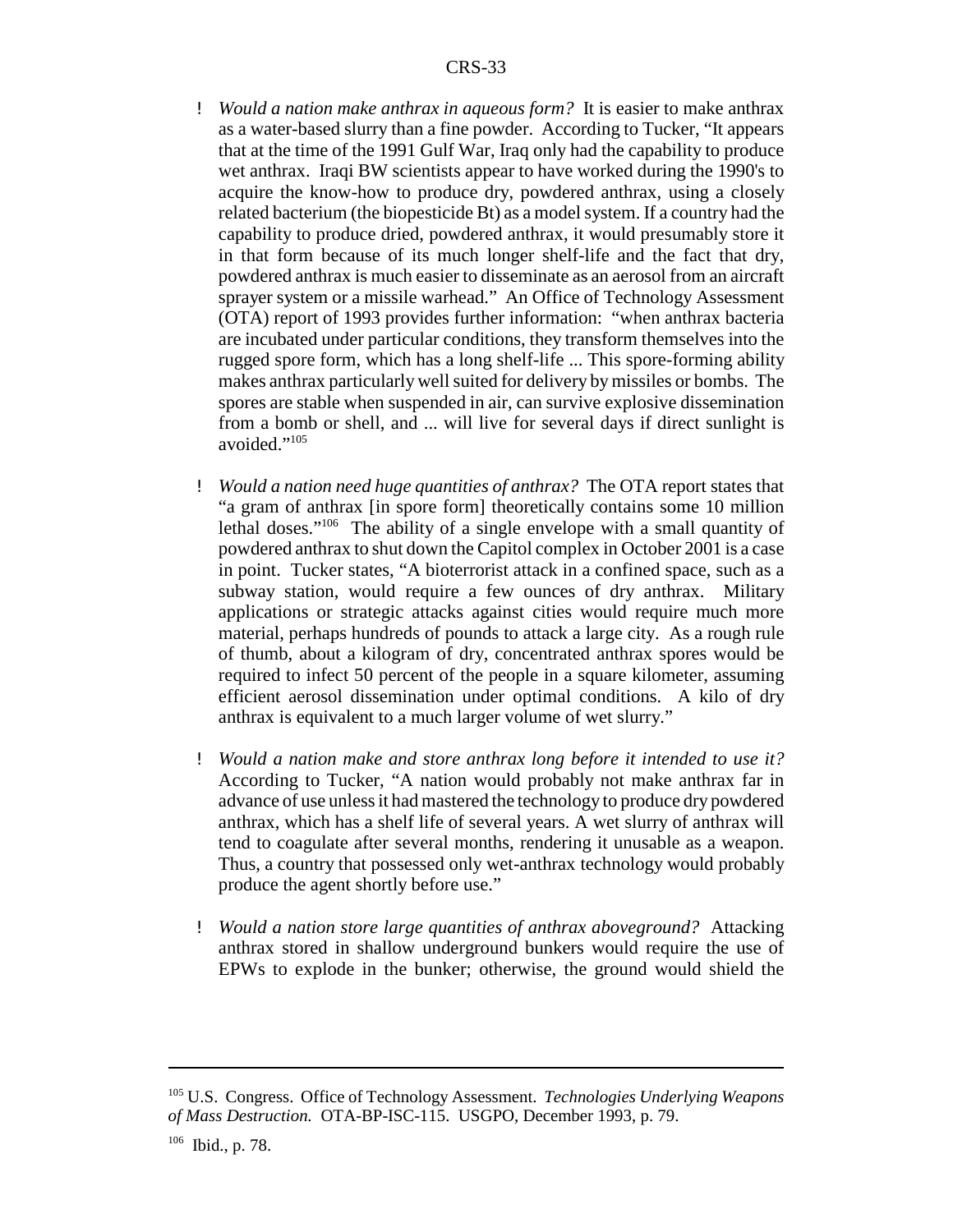bunker from neutrons.<sup>107</sup> An EPW would create much fallout and could cause other problems, as detailed in the section on RNEP, below. Storing anthrax in a bunker at a depth considerably greater than that which EPWs could reach would prevent neutrons, heat, and delayed radiation (from radioactive material left by the nuclear explosion) from reaching the bunker. Tucker states that "[s]ince anthrax spores are quite rugged and are in a state of suspended animation, it's reasonable to assume that [ground] shock alone would be unlikely to kill them reliably." The statement from the OTA report that anthrax spores can survive explosive dissemination, cited above, supports this point. For further protection from neutrons, an adversary could shield anthrax with material that reflects neutrons (e.g., beryllium) or that absorbs them (e.g., polyethylene mixed with boron). Alternatively, dry powdered anthrax could be hidden anywhere in small lots, in which case its destruction would depend mainly on locating the agent; once that is done, various types of weapons and tactics might be used to neutralize it.

Advisability. Critics point to a number of intelligence hurdles. A successful attack would require detailed knowledge of the target, such as storage configuration. Knowing the target's precise location would be crucial because of the very short range at which even an enhanced radiation weapon would sterilize BW agent. Yet as Tucker notes, "During the 1991 Gulf War, many suspect BW production and storage facilities were targeted in error, and several real facilities such as the al-Hakam  $factory$  – which UNSCOM<sup>108</sup> later determined was Iraq's largest anthrax production facility – were totally unknown to U.S. intelligence." It would be important to know the type of agent because, as Kruger states, "the neutralizing dose [of radiation] for different bio agents varies by a couple of factors of two." Compensating for uncertainty as to which agent was being attacked by using a weapon able to neutralize the most radiation-resistant agent could result in using a weapon with a yield several times larger than needed.

Critics also note political problems with nuclear weapon development and use. An attack that sought to minimize fallout would have to use reduced blast/enhanced radiation weapons. Neutron bombs, which the United States developed in the 1970s, received intense domestic and foreign criticism as the "capitalist bomb" that spared property while killing people. Similar criticism would doubtless reemerge if the United States began a program to develop such weapons, especially if the intended targets were perceived to be rogue states in the Third World. The development program could require nuclear testing, fueling further criticism.

 $107$  For a detailed technical analysis of the mechanisms by which a nuclear explosion would destroy BW agent stored underground, see Michael May and Zachary Haldeman, "Effectiveness of Nuclear Weapons against Buried Biological Agents," Center for International Security and Cooperation, Stanford University, May 2003, 27 p.: [http://iis-db.stanford.edu/pubs/20216/May\_Haldeman\_final.pdf].

<sup>108</sup> The U.N. established UNSCOM, the United Nations Special Commission, in 1991 to supervise the elimination of chemical and biological weapons and certain missiles in Iraq following the Gulf War. See [http://www.un.org/Depts/unscom/] for details.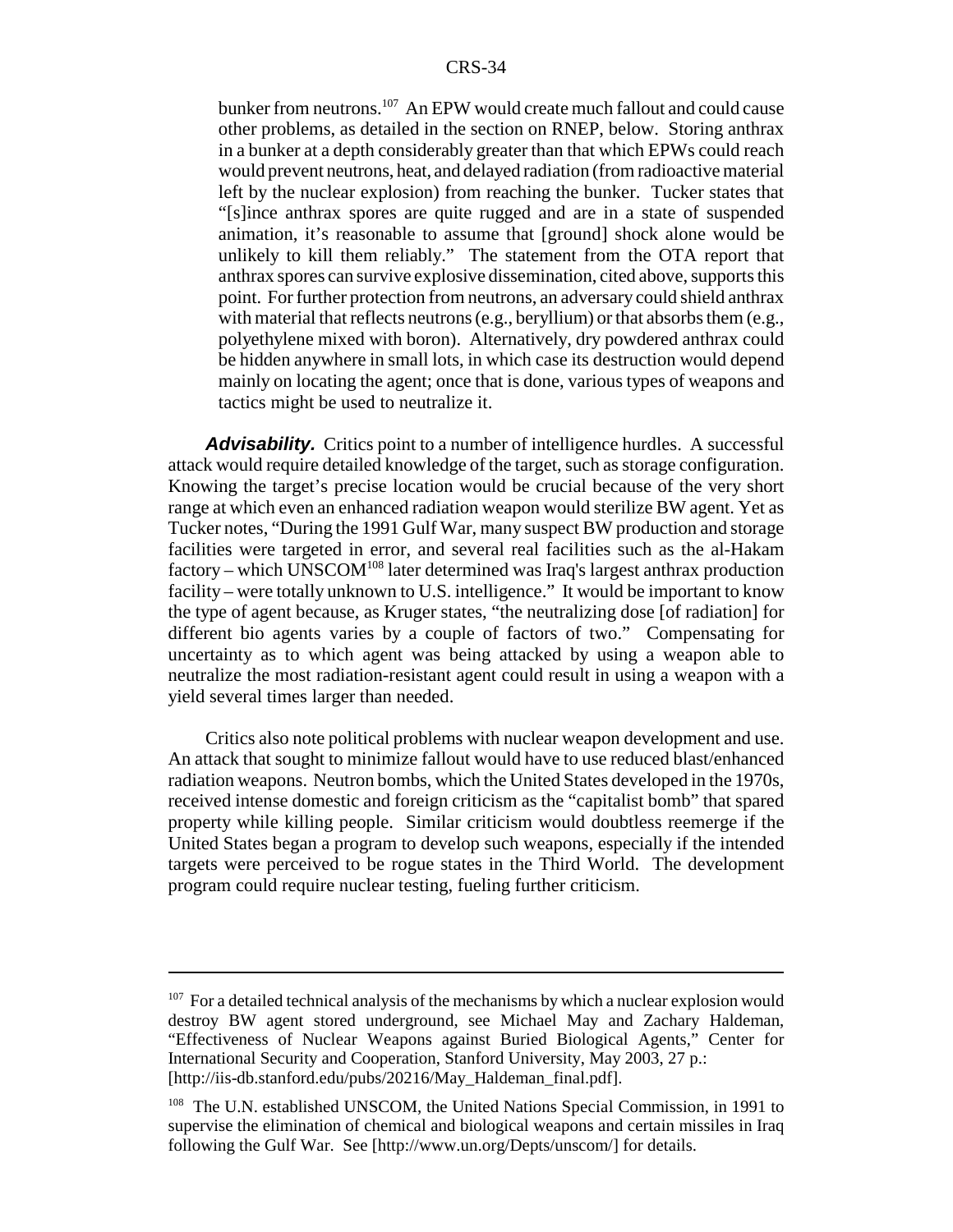Critics assert that there are nonnuclear approaches to destroying BW agents. According to one report, the Defense Department is working on nonnuclear weapons for destroying chemical or biological agents.

Destroying the actual chemical or biological material [in Iraq] is a task that may fall to agent defeat weapons being developed by the U.S. Navy and Lockheed Martin under a program originally dubbed Vulcan Fire and now spearheaded by the secretive U.S. Defense Threat Reduction Agency. The HTI-J-1000, as it is called, would be the fill inside the penetrating warhead used on the massive 2,000-pound GBU-24 laser-guided bomb and BLU-109 Joint Direct Attack Munition (JDAM) used to attack underground bunkers.<sup>109</sup>

That report states that the chemical reactions would generate intense heat that would destroy the biological and chemical agents, and would generate other chemicals that would neutralize these agents.<sup>110</sup>

Michael Levi, director of the Strategic Studies Project at the Federation of American Scientists, suggested another approach to defeating a hypothetical underground anthrax storage bunker in Iraq:

U.S. planners may not want to directly attack the bunker. Instead, a watch could be placed on the facility using satellite imagery coupled with armed unmanned aerial vehicles. Anyone or anything attempting to enter or leave the bunker would be destroyed, making the anthrax inside unusable.<sup>111</sup>

Kruger rejects the idea of using conventional high explosives to neutralize BW agents for two reasons. First, he calculates that it would take a huge quantity of these explosives, perhaps hundreds of 500-pound bombs, to raise the temperature of the quantity of agent in a typical storage site sufficiently, assuming the agent was in a water slurry. Similarly, if acid were used instead of explosives to kill BW agent, it would take a very large quantity of acid. Second, he argues that attacking a BW storage site with conventional weapons would cause much more collateral damage than would an attack with nuclear weapons, even standard low-yield weapons:

Conventional weapons are likely to only kill a small fraction of the agent while dispersing a significant fraction of the remaining live agent. My past dispersal calculations for a generic target in a country of current interest have shown collateral damage areas from dispersed bio agent that were very many orders-ofmagnitude larger than the fallout area for the ground burst of a low-yield fission warhead.<sup>112</sup>

<sup>109</sup> Frank Vizard, "Extinguishing the Threat," *Scientific American.com,* February 18, 2003. http://www.scientificamerican.com/article.cfm?articleID=00000CB6-18E9-1E4D-967D8 09EC588EEDF&catID=4

<sup>110</sup> Ibid.

<sup>111</sup> Michael Levi, "The Case against New Nuclear Weapons," *Issues in Science and Technology,* Spring 2003: 65-66.

<sup>&</sup>lt;sup>112</sup> Personal communication, September 16, 2003.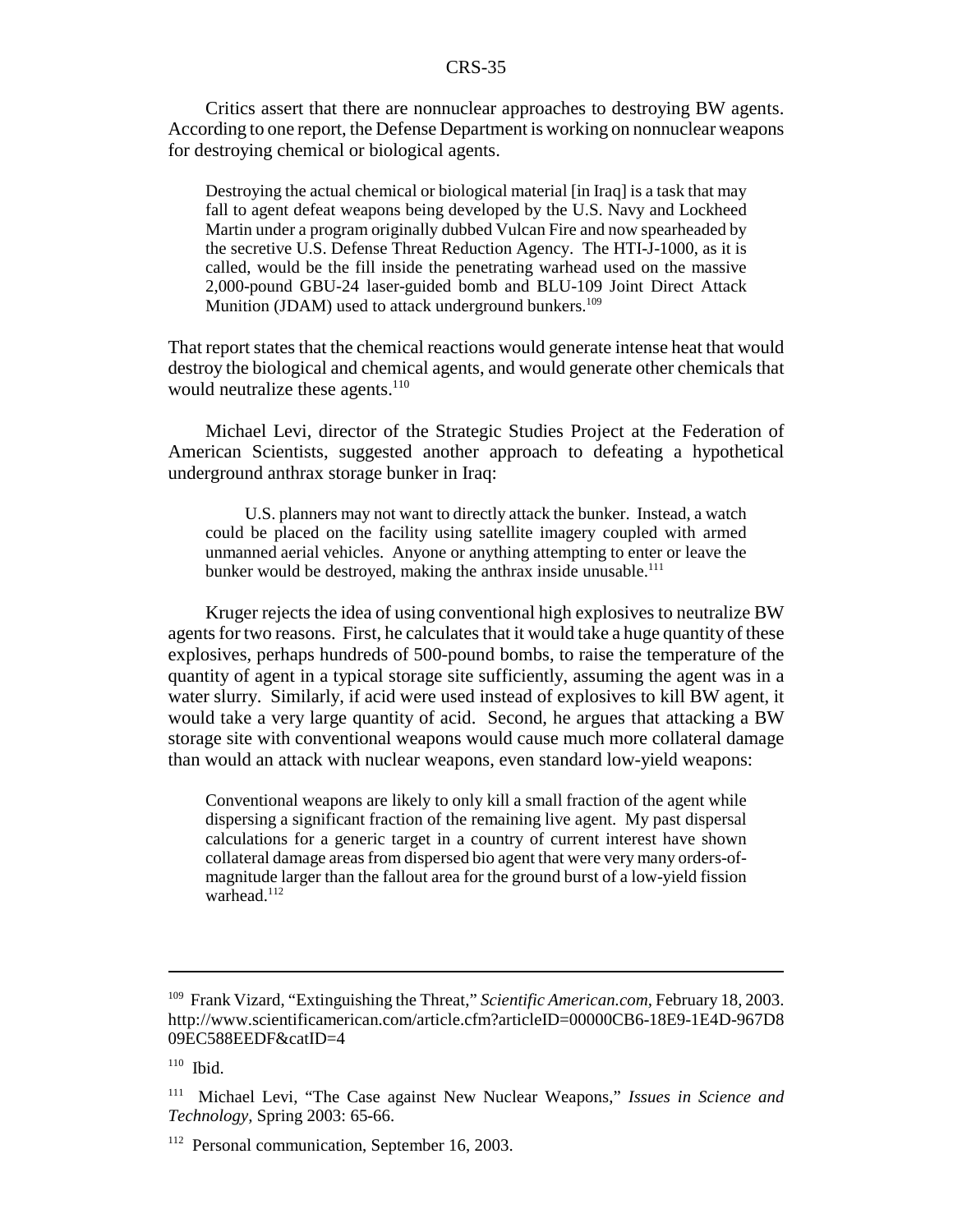It might be possible to deploy reduced blast/enhanced radiation weapons without testing them, such as by adapting designs made and tested several decades ago. Optimizing these weapons for defeating specific BW agents, however, could involve changes that would eventually lead to testing.<sup>113</sup>

An attempt to seal off a facility encounters at least two problems. First, a U.S. attack on a rogue state with no warning would be unlikely. With warning, that state could easily move materials and equipment to other sites before the attack. Indeed, leaders who believed that their nation was at risk from a U.S. attack would probably make plans well in advance to do just that. Second, some nations, such as Afghanistan and North Korea, have extensive tunnel networks that might provide undetected access, at a distance, to military facilities connected to such networks.

**Conclusion.** It appears that, under certain specific circumstances, a nuclear blast is technically capable of sterilizing BW agents. One example would be a large quantity of agent in aqueous solution stored at or near the Earth's surface, with the location pinpointed within meters and with accurate intelligence as to the agent present and how it is stored. (The agent would have to be stored long enough that intelligence assets could locate it, but not so long that it would deteriorate significantly.) Another example would be a depot with a ton of powdered anthrax, in which case a relatively small amount (as compared with hundreds of barrels) of agent could do immense harm and it would be imperative to minimize the risk of anthrax escaping. Few would suggest, though, that nuclear weapons would automatically be the means of first choice for attacking BW agent. Nuclear-weapon use entails clear political disadvantages, the effectiveness of nuclear weapons in particular situations may be uncertain, and nonnuclear means may be available. Whatever the case, it appears likely that Congress would examine closelyanyrequest to proceed to development engineering or production of nuclear weapons intended to destroy BW agents. Such examination might include the following questions:

- ! How probable is the military scenario put forth to justify development and acquisition of these weapons?
- ! How plausible is the scenario? What are its flaws? How broad or narrow are the circumstances under which the scenario exists?
- ! Would nuclear use be the only option in that scenario, or could nonnuclear means suffice? What is the state of progress on nonnuclear alternatives?
- ! What are the military and political pros and cons of developing and acquiring these weapons?

**Can ACI help in the fight against nuclear proliferation?** According to the FY2003 report of the Foster Panel,

A second requirement defined in the NPR is for advanced concept exploration. Work must proceed on future concepts and technologies to avoid technical

<sup>&</sup>lt;sup>113</sup> Information provided by Livermore staff, September 25, 2003.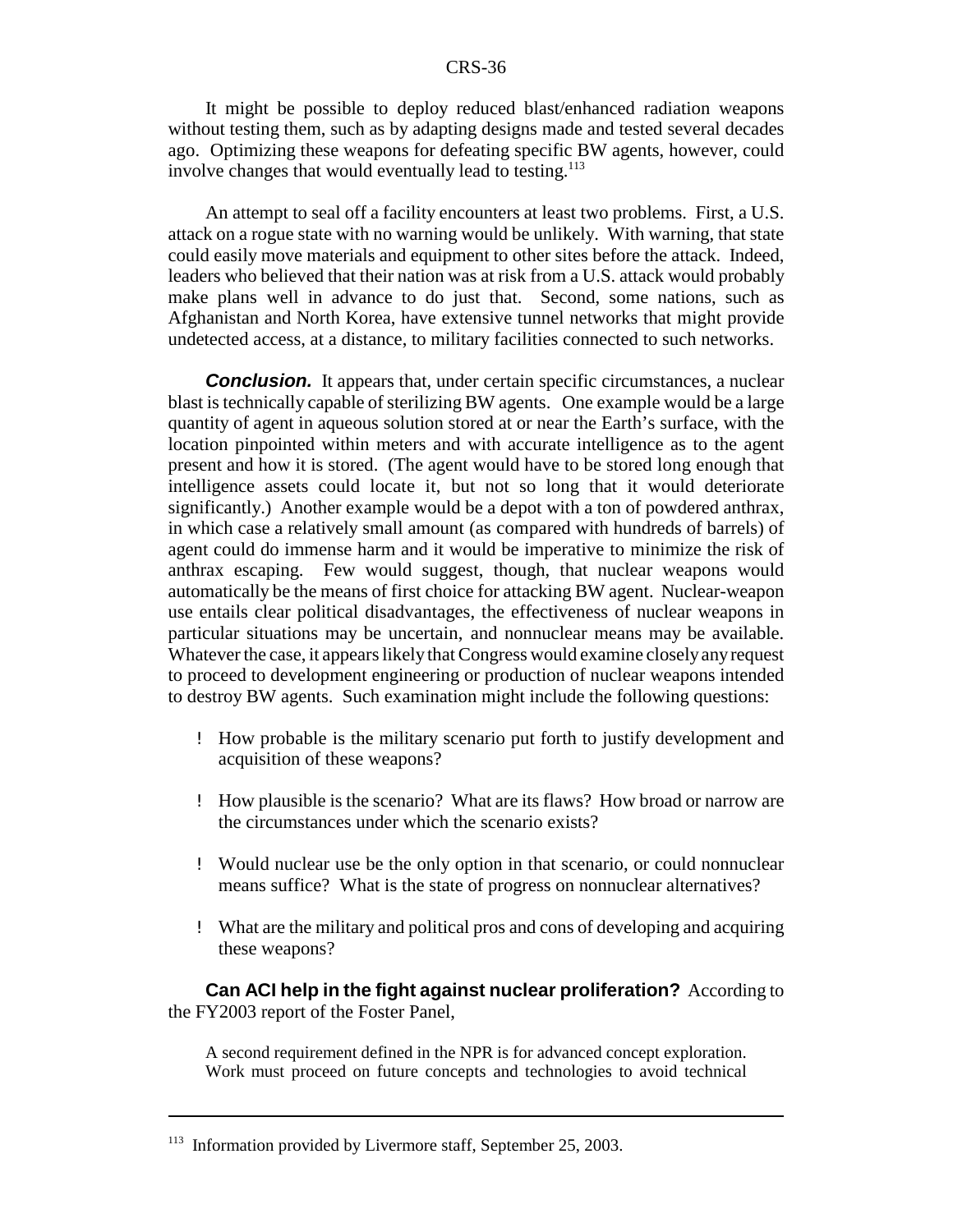surprises, to attract and train future stockpile stewards, and to assess intelligence information on the continuing development and proliferation of WMD and their delivery methods. The Panel emphasizes that it is essential for Congress to be kept apprised of developments in foreign weapons programs and their potential implications for U.S. security. $114$ 

ACI could improve U.S. understanding of potential terrorist nuclear weapons, which could improve U.S. ability to interpret fragments of intelligence, to detect evidence of nations or groups working to develop nuclear weapons, to detect the transport of such weapons and attempts to bring them into the United States, and to disable such weapons. It could also help avoid technical surprise by improving U.S. ability to understand foreign weapon developments. For example, creating nuclear weapon designs consistent with the Chinese or North Korean weapons program may help the United States interpret intelligence clues to gain insight into the pace of the program, its technological successes and failures, and warhead characteristics.

ACI's supporters reject the claim that the program will encourage nuclear proliferation. They argue that nations will decide to go nuclear for reasons far larger than ACI. Even if ACI encouraged proliferation, that would not necessarily mean that the United States should halt the program. It is likely, supporters claim, that North Korea and Iran are pursuing nuclear weapons out of fear of U.S. conventional forces. Does this mean, supporters ask, that the United States should halt military modernization and shrink its conventional forces to keep those nations from going nuclear? At the same time, it is argued, India and Pakistan are pursuing nuclear weapons not because of U.S. conventional or nuclear forces but because of threats that each sees from the other, and that India sees from China; these dynamics have nothing to do with ACI.

ACI's critics maintain that designing new nuclear weapons tailored for use against targets in nonnuclear weapon states would undercut U.S. nuclear nonproliferation efforts by in effect telling the world to do what we say, not what we do.

These critics assert that the program is scarcely needed to improve U.S. ability to understand nuclear weapons developments made by rogue states or terrorists. U.S. nuclear weapons experience accumulated over the past six decades provides ample information for interpreting intelligence clues connected with the design and fabrication of such weapons. Nor is ACI needed to improve U.S. ability to understand Russian or Chinese nuclear weapons programs. The Stockpile Stewardship Program has greatly increased U.S. weapons knowledge, arguably placing this nation in a better position now to interpret intelligence data on Russian and Chinese nuclear programs than it was a decade ago.

Another argument is that rogue states want nuclear weapons to deter U.S. nuclear forces. A North Korean statement of August 2003 makes this point:

<sup>114</sup> *FY 2003 Report to Congress of the Panel to Assess the Reliability, Safety, and Security of the United States Nuclear Stockpile,* p. 3.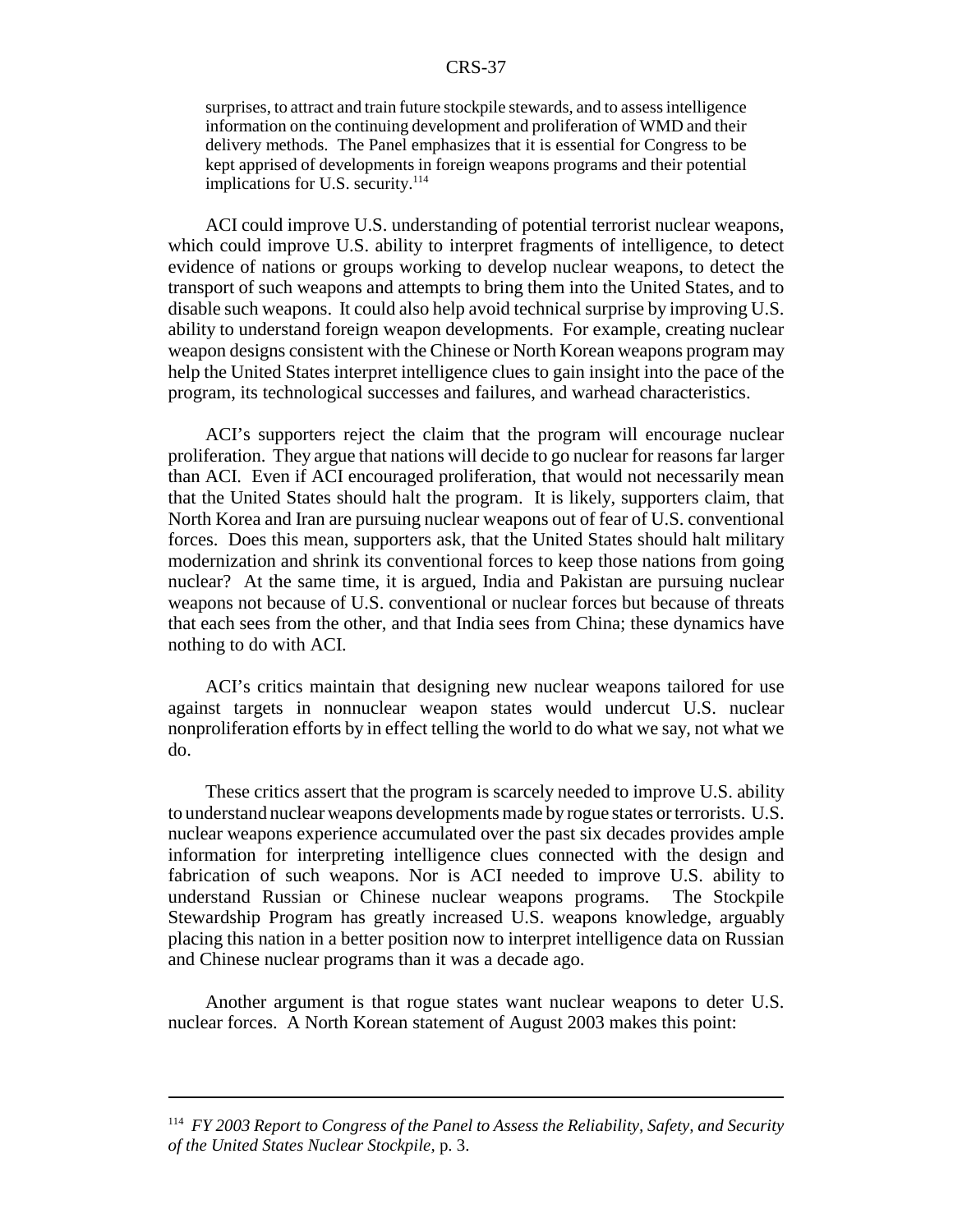The Bush administration openly disclosed its attempt to use nuclear weapons after listing the DPRK as part of 'an axis of evil' and a target of a 'preemptive nuclear attack.'

This prompted us to judge that the Bush administration is going to stifle our system by force and decide to build a strong deterrent force to cope with it. ... Our deterrent force ... is a means for self-defence to protect our sovereignty.<sup>115</sup>

Thus, it is argued, nuclear weapons designed to threaten key targets in rogue states will only accelerate development of nuclear weapons by those states.

**Does ACI offer unique value for the nuclear weapons enterprise?** ACI's proponents believe that the United States must retain weapons design capability because new weapons might be needed in the future, such as to attack specific targets or to replace current weapons that deteriorate beyond the point of repair. To that end, it is further argued, the United States should avoid a situation in which it needs a new weapon yet no one at the labs has had the experience of designing one.

Supporters see ACI as complementing the Stockpile Stewardship Program. Maintaining existing weapons involves predicting, detecting, and fixing problems with existing weapons. Designing new weapons, however, arguably involves different skills and thought processes, just as editing differs from writing. A designer might be given a target and required warhead characteristics (yield, weight, compatibility with a specific delivery vehicle, etc.) and be tasked to design a warhead that produces the required militaryeffectiveness while minimizing collateral damage. Experienced weapon designers from all three labs have stated to NNSA headquarters that the current Stockpile Stewardship Program (maintenance of the enduring stockpile) is not sufficient to provide the range of opportunities necessary to train and mentor the next generation of designers.<sup>116</sup>

ACI, it is argued, will provide such training. The purportedly leaked NPR stated that ACI "will provide unique opportunities to train our next generation of weapon designers and engineers."117 Los Alamos Director John Browne stated that ACI

articulates a strategy for ... transferring nuclear warhead design knowledge, and exercising design skills. This initiative provides an outstanding opportunity for the nuclear weapons complex to ensure that existing expertise is transferred to a future generation of stockpile stewards, and to extend the front-line weapons lifetimes beyond that of the designers who designed and tested them.<sup>118</sup>

<sup>115</sup> Kim Yong Il, Vice Minister of Foreign Affairs for Democratic People's Republic of Korea, text of speech delivered at six-country nuclear talks in Beijing, as published by KCNA, the DPRK's official news agency; posted by Reuters, August 29, 2003. [http://www.cnn.com/2003/WORLD/asiapcf/east/08/29/nkorea.text.reut/index.html]

<sup>116</sup> Personal correspondence, NNSA official, September 3, 2003.

<sup>117</sup> *Nuclear Posture Review [Excerpts],* p. 35.

<sup>&</sup>lt;sup>118</sup> "Statement of John C. Browne, Director, Los Alamos National Laboratory, Submitted (continued...)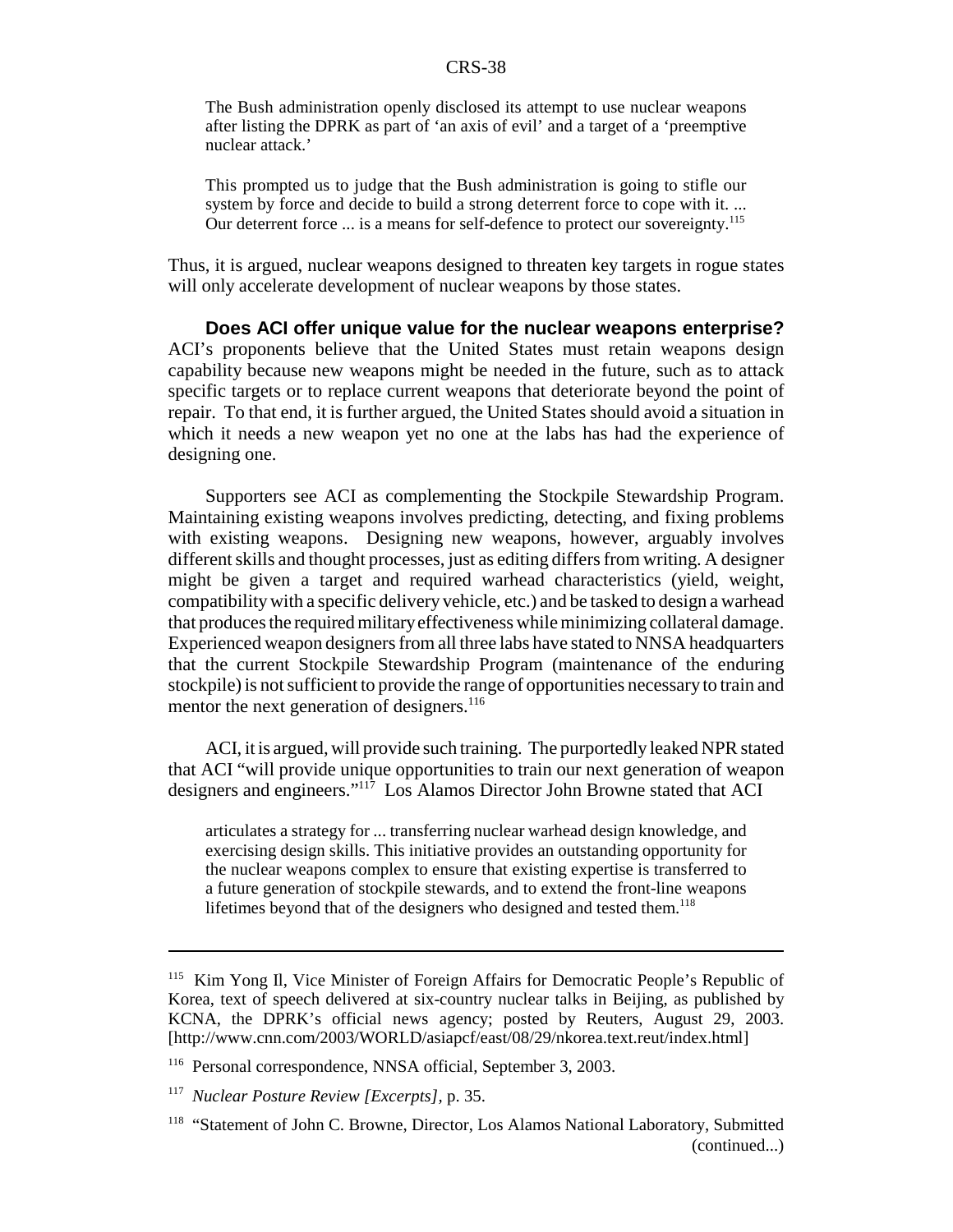ACI will also develop new links between the weapons community and DOD agencies. It is helpful, proponents believe, for some members of the weapons community to have personal contacts with members of the U.S. Strategic Command and the Defense Threat Reduction Agency, among others, to gain an understanding of what weapons might be of value to DOD, and to give DOD a sense of what weapons technologies may be available.

The harshest critics of nuclear weapons believe that there is no need to keep alive the skills to design new weapons. Current weapons, they argue, are more than sufficient, and their designs have been proven. Until nuclear weapons are abolished, these critics would maintain the existing stockpile; in their view, the multibilliondollar stockpile stewardship program is excessive for this purpose. This school of thought would reject ACI completely.

Some critics of ACI see a value in maintaining design skills so as to improve U.S. ability to understand warhead problems that may emerge, to understand how changes made during refurbishment may affect weapon performance, and to design replacement weapons should that be necessary. Such skills can be maintained, they would argue, by designing weapons similar to current ones rather than designing new types of weapons. That approach would not require ACI.

Critics would question training as a justification for ACI. The number of people trained by ACI is very small, and there are already training programs for junior staff. In October 1998, Sandia started an Intern Program, a two-year course for new employees on the nuclear weapons program and Sandia's role in it. In October 1996, Los Alamos started the Theoretical Institute for Thermonuclear and Nuclear Studies on nuclear weapons design for new personnel in that field.<sup>119</sup>

Some question whether ACI, as proposed for FY2004, offers a useful plan for maintaining weapon design capabilities. For example, Raymond Jeanloz, Professor of Earth and Planetary Science at University of California, Berkeley, and a member of the University of California President's Council,<sup>120</sup> argues that repackaging an existing bomb with no work on the nuclear explosive component (RNEP), working on low-yield designs (an area extensively studied in the past, including with underground tests), or other ideas proposed for ACI amount more to reworking old ground than to significantly exercising design activity.<sup>121</sup>

 $118$ (...continued)

to United States House of Representatives, Committee on Armed Services, Subcommittee on Military Procurement, June 12, 2002."

<sup>[</sup>http://www.lanl.gov/orgs/pa/News/testimony061202.shtml]

<sup>119</sup> U.S. Commission on Maintaining United States Nuclear Weapons Expertise. *Report to Congress and the Secretary of Energy,* p. 20.

<sup>120</sup> The University of California operates three DOE laboratories: Los Alamos, Lawrence Livermore, and Lawrence Berkeley National Laboratories. This council provides oversight of these labs for the university.

<sup>&</sup>lt;sup>121</sup> Personal correspondence, September 2, 2003.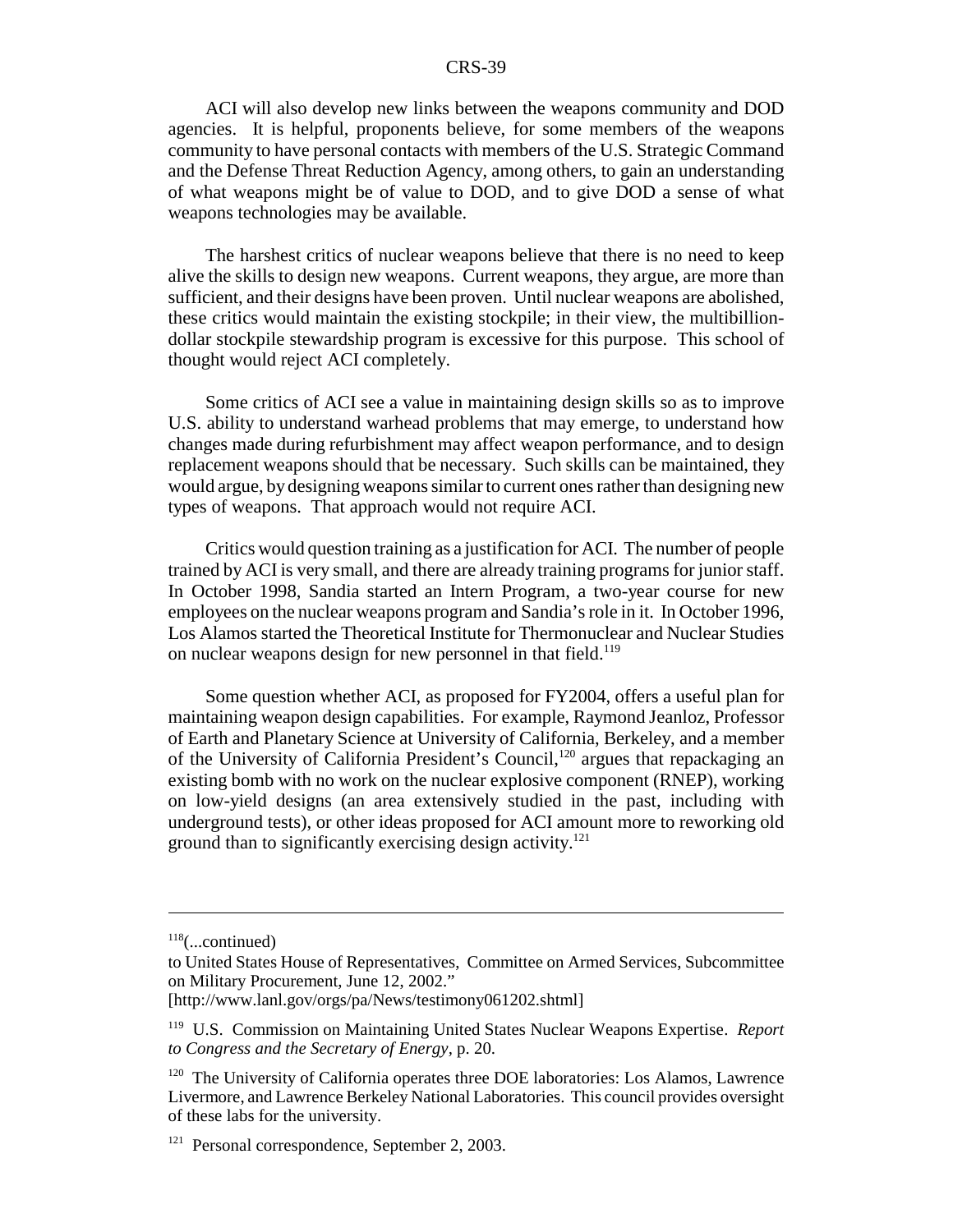There is no need for new links between DOD and the nuclear weapons establishment, in the critics' view, because several DOD-DOE groups have been in existence for many years. These include the Nuclear Weapons Council, program officer groups, and the Stockpile Assessment Team of Strategic Command's Strategic Advisory Group.

## **Robust Nuclear Earth Penetrator**

#### **Description**

For FY2004, the Administration requests \$15.0 million to continue a study, which began in May 2003, of the Robust Nuclear Earth Penetrator, or RNEP. The study, which is part of the Advanced Concepts Initiative, is examining the desirability and feasibility of modifying an existing B61 or B83 bomb to enable it to penetrate into the ground before detonating. By so doing, a weapon of specified yield would have a much greater effect against hardened and deeply buried targets – such as are used in some rogue states to protect key assets – than would a nuclear weapon of the same yield burst on the Earth's surface. Modification would mainly involve strengthening the weapon's case, rather than changing the nuclear explosive package. In the 1990s, DOE conducted a similar modification, converting some B61 bombs into B61-11 earth penetrators, a modification that did not require nuclear testing. If NNSA converts B61s or B83s into RNEPs, current plans envision that the conversion would not require nuclear testing.

Because the histories of earth penetrator weapons and the Spratt-Furse ban on low-yield R&D are intertwined, that does not mean that repeal of Spratt-Furse necessarily opens the door to RNEP. Spratt-Furse applies only to weapons under 5 kt, while RNEP, if it proceeded, would be a modification of either the B61 bomb or the B83 bomb, both of which are available in a number of yields, with the maximum said to be far above 5 kt. Further, both have been in the stockpile for many years. Even if these weapons had yields only below 5 kt, the ban applies only to weapons that had not entered production by November 30,  $1993$ <sup>122</sup>

#### **Technical Background**

Structures can be hardened and deeply buried in an attempt to withstand an attack by conventional munitions. Such structures may be used to protect leadership, biological agent production facilities, nuclear weapon storage sites, and other strategic targets. Reports reference such facilities in Iraq, North Korea, and Iran.<sup>123</sup>

 $122$  The definition of a new weapon in P.L. 107-314, Section 3143, cited above, appears to preclude the argument that modifications of the B61 or B83 would constitute a "new" weapon.

<sup>123</sup> Glenn Kessler, "Nuclear Sites in Iran Worry U.S. Officials," *Washington Post,* December 14, 2002: 18, 21; David Fulghum, "Iraq's Hidden Weapons 'Are Likely Underground,'" *Aviation Week & Space Technology,* December 16, 2002: 44; and Joby (continued...)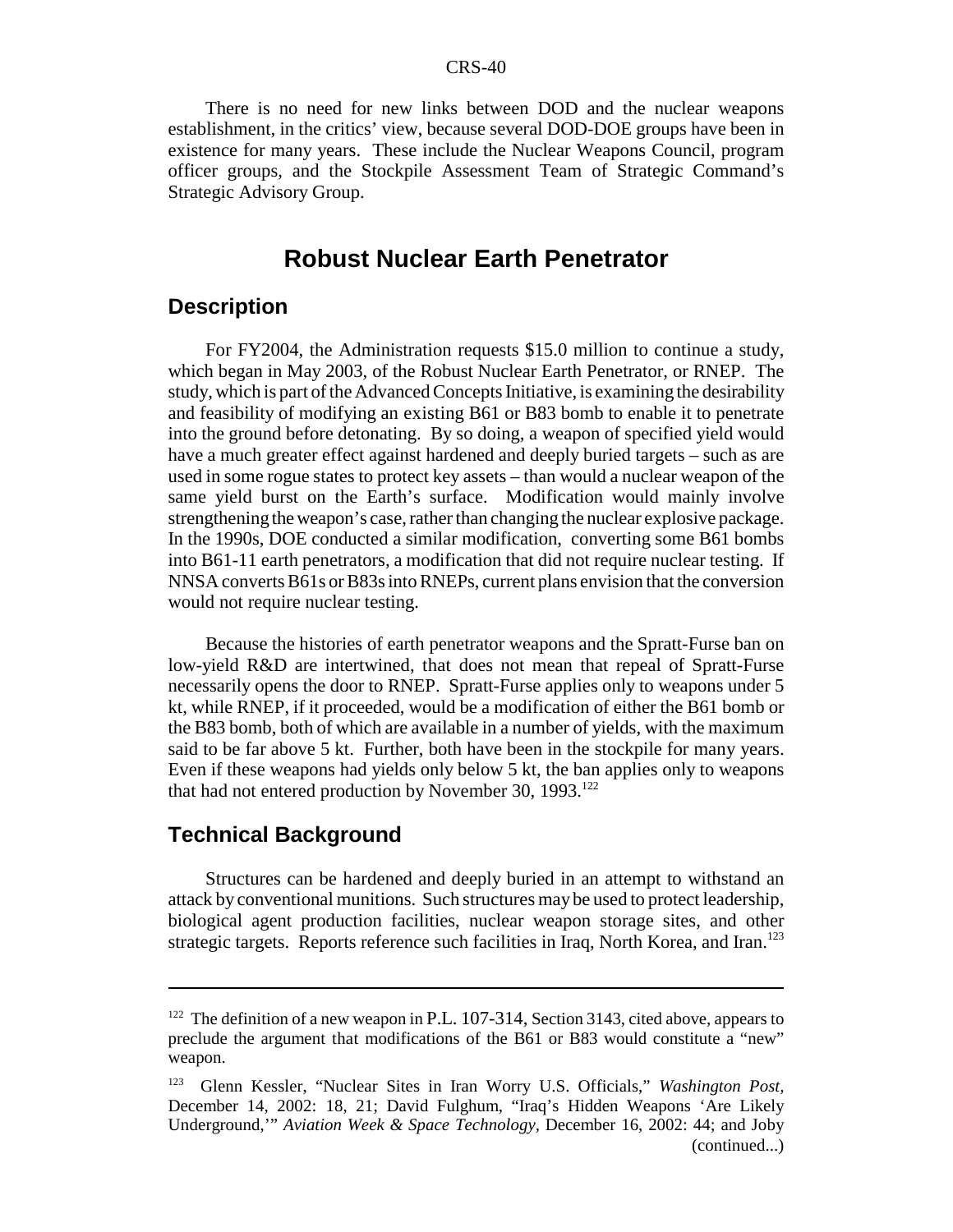A DOD-DOE report indicates that thousands of such structures exist worldwide, many in nations that do not pose a threat to the United States.<sup>124</sup>

While special operations forces or precision-guided conventional bombs might defeat deeply buried structures by attacking power supplies, ventilation systems, and exits, these structures would probably have backup power supplies, escape tunnels, etc. Accordingly, destruction would be a surer means of completely eliminating the threat they pose. Facilities at shallow depths, perhaps 10 meters, are vulnerable to destruction by conventional munitions that penetrate the ground. Destruction of facilities buried at greater depths may require a nuclear weapon. During the Cold War, the United States deployed the B53 nuclear bomb, a weapon said to have a yield of some megatons (thousands of kilotons), for such missions. A weapon of such high yield would create blast and fallout that would destroy surface structures and kill inhabitants out to many miles; in the current environment, a President would be unlikely to order its use against a target in a rogue state so as to avoid killing very large numbers of civilians. As C. Paul Robinson, President of Sandia National Laboratories, said, we would be self-deterred from using high-yield weapons.<sup>125</sup>

At issue, insofar as the nuclear option is concerned, is how to destroy hardened and deeply buried facilities with lower-yield weapons. Much of the energy of a ground-burst weapon is reflected back into the air. Scientists on both sides of the larger debate agree that a nuclear weapon that penetrates even a short distance into the ground will transfer much more of its energy into ground shock, which can destroy buried targets. For example, Sandia reports that a 1-megaton (1,000-kiloton) weapon burst on the Earth's surface has about the same effect on





Source: Steven Hatch, Sandia National Laboratories, 2000. Note: Mt. megaton; EPW, earth penetrator weapon; DOB, depth of burst.

buried targets as a 33-kiloton weapon detonated at 5 meters depth. Most of the

 $123$ (...continued)

Warrick, "Iran, N. Korea Nuclear Plans Pose New Risks," *Washington Post,* December 24, 2002: 1, 11.

<sup>124</sup> Departments of Defense and Energy. *Report to Congress on the Defeat of Hard and Deeply Buried Targets ...*, p. 8.

 $125$  C. Paul Robinson, "Maintaining a Viable Nuclear Weapons Program in a Test Ban Environment: A Strong Technical Foundation in the Laboratories," address presented at the Nuclear Security Decisionmakers Forum, March 28, 2000, Albuquerque, NM: [http://www.sandia.gov/media/speeches/NSDMF2000.doc]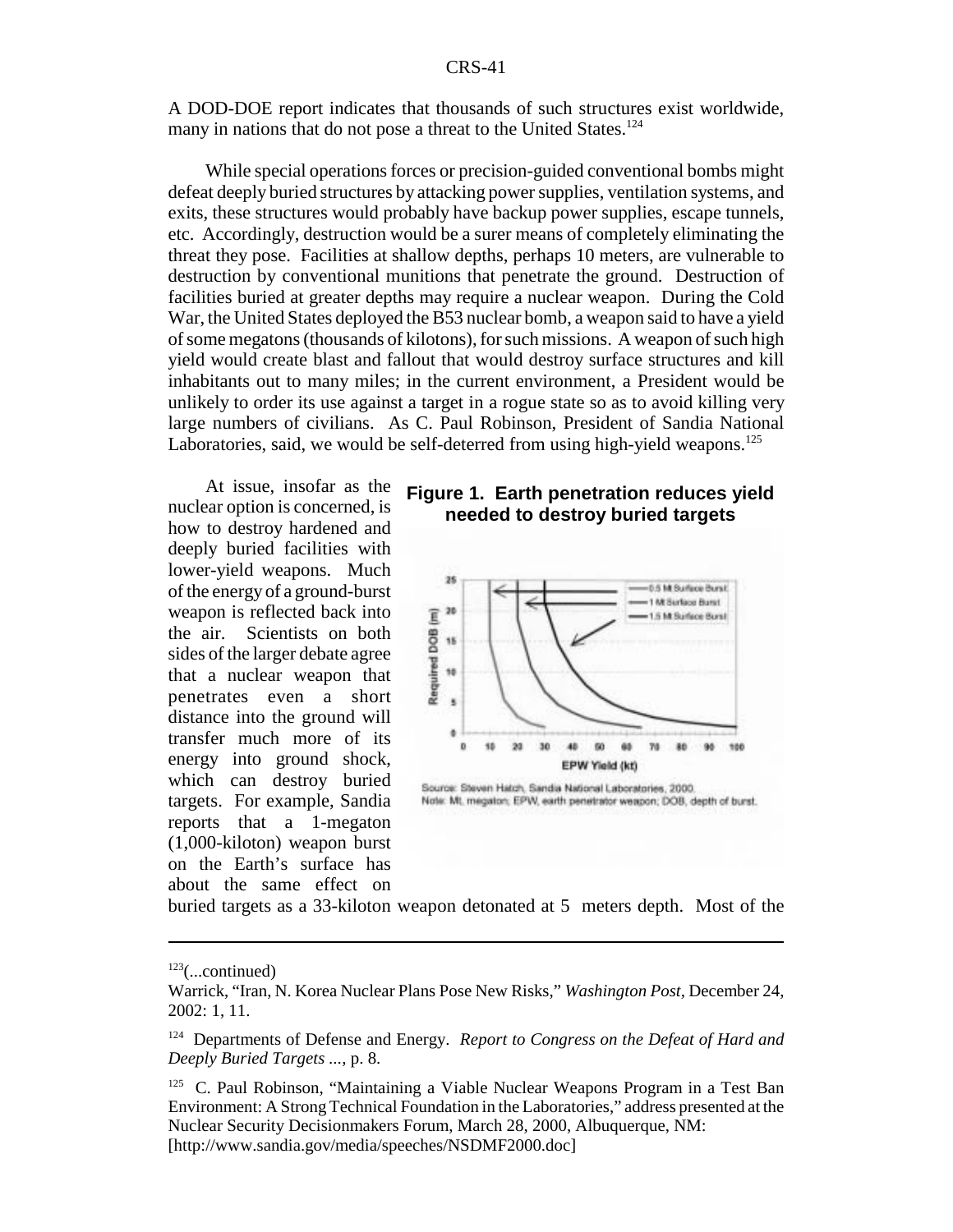payoff comes from burying the weapon several meters in the ground, especially for lower-yield weapons; burial beyond several meters produces diminishing returns.<sup>126</sup> Figure 1 illustrates these points. Robert Nelson reports similar data.<sup>127</sup> Thus a loweryield earth penetrator weapon (EPW) can have the same effect on buried targets as a much higher-yield surface-burst weapon. This large reduction in yield, in turn, reduces fallout and blast damage. A common misconception is that detonating a weapon a few meters underground reduces fallout; in fact, a weapon of specified yield detonated at shallow depth in wet soil will create more fallout than if it were detonated on the surface. The reduction in fallout from lower yield, though, can offset the increase in fallout from a shallow subsurface burst. Continuing the example just noted, fallout with a specific intensity (150 rads in 24 hours for an unsheltered person) would, by one calculation, be generated over 2,700 square kilometers by a 1-megaton surface-burst weapon, or over 150 square kilometers by a 33-kiloton weapon detonated at a depth of 5 meters.<sup>128</sup> Figure 2 illustrates these points (though it assumes individuals would be sheltered).

Lower-yield weapons, even EPWs, may not suffice to destroy all buried targets. Stephen Younger, then Associate Laboratory Director for Nuclear Weapons, Los Alamos National Laboratory, wrote, "Some very hard targets require high yield to destroy them. No application of conventional explosives or even lower-yield nuclear explosives will destroy such targets, which might include





Source: Steven Hatch, Sandia National Laboratories, 2000.

hardened structures buried beneath hundreds of feet of earth or rock." Indeed, "Superhard targets, such as those found under certain Russian mountains, may not be able to be defeated reliably by even high-yield nuclear weapons."<sup>129</sup> Similarly, Robert Nelson wrote, "A low-yield nuclear EPW would still only be able to destroy

<sup>&</sup>lt;sup>126</sup> Memorandum, "Comparison of Surface and Sub-Surface Nuclear Bursts," from Steven Hatch, Sandia National Laboratories, to Jonathan Medalia, October 30, 2000.

<sup>127</sup> Robert Nelson, "Low-Yield Earth-Penetrating Nuclear Weapons," *Science and Global Security,* 10: 3-4, 2002.

<sup>&</sup>lt;sup>128</sup> Personal communication from Steven Hatch, Sandia National Laboratories, September 4, 2003. The level of fallout intensity used is 150 rad over 24 hours for a person in a basement shelter. (A dose of 100-200 rem produces minimal symptoms in humans, while a dose of 300-600 rem may kill half of those exposed. Rads and rems are measures of energy absorbed by the body; for most (but not all) forms of radiation, one rad equals one rem. Dale Moeller, *Environmental Health,* Cambridge, Harvard University Press, 1997, p. 249-250.)

<sup>129</sup> Stephen Younger, "Nuclear Weapons in the Twenty-First Century," Los Alamos National Laboratory, LAUR-00-2850, June 27, 2000, p. 10.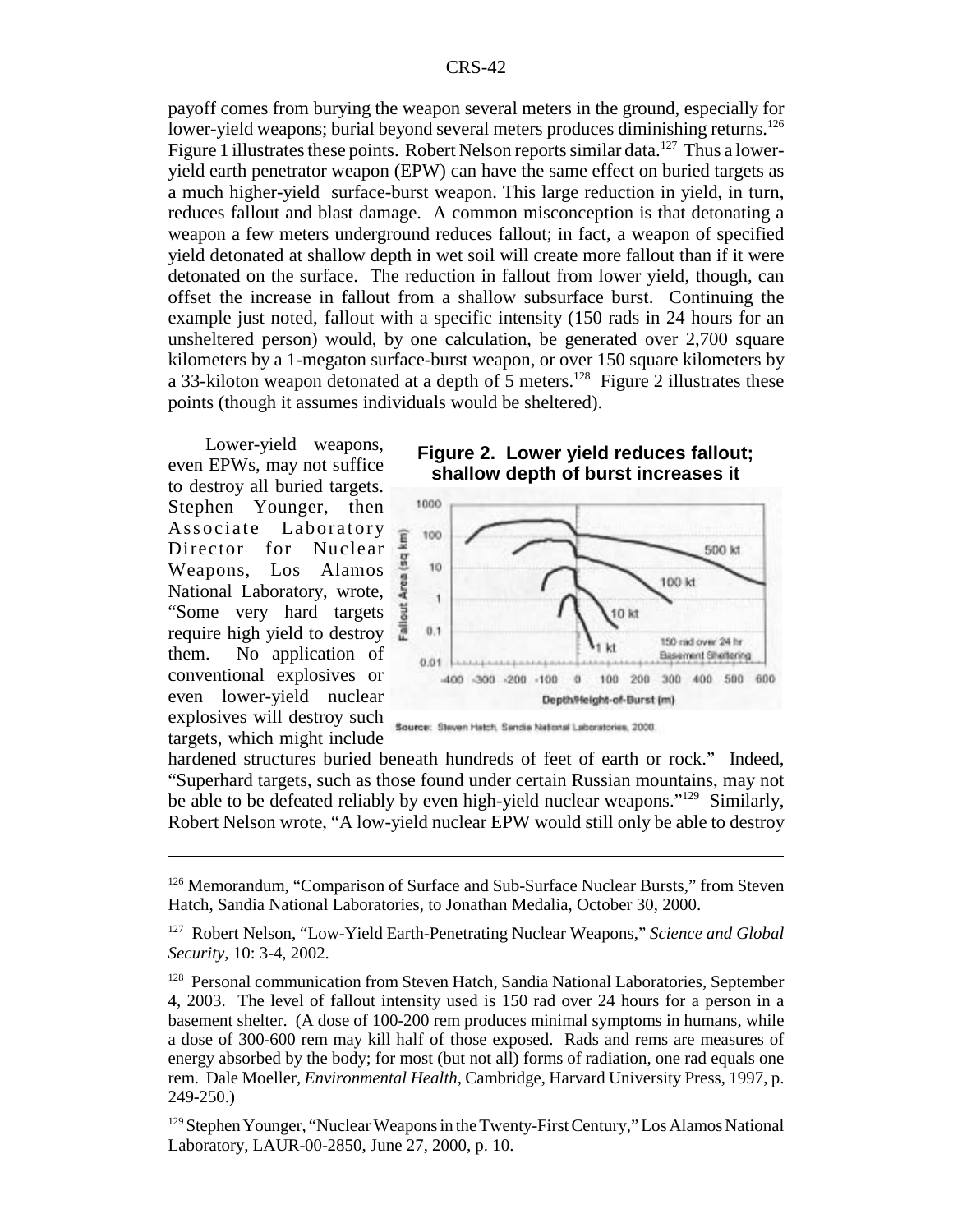facilities relatively close to the surface ... Very large yield  $(\geq 100 \text{ kt})$  weapons are still required to destroy facilities buried under the equivalent of 100 m of concrete."130

Even low-yield EPWs would generate much fallout. For example, photographs of two nuclear tests show the fallout cloud generated by low-yield weapons buried hundreds of feet with the emplacement hole sealed. A test named "Des Moines,"a 2.9-kiloton test conducted June 13, 1962, at the Nevada Test Site, was buried in a mountain. Pictures show a huge cloud of radioactive dust, with cars and pickups of spectators rushing away from it. Another test, "Baneberry," with a yield of 10 kt, was conducted December 18, 1970, in a vertical shaft some 900 feet deep at the Nevada Test Site.<sup>131</sup> The fallout cloud rose about 10,000 feet into the air, <sup>132</sup> and was tracked to the Canadian border.<sup>133</sup> According to DOE, "Following Baneberry, new containment procedures were adopted to prevent a similar occurrence." $134$  The minimum depth of burial for even the smallest test is  $600$  feet.<sup>135</sup> An EPW, in contrast, would be buried perhaps a few tens of feet and the path by which it penetrated the earth would not be sealed. Fallout from such weapons would not be contained at all, and standard-yield EPWs under consideration would produce more fallout than low-yield EPWs.

While the foregoing discussion has focused on technical aspects of nuclear weapon effects, it must be kept in mind that even low-yield earth penetrator weapons could, depending on the circumstances, kill large numbers of people. The calculation for such a weapon burst near Damascus, cited above, illustrates this point.

## **History Through the FY2003 Budget Cycle**

Interest in destroying buried targets traces back to the early days of the Cold War when the Soviet Union first built underground command posts and missile silos. Current interest in EPWs for use against HDBTs traces back to the Persian Gulf War, as is detailed in the earlier section on low-yield R&D.

This latter experience led to the development of the current EPW, the B61 mod 11, or B61-11. (B61 is the basic weapon, while the mod number indicates a

<sup>&</sup>lt;sup>130</sup> Nelson, "Low-Yield Earth-Penetrating Nuclear Weapons," p. 18.

<sup>&</sup>lt;sup>131</sup> The yield of these tests is from U.S. Department of Energy. Nevada Operations Office. Office of External Affairs. *United States Nuclear Tests: July 1945 Through September 1992.* DOE/NV-209 (Rev. 14), December 1994, p. 14, 41.

<sup>&</sup>lt;sup>132</sup> U.S. Department of Energy. Nevada Operations Office website: [http://www.nv.doe.gov/news&pubs/photos&films/general.htm ]. This site also provides depth of burial and a photograph of the test.

<sup>133</sup> U.S. Congress. Office of Technology Assessment. *The Containment of Underground Nuclear Explosions.* OTA-ISC-414, October 1989, p. 31.

<sup>&</sup>lt;sup>134</sup> U.S. Department of Energy. Nevada Operations Office website: [http://www.nv.doe.gov/news&pubs/photos&films/general.htm]

<sup>135</sup> Office of Technology Assessment, *The Containment of Underground Nuclear Explosions,* p. 36.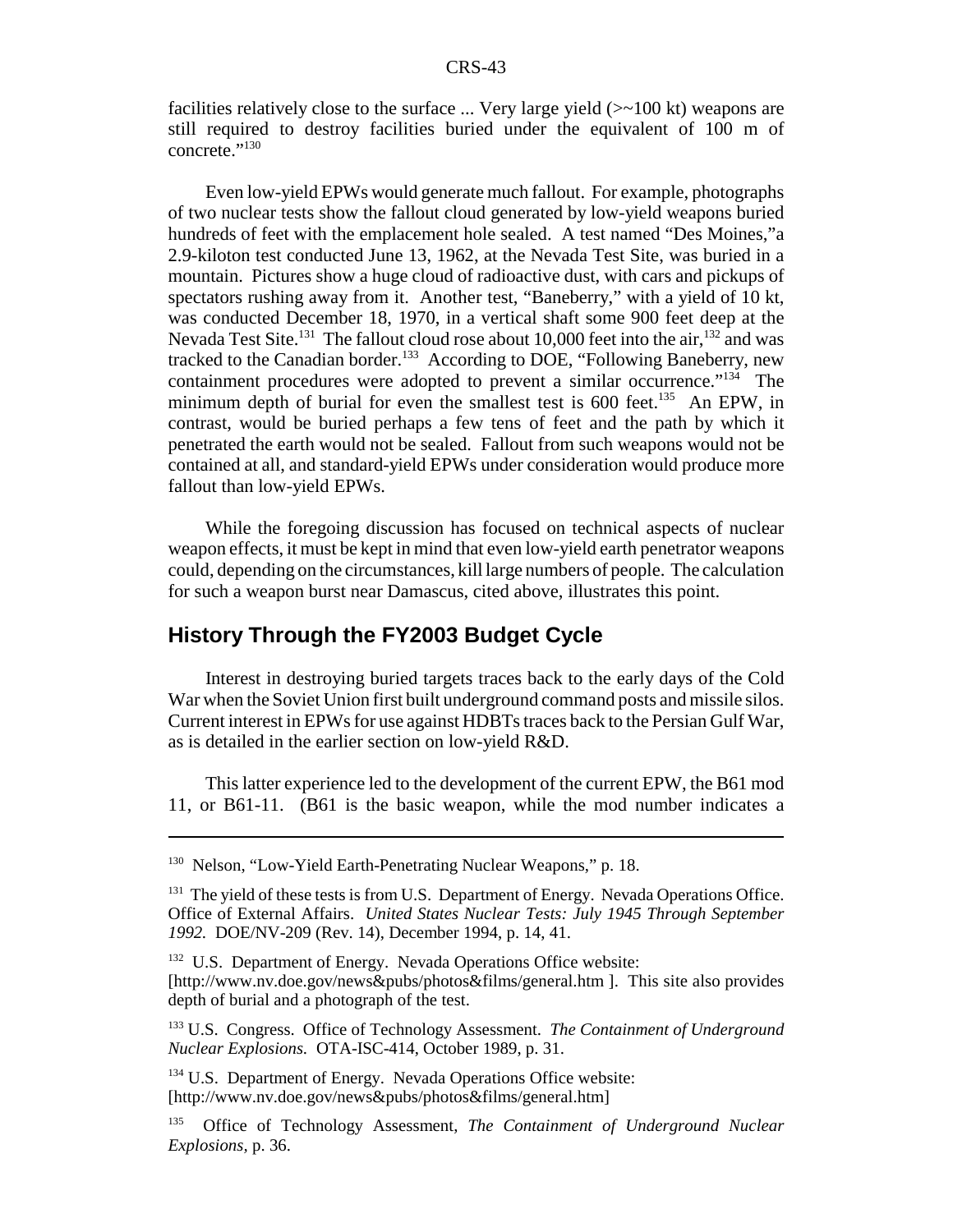modification, converting the bomb to a specific purpose, delivery by a particular aircraft, etc.) The modification involved a strong case and some internal strengthening. Because it entailed only minimal changes to the nuclear explosive package, DOE did not conduct nuclear tests of the weapon.<sup>136</sup> DOE converted a small number of older B61-7 bombs to B61-11s in the mid- to late 1990s. The B61- 11, however, has its limitations. The Nuclear Posture Review stated, according to purportedly leaked excerpts, that the weapon "has a very limited ground penetration capability" and "cannot survive penetration into many types of terrain in which hardened underground facilities are located."<sup>137</sup>

The growth in number of buried targets and the weaknesses of the B61-11 led DOD and DOE to study RNEP. According to a U.S. Strategic Command officer,

Our current arsenal, developed in the Cold War, was not designed to address this growing worldwide threat [of buried targets]. There are facilities today which we either cannot defeat, even with existing nuclear weapons, or must hold at risk using a large number of weapons. As a result, both the Department of Defense and the Department of Energy, through the Nuclear Weapons Council, have approved a study of how to effectively counter this threat. This study of a Robust Nuclear Earth Penetrator (RNEP) will evaluate modifications to existing nuclear weapons that do not require nuclear testing.<sup>138</sup>

Linton Brooks, then Acting Administrator of NNSA, provided further details on the study:

this study will examine whether or not two existing warheads in the stockpile – the B61 and the B83 – can be sufficiently hardened through case modifications and other work to allow the weapons to survive penetration into various geologies before detonating. This would enhance the Nation's ability to hold hard and deeply buried targets at risk.<sup>139</sup>

<sup>&</sup>lt;sup>136</sup> According to a Los Alamos publication, "The essence of the modification is a field changeout of the weapon's case to provide an earth-penetration capability." "B61-11 Update," *Weapons Insider,* August 1996: 2. Further, "modifications to the warhead's electrical systemand physics package were minimal," "B61-11 NESE Completed," *Weapons Insider,* June/July/August 1998: 5.

<sup>137</sup> *Nuclear Posture Review [Excerpts],* p. 47.

<sup>&</sup>lt;sup>138</sup> "Statement of RADM John T. Byrd, USN, Director of Plans and Policy, United States Strategic Command, before the House Armed Services Committee, Procurement Subcommittee, June 12, 2002." The Joint Nuclear Weapons Council is a small DOD-DOE agency established by 10 USC 179 that coordinates nuclear weapons activities between the two departments. Statement is available at:

http://armedservices.house.gov/openingstatementsandpressreleases/107thcongress/02-06- 12byrd.html

<sup>&</sup>lt;sup>139</sup> "Statement of Linton F. Brooks, Acting Under Secretary of Energy and Administrator for National Security, National Nuclear Security Administration, U. S. Department of Energy Before the Subcommittee on Strategic Forces, Committee on Armed Services, U. S. Senate, April 8, 2003":

<sup>[</sup>http://www.senate.gov/~armed\_services/statemnt/2003/April/Brooks.pdf]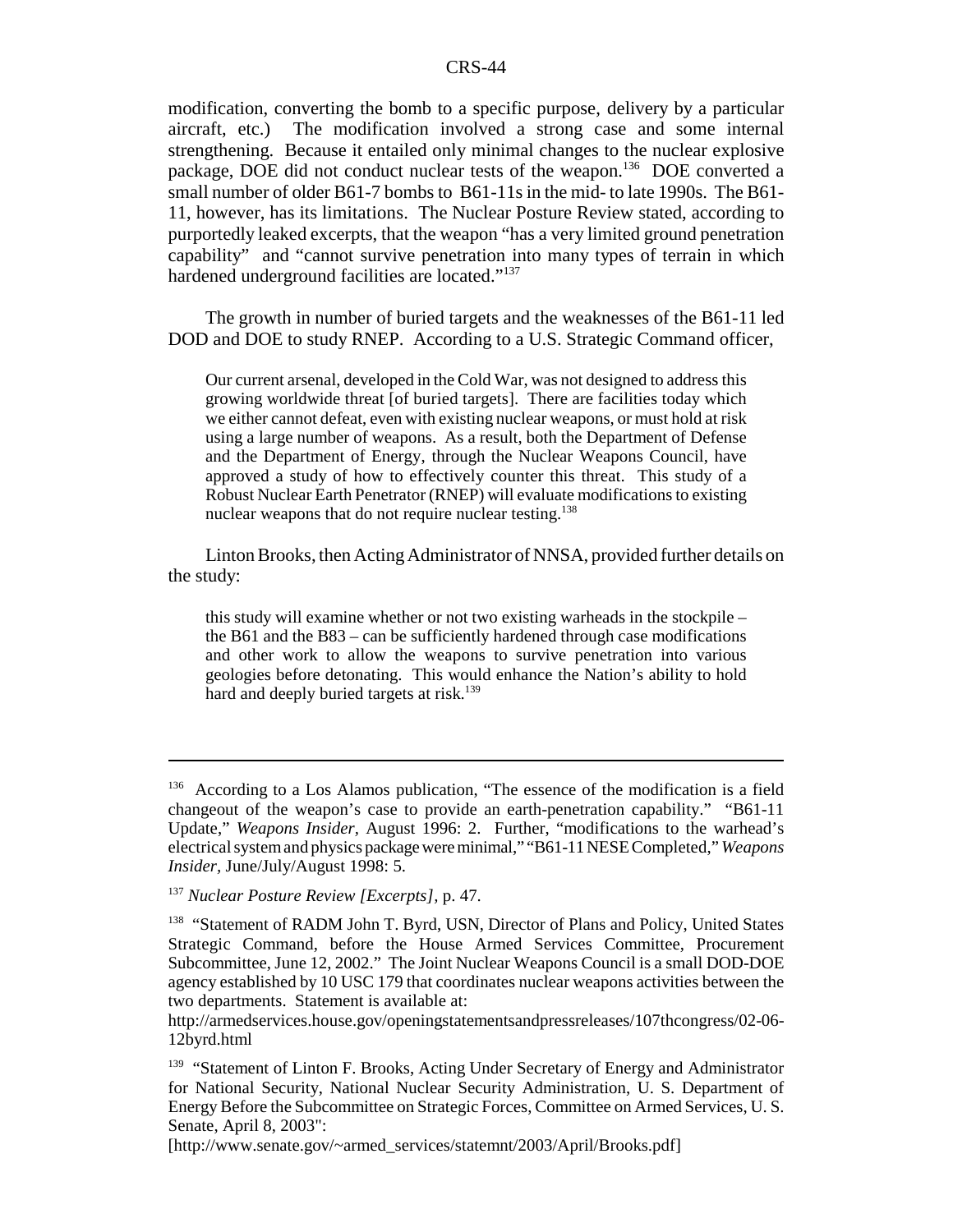Thus RNEP would not necessarily be a low-yield weapon. John Gordon, then Director of the National Nuclear Security Administration, stated in 2002 that the emphasis is on "a more standard yield system called an enhanced penetrator ... There's no design work going on low-yield nuclear weapons."140 The cited advantage of the higher yield is that while EPWs can destroy a number of buried targets with less yield than a surface-burst weapon, increasing yield increases the radius of damage to buried targets, some of which may be too hard, or too deep, to destroy with a low-yield weapon. In July 2003, NNSA provided further detail on this topic. The ongoing RNEP study will select one of the two candidate bombs. The study aims to retain all existing capabilities. It is not part of the study to create new, lower  $yields.<sup>141</sup>$ 

NNSA had planned to begin the RNEP study in FY2002 by redirecting \$10 million from Directed Stockpile Work Research and Development, a program within stockpile stewardship.<sup>142</sup> As discussed below, however, FY2003 legislation had the effect of delaying this study into FY2003. For FY2003, the Administration requested funds to begin this RNEP study. The planned budget for the study was \$15.0 million a year for FY2003-FY2005, inclusive. Brooks said, "The RNEP feasibility and cost study is currently scheduled for completion in 2006; however, we are looking at opportunities to reduce study time."143

The House Armed Services Committee supported the FY2003 request. It included a provision calling for a National Academy of Sciences study on the shortand long-term effects on civilians and military forces of an EPW, an above-ground nuclear explosion to destroy buried targets, and use of conventional weapons to destroy WMD storage or production facilities.<sup>144</sup> Representative Markey offered an amendment on the House floor to bar permanently the use of funds to develop or test a nuclear EPW, and to bar FY2003 funds for conducting a feasibility study of that weapon. The amendment was defeated,  $172-243$ , on May 9,  $2002$ <sup>145</sup>

The Senate Armed Services Committee recommended eliminating funds for RNEP and requiring the Secretaries of Defense and Energy to report on RNEP, including military requirements, employment policy, targets, and ability of conventional weapons to "address" types of targets that RNEP would hold at risk.<sup>146</sup>

<sup>&</sup>lt;sup>140</sup> U.S. Congress. Senate. Committee on Armed Services. Hearing: Nuclear Posture Review. February 14, 2002, n.p. Transcript prepared by eMediaMillWorks, Inc.

<sup>&</sup>lt;sup>141</sup> Information provided by NNSA staff, July 25, 2003.

<sup>&</sup>lt;sup>142</sup> Information provided by NNSA staff, August 11, 2003. See also Walter Pincus, "Nuclear Warhead Study Aims at Buried Targets," *Washington Post,* March 15, 2002: 16.

<sup>&</sup>lt;sup>143</sup> Statement of Linton F. Brooks, April 8, 2003.

<sup>144</sup> U.S. Congress. House. Committee on Armed Services. *Bob Stump National Defense Authorization Act for Fiscal Year 2003.* H.Rept. 107-436, 107<sup>th</sup> Congress, 2<sup>nd</sup> Session, USGPO, 2002, p. 343-344.

<sup>145</sup> U.S. Congress. *Congressional Record,* May 9, 2002: H2339-H2343.

<sup>146</sup> U.S. Congress. Senate. Committee on Armed Services. *National Defense Authorization* (continued...)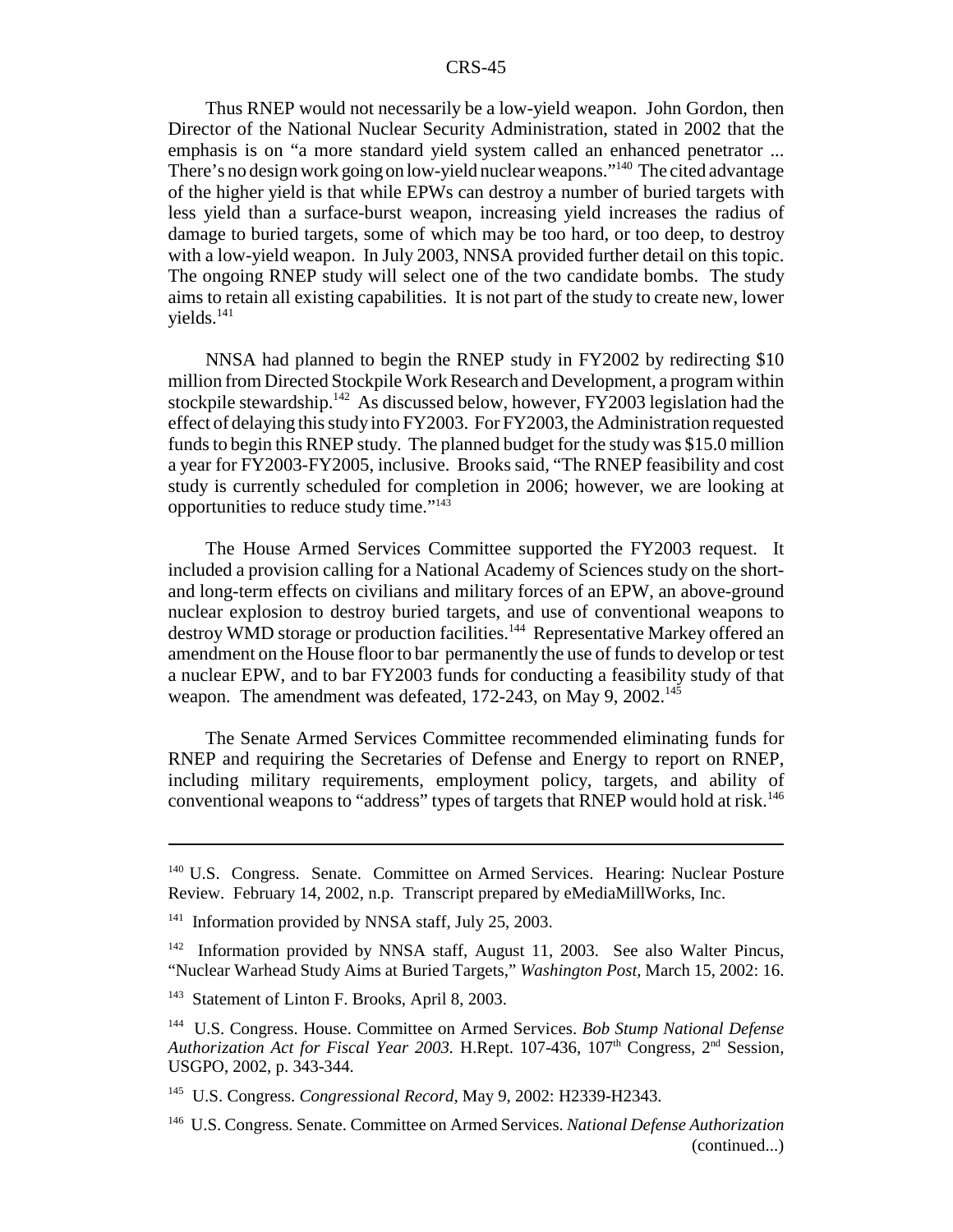The conference bill included the House provision for a National Academy of Sciences study; as of August 2003, it appears that the study will be completed around April  $2004$ <sup>147</sup> The conference bill fully funded RNEP but barred obligation of FY2003 funds for it until 30 days after the report called for by the Senate Armed Services Committee had been submitted to the Armed Services Committees. DOD submitted that report in classified form on March 19, 2003; the study began on May 1, 2003, with a meeting of NNSA, DOD, and nuclear weapons laboratory personnel in Washington. The FY2003 Energy and Water Development Appropriations Act included the amount requested for Stockpile R&D, the category within Directed Stockpile Work that includes RNEP.<sup>148</sup> NNSA indicated that this measure provided the full  $$15.0$  million requested for RNEP.<sup>149</sup>

#### **Legislative Actions in the FY2004 Budget Cycle**

For FY2004, the Armed Services Committees and their respective Houses included the full \$15.0 million request in the defense authorization bills. The House rejected, 199-226, an amendment by Representative Tauscher to transfer all \$15.0 million from RNEP (and \$6.0 million from ACI) to conventional technology for use against hard and deeply buried targets. The Senate tabled, 56-41, an amendment by Senator Dorgan to bar use of funds for RNEP, and adopted an amendment by Senator Nelson (FL) to require congressional authorization to start engineering development or subsequent phases of RNEP.

In action on the FY2004 energy and water development appropriations bill, the House Appropriations Committee recommended reducing RNEP funds to \$5.0 million, for reasons noted earlier in the "Legislative Actions in the FY2004 Budget Cycle" section under ACI. The House Appropriations Committee recommended having RNEP funds support penetration by conventional as well as nuclear weapons:

The Committee directs that funding provided for the Robust Nuclear Earth Penetrator (RNEP) be used for research on the problem of deep earth penetration through hard or hardened surfaces, including modeling and simulation of the use of advanced materials, and varied trajectories and speeds. The Committee further directs that the National Nuclear Security Administration (NNSA) coordinate the RNEP research program with ongoing programs at the Department of Defense relating to research on earth penetration to maximize the dual-use applicability for both conventional and nuclear weapons.<sup>150</sup>

 $146$ (...continued)

*Act for Fiscal Year 2003.* S.Rept. 107-151, 107th Congress, 2nd Session, USGPO, 2002, p. 473.

<sup>&</sup>lt;sup>147</sup> Information provided by NNSA staff, August 11, 2003.

<sup>&</sup>lt;sup>148</sup> Conference Report on H.J.Res. 2, Consolidated Appropriations Resolution, 2003. In U.S. Congress. *Congressional Record,* February 12, 2003: H1035.

<sup>&</sup>lt;sup>149</sup> Information provided by NNSA staff, August 1, 2003.

<sup>150</sup> U.S. Congress. House. Committee on Appropriations. *Energy and Water Development Appropriations Bill, 2004.* H.Rept. 108-212, p. 145.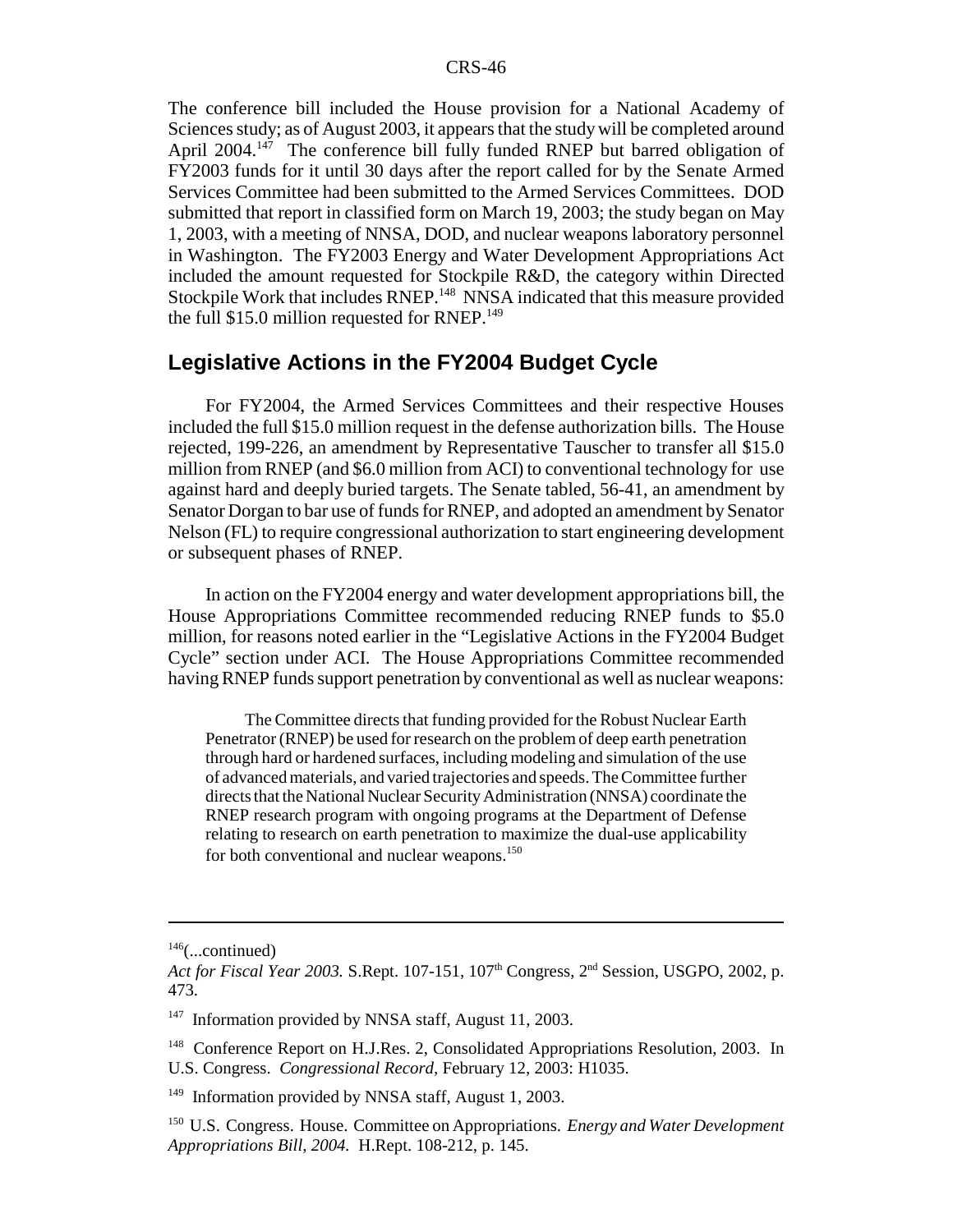The House agreed to this bill without amending the Weapons Activities account, which includes RNEP.

The Senate Appropriations Committee recommended providing \$15 million for RNEP. On September 16, as detailed under ACI, the Senate tabled an amendment by Senator Feinstein to eliminate all FY2004 funds requested for RNEP and adopted an amendment by Senator Jack Reed that barred use of funds provided by H.R. 2754 for phase 3 or 6.3 or beyond for advanced nuclear weapon concepts including RNEP.

#### **Conference Issues**

RNEP will be at issue in the Energy and Water Development Appropriations Act conference. Action on it will be watched closely – domestically and internationally – because, of the four initiatives, RNEP is the one closest to deploying a weapon in response to NPR guidance. Non-RNEP ACI studies are in early stages, and enhanced test readiness and rescinding the low-yield ban are not weapons programs. In contrast, RNEP, if it proceeds, would involve conversion of an existing weapon. Conversion, under the current plan, would not involve nuclear testing, and would require a much smaller production effort than would production of complete new weapons. Even if the conference decides to proceed with the RNEP study, and if Congress later decides to proceed with the actual modification, deployment would not likely be quick; it took six years to develop the B61-11 and certify it for acceptance into the nuclear stockpile, $151$  though lessons learned from that process might expedite deployment of RNEP.

#### **Issues for Congress**

**Would RNEP promote deterrence?** In the post-9/11 world, a new set of threats has come to the fore, including threats from rogue states seeking WMD. To deter rogue states, RNEP supporters maintain that the United States must hold at risk those assets that the leaders value most, and that in some instances RNEP may be the only way to do so. Everet Beckner, NNSA Deputy Administrator for Defense Programs, reportedly opined: "If we've got serious enemies in the world, I would like them to be deterred as much as possible by our military capabilities. ... I want them to be afraid of us."152 Similarly, the House Policy Committee argued:

Credible deterrence requires that the President be able to hold at risk the things most important to an adversary who would seek to attack America. Deep underground facilities, including hardened bunkers and hard-rock tunnels, provide effective haven from attack. ...

<sup>151</sup> "B61-11 Enters the Stockpile," *Weapons Insider* [published by the Nuclear Weapons Program of Los Alamos National Laboratory], September/October 2001: 1-2.

<sup>152</sup> John Fleck, "Should Nuclear Research Resume?," *Albuquerque Journal,* March 17, 2003. [http://www.abqjournal.com/paperboy/ia/scitech/846058news03-17-03.htm]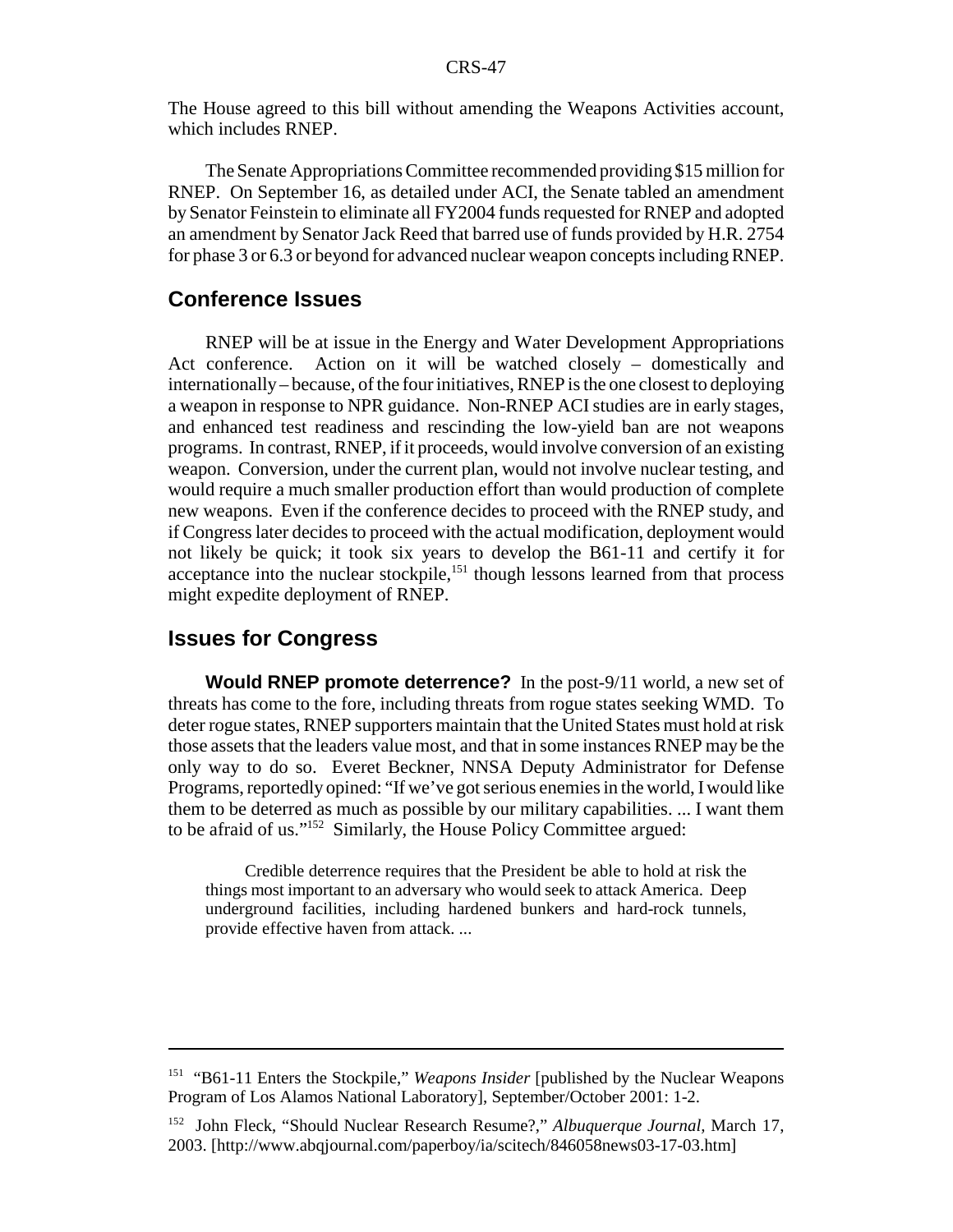The President should have options – the options of conventional forces, of precision conventional weapons, and of nuclear weapons that are capable of holding all targets at risk.<sup>153</sup>

Critics question whether it is correct to apply the Cold War model of deterrence to rogue states, whose leaders might not be overly concerned about a U.S. nuclear attack on a few facilities in their nation or about the casualties it would cause. They might even expect to benefit from worldwide condemnation of the United States that an attack would likely generate. Furthermore, some RNEP critics argue that the use of any nuclear weapon would not be credible because of the massive damage and casualties that would result, and thus would not enhance deterrence.

**Would RNEP provide added military value?** RNEP's supporters note that the Nuclear Weapons Council, a DOD-DOE organization chaired by DOD to coordinate nuclear weapons activities between the two agencies, approved the conduct of the RNEP study, and that DOD developed an Operational Requirements Document for RNEP that gives the desired specifications and capabilities.<sup>154</sup> They assert that RNEP is not redundant with the B61-11 because of the latter weapon's limitations.

Critics assert that nuclear EPWs are not needed. They note Brooks's statement, "we have no requirement to actually develop any new weapons at this time."<sup>155</sup> Representative Skelton stated, "the key to defeating hard deeply buried targets lies more in accuracy and penetration rather than the inherent explosive capability."<sup>156</sup> Many conventional options are available for defeating such targets.<sup>157</sup> U.S. forces demonstrated the ability of ground troops to attack tunnel complexes in Afghanistan and the ability of precision conventional ordnance to destroy underground bunkers in Iraq. It would be better, in this view, to spend funds on improving the ability to destroy these targets with conventional means rather than on nuclear weapons.

**Would fallout from RNEP bar use of the weapon?** Critics of RNEP point to at least one claim by EPW supporters that low-yield EPWs would limit collateral damage sufficiently to contemplate their use.<sup>158</sup> (RNEP could well have significantly higher yields.) Critics challenge this view. They argue that no EPW could penetrate deeply enough to be fully contained, so that "the goal of a benign

<sup>153</sup> U.S. Congress. House. House Policy Committee. Subcommittee on National Security and Foreign Affairs. *Differentiation and Defense: An Agenda for the Nuclear Weapons Program.* February 2003, p. 7. [http://wilson.house.gov/media/photos/nuclearreport.pdf]

<sup>&</sup>lt;sup>154</sup> Information provided by NNSA staff, August 18, 2003.

<sup>155</sup> Statement of Linton F. Brooks, April 8, 2003, p. 6.

<sup>156</sup> U.S. Congress. *Congressional Record,* May 21, 2003: H4505.

<sup>157</sup> Michael Levi, *Fire in the Hole: Nuclear and Non-Nuclear Options for Counterproliferation.* Non-Proliferation Project, Global Policy Program, Carnegie Endowment for International Peace, working paper no. 31, November 2002, p. 17-25.

<sup>&</sup>lt;sup>158</sup> Nelson, "Low-Yield Earth-Penetrating Nuclear Weapons," p. 2, references Dowler and Howard, "Countering the Threat of the Well-Armed Tyrant." The latter article, p. 36, argues that blast, crater radioactivity, and fallout would be confined to a small area.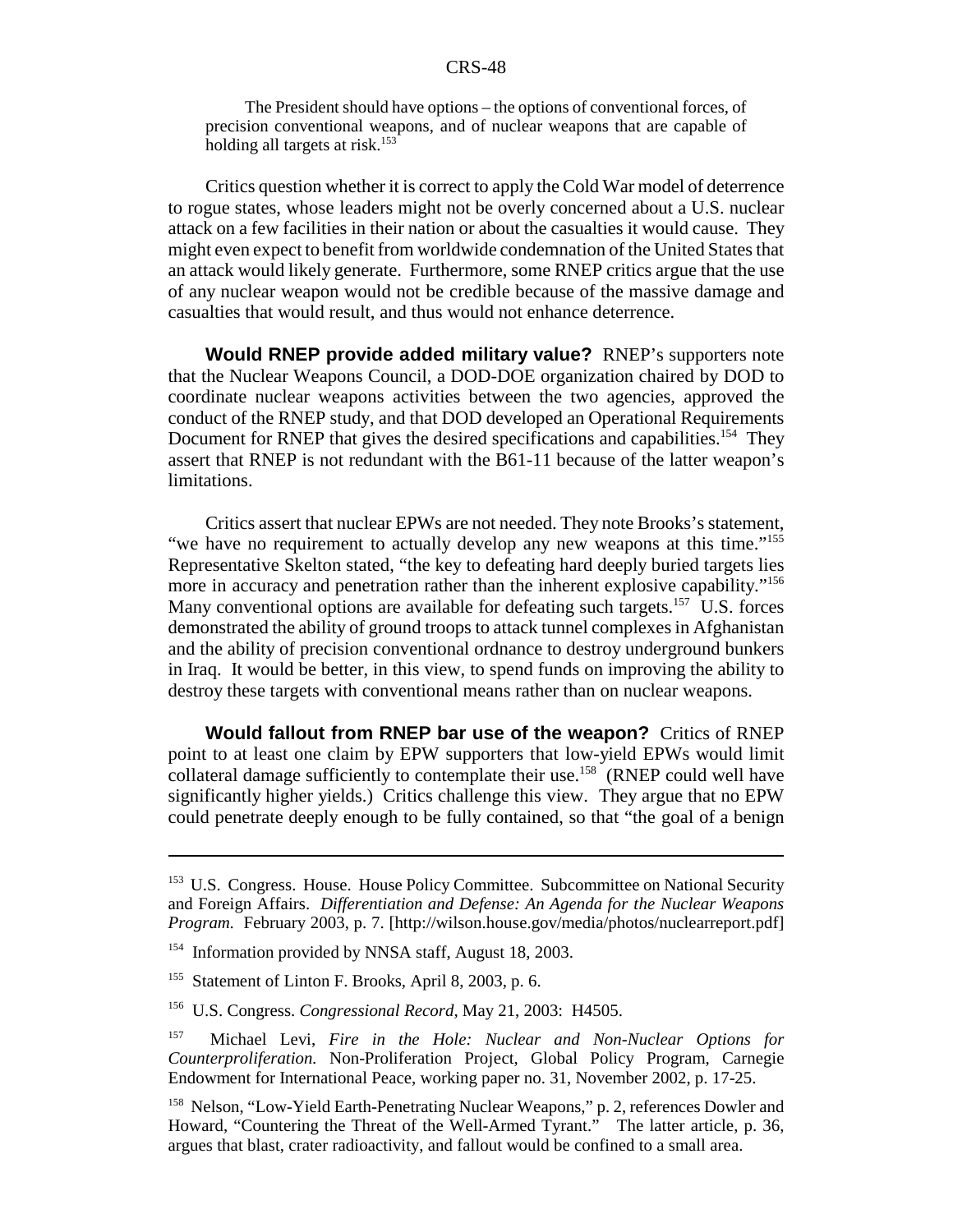earth-penetrating nuclear weapon is physically impossible,"<sup>159</sup> as the descriptions of nuclear tests Des Moines and Baneberry make clear. For example, Nelson calculates

A one kiloton earth-penetrating "mininuke" used in a typical third-world urban environment would spread a lethal dose of radioactive fallout over several square kilometers, resulting in tens of thousands of civilian fatalities.<sup>160</sup>

Under these conditions, it is argued, RNEP would be unusable:

the vast resulting collateral damage to noncombatant populations would presumably limit employment of the weapon to retaliatory, or "intra-war" preemptive use in scenarios of all-out warfare, involving another nuclear weapon-state with the resources to both construct such deeply buried targets and threaten the survival of the U.S. as a nation-state – that is, China and Russia. ... the weapon is strategically, legally, and morally unsuitable for preemptive or retaliatory counter-proliferation warfare.<sup>161</sup>

Similarly, Representative Frank stated:

... we have said in Afghanistan, in Iraq, we are these days likely to be ... in an effort to rescue a people from an oppressive government. How welcome will our wagon be when it comes to nuclear arms? Do we tell the people of Afghanistan, do not worry, we will free you from the Taliban by using nuclear weapons within your country. ... I think you undercut the whole notion that America can be coming to the rescue of the victims of oppression.<sup>162</sup>

The argument over the extent of fallout RNEP would cause is, in the view of RNEP supporters, secondary to the key point, which, they contend, is that circumstances might call for the use of this weapon. A President always has various military options, and no President since 1945 has chosen to use nuclear weapons. Nonetheless, nuclear weapons might at some point be the only way to achieve a critical military objective, supporters argue. In that case, EPWs would be preferable in this view because they could achieve the desired result at a lower yield, and with less fallout, than surface-burst weapons. For some such uses, the B61-11 might suffice, but RNEP may be needed for others.

**Would RNEP have an adverse effect on nuclear nonproliferation?**

On the issue of whether the United States should avoid researching EPWs in order to lead the rest of the world by example, Representative Thornberry argued:

<sup>&</sup>lt;sup>159</sup> Nelson, "Low-Yield Earth-Penetrating Nuclear Weapons," p. 2.

<sup>160</sup> Ibid., p. 1.

<sup>&</sup>lt;sup>161</sup> Christopher Paine with Thomas Cochran, Matthew McKinzie, and Robert Norris, *Countering Proliferation, or Compounding It?: The Bush Administration's Quest for Earth-Penetrating and Low-Yield Nuclear Weapons,* Natural Resources Defense Council, May 2003, p. vi. [http://www.nrdc.org/nuclear/bush/abb.pdf]

<sup>&</sup>lt;sup>162</sup> Representative Barney Frank, colloquy on the Markey amendment to H.R. 4546, the Bob Stump National Defense Authorization Act for Fiscal Year 2003, *Congressional Record,* May 9, 2002: H2340.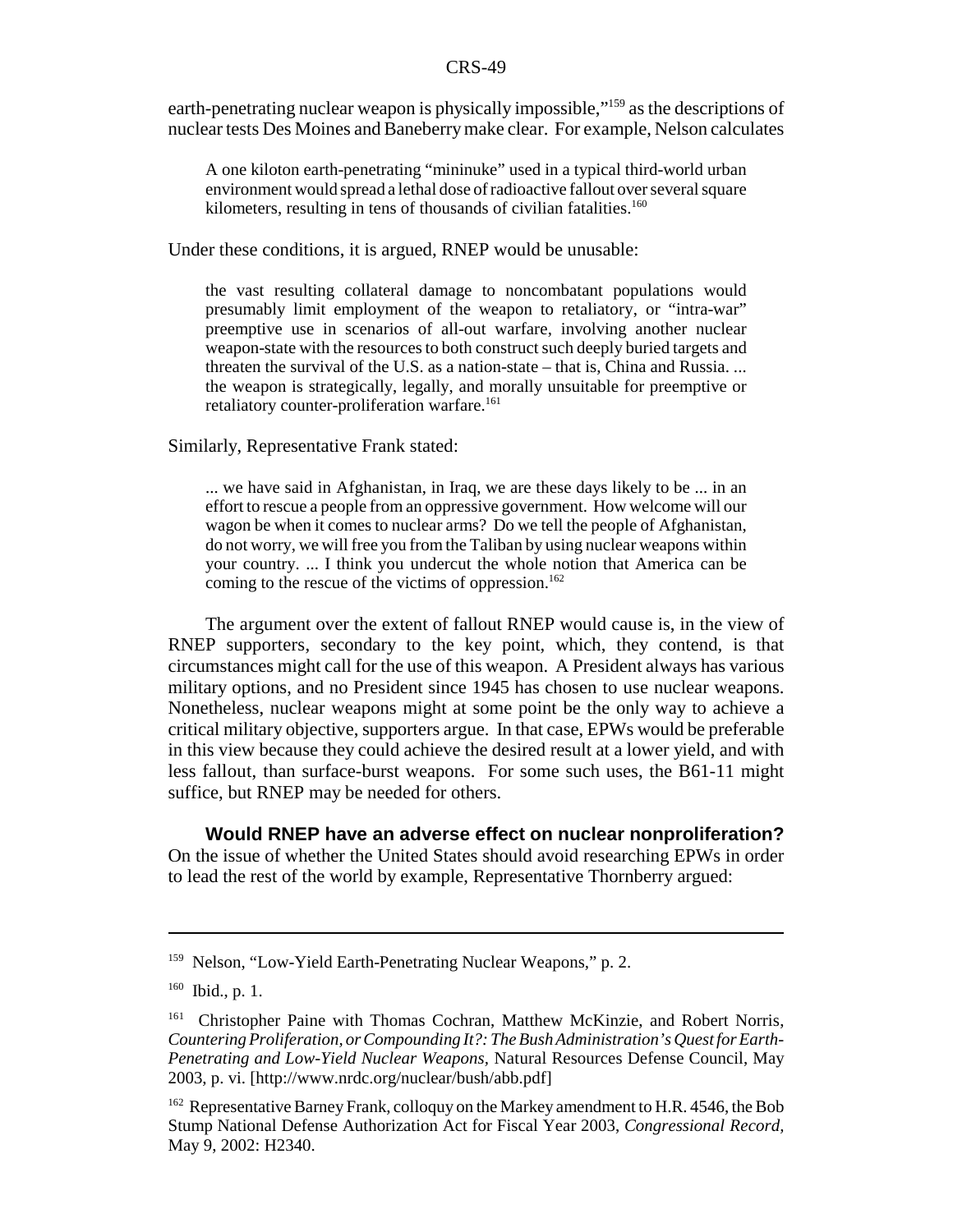It is an interesting line of argument to say that we make the world safer when we tie our hands behind our back, that the problem is with the United States, and that if we would just set a good example, the Saddam Husseins and the Kim Jong Ils and even the Putins would fall right in line ... The problem is not American strength. ... Peace comes when America is strong and when America has additional options.<sup>163</sup>

The United States, in the view of RNEP's supporters, will not cause other nations to abandon WMD programs by abandoning RNEP. Nor, they suspect, would study, development, and deployment of RNEP cause nations to pursue WMD programs; they assert that deployment of the B61-11 had no such effect, so they doubt that a second EPW would, either.

Critics see grave proliferation risks arising from RNEP. They ask how the United States can preach to rogue states to restrain their nuclear programs while this nation is exploring new nuclear weapon capabilities. They see RNEP as tailored for use against rogue states, and fear that that implies a U.S. willingness to use the weapon for that purpose. They foresee serious consequences from such use. As Representative Markey said, using one nuclear weapon "will destroy our moral and political credibility to end the spread of weapons of mass destruction, especially nuclear weapons."<sup>164</sup> In this view, it is inconsistent for the United States to fight Iraq because of WMD and then to develop WMD itself. Even studying RNEP, critics contend, would imply that the United States is considering its use, which could make nonnuclear weapon states accelerate their efforts to obtain nuclear weapons to deter U.S. attack on them, or to build new underground facilities at much greater depth.

## **Nuclear Test Readiness**

## **Description**

During the Cold War, when the United States conducted nuclear tests on an ongoing basis, it took 18-24 months to prepare a typical test. With the end of the Cold War and the start of a moratorium on nuclear tests, the Clinton Administration required a U.S. ability to conduct a nuclear test in at most 24 to 36 months of a presidential order to conduct the test. DOD and NNSA, however, have found that it would take close to 36 months to test, they are uncertain as to their continued ability to test within even this length of time. Accordingly, they recommend "enhanced test readiness," or moving to and maintaining a posture in which tests could be conducted in less time. They support an 18-month test readiness posture. For FY2004, the Administration requests \$24.9 million to maintain the existing posture and transition to the 18-month posture.<sup>165</sup> This figure is in addition to funds to maintain the Nevada Test Site, where NNSA would conduct any nuclear tests.

<sup>163</sup> U.S. Congress. *Congressional Record,* May 21, 2003: H4506.

<sup>164</sup> Ibid.

<sup>&</sup>lt;sup>165</sup> U.S. Department of Energy. Office of Management, Budget and Evaluation/CFO. *Department of Energy FY 2004 Congressional Budget Request.* Volume 1, National Nuclear Security Administration. DOE/ME-0016, February 2003, p. 293.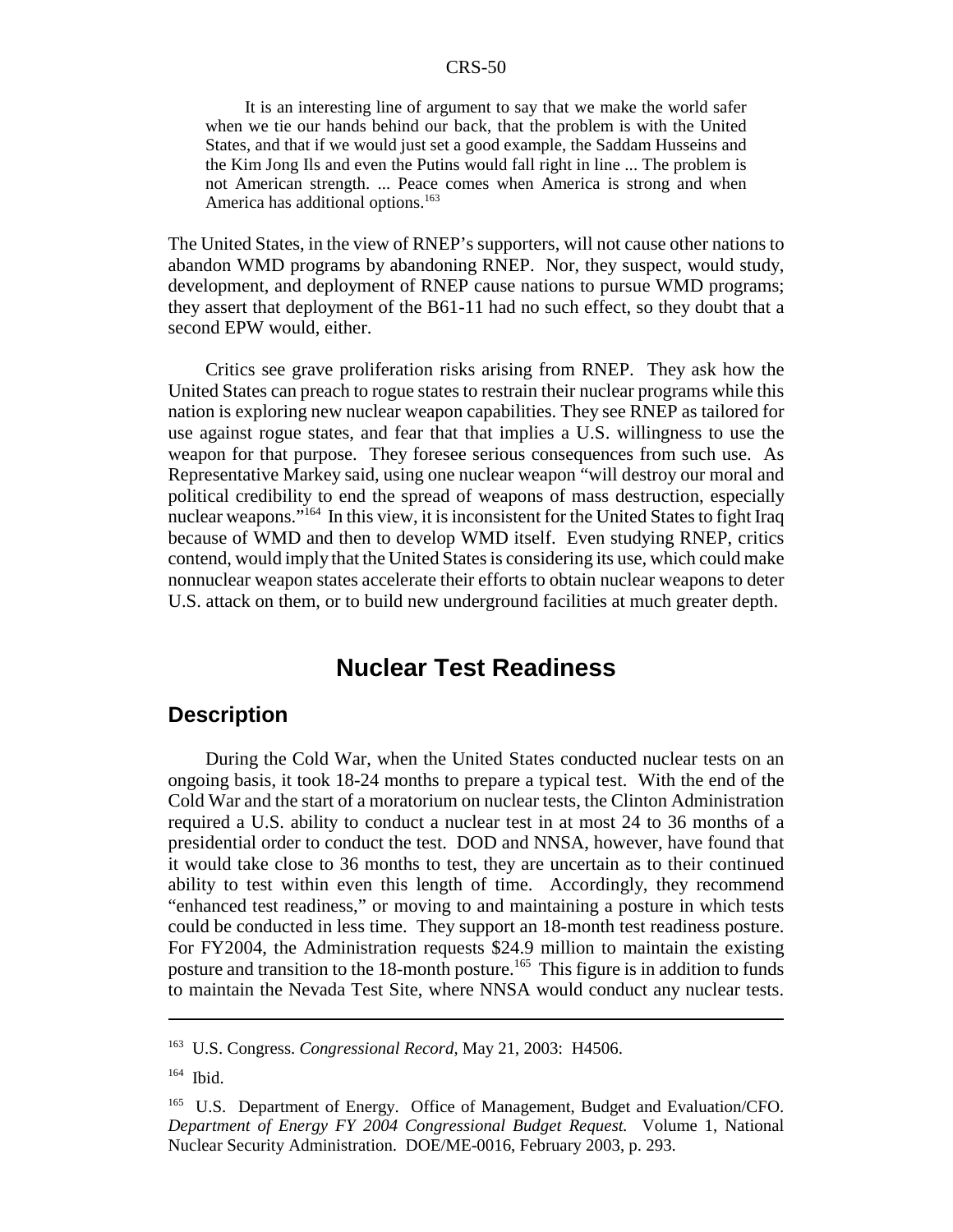NNSA indicated that it has tightly integrated the test readiness and enhanced test readiness programs into one program called "test readiness," so that it would be difficult to split them into the two components. Of the requested \$24.9 million, however, it would take a minimum of \$15.0 million to maintain the current 24- to 36 month posture. $166$ 

#### **Technical Background**

Between 1951 and 1992, the United States conducted nuclear tests on a routine basis, with the numbers ranging from 96 in 1962, to 0 in 1959 and 1960 due to a moratorium, to 6 in 1992, the most recent year of U.S. testing, for a total of 1,030 tests.<sup>167</sup> As a result, the United States was always prepared to test, although "18" months was a minimal time to design and prepare most tests."<sup>168</sup> All U.S. tests since 1963 have been held underground, almost all at the Nevada Test Site.

In October 1992, the United States began a moratorium on nuclear testing. During the era of testing, DOE and its predecessors conducted several types of nuclear tests, each with its own goals, schedules, and characteristics. Some are explained here; it is useful to understand the differences in order to place test readiness in context.

! *Weapons modification and development.* New-design warheads, i.e., those with a new primary or secondary stage, typically required nuclear testing. Most U.S. nuclear tests were for weapons development. In addition, nuclear testing was occasionally used to understand a problem in a stockpiled warhead, or to check a fix made to correct the problem, or for both purposes.<sup>169</sup> To conduct such tests, the labs had to design the test, fabricate a one-of-a-kind test device, fabricate the "diagnostics" (the elaborate set of instruments needed to gather the data), and emplace and seal the device and diagnostics in a shaft. These tests typically required 18 to 24 months,  $170$ counting from when the test was placed on the test calendar until it was

<sup>166</sup> Personal communication, Kerry Webb, Manager, Test Readiness Program, NNSA, September 29, 2003.

<sup>167</sup> Department of Energy, *United States Nuclear Tests, July 1945 Through September 1992,* p. viii. In addition to the 1,030 U.S. tests, 24 joint U.S.-U.K. tests were held at the Nevada Test Site

<sup>168</sup> U.S. Department of Energy. National Nuclear Security Administration. *Report to Congress: Nuclear Test Readiness,* April 2003, p. 6.

<sup>&</sup>lt;sup>169</sup> Information provided by Livermore staff, September 17, 2003. A Livermore study states, "Fifteen U.S. nuclear weapon systems have required post-deployment nuclear testing to identify or resolve problems." George Miller, Paul Brown, and Carol Alonso. *Report to Congress on Stockpile Reliability, Weapon Remanufacture, and the Role of Nuclear Testing,* report UCRL-53822, Lawrence Livermore National Laboratory, October 1987, p. 19. Note that many of the 15 were older systems.

<sup>&</sup>lt;sup>170</sup> U.S. Department of Energy. National Nuclear Security Administration. Nevada Operations Office. *Enhanced Test Readiness Cost Study,* July 1, 2002, DOE/NV-828, p. 2, 10.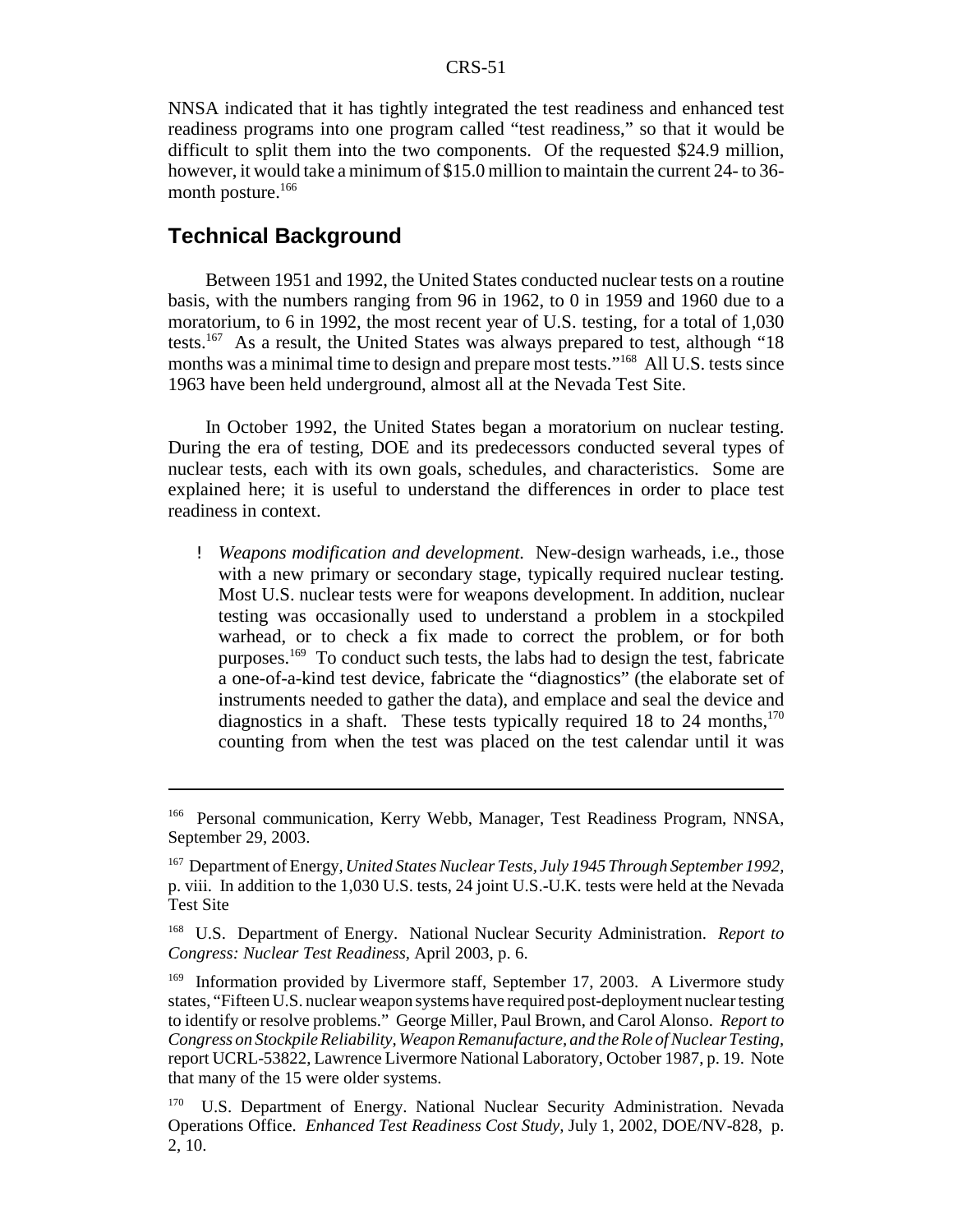conducted.171 Most tests used standard diagnostics; designing non-standard diagnostics added time. Developing a new warhead typically required several tests; some fixes required one test, others needed several. Most modification and development tests were conducted in vertical shafts in the ground; drilling them typically took 6 to 8 weeks.<sup>172</sup>

- ! *Effects tests.* Other tests examined how a nuclear explosion would affect militaryequipment, materials, electronics, nuclear warheads, etc., byexposing them to radiation from a nuclear explosion. These tests typically used a lowyield nuclear device designed to be a reasonably predictable radiation source; in these cases, design and instrumentation of the device itself were not at issue. The experiments required elaborate preparation, such as creating a vacuum chamber to test how x-rays would affect satellites. Effects tests typically used horizontal tunnels and experimental chambers bored into a mountain; excavation of the site for one such test, using three shifts a day, might take a year.<sup>173</sup> Planning the excavation, emplacing the experiments, and sealing the tunnels took added time. Such tests were "inherently a two to three year process."174 A small fraction of U.S. tests were of this type.
- ! *Stockpile confidence tests.* Beginning in the 1970s, DOE would pull a warhead from the field (e.g., a bomb deployed at a bomber base), modify it minimally as needed to make certain that its yield would not exceed the 150-kt ceiling of the Threshold Test Ban Treaty and to make it compatible with testing procedures, and test it. The purpose was to assure that weapons produced in quantity and then deployed – as distinct from one-of-a-kind devices built for weapons development tests – had the expected yield and met other basic performance criteria. These tests typically used diagnostics comparable to weapon development tests but less complex than for effects tests. They required less time for preparation than weapon development tests, typically about a year. They were conducted in vertical shafts, a little less than once a year.175
- ! *Tests intended as political statements.* When the Soviet Union terminated the 1958-1961 nuclear test moratorium in September 1961, the United States responded with a series of tests beginning two weeks later,  $176$  even though, by

<sup>&</sup>lt;sup>171</sup> Information provided by NNSA staff, September 11, 2003.

<sup>172</sup> Ibid., p. 18.

<sup>173</sup> Office of Technology Assessment, *The Containment of Underground Nuclear Explosions,* p. 20.

<sup>174</sup> Department of Energy, *Enhanced Test Readiness Cost Study,* p. 21.

<sup>&</sup>lt;sup>175</sup> Information in this paragraph and note provided by Lawrence Livermore National Laboratory staff, September 10 and 17, 2003. The first stockpile confidence test (SCT) using a format agreed to by DOD and DOE was held in 1979. Another four tests – not called SCTs but that were for all practical purposes – were held beginning in 1972 before the first SCT. Counting these four tests, DOE conducted a total of 17 SCTs.

<sup>176</sup> Department of Energy, *United States Nuclear Tests, July 1945 Through September 1992,* (continued...)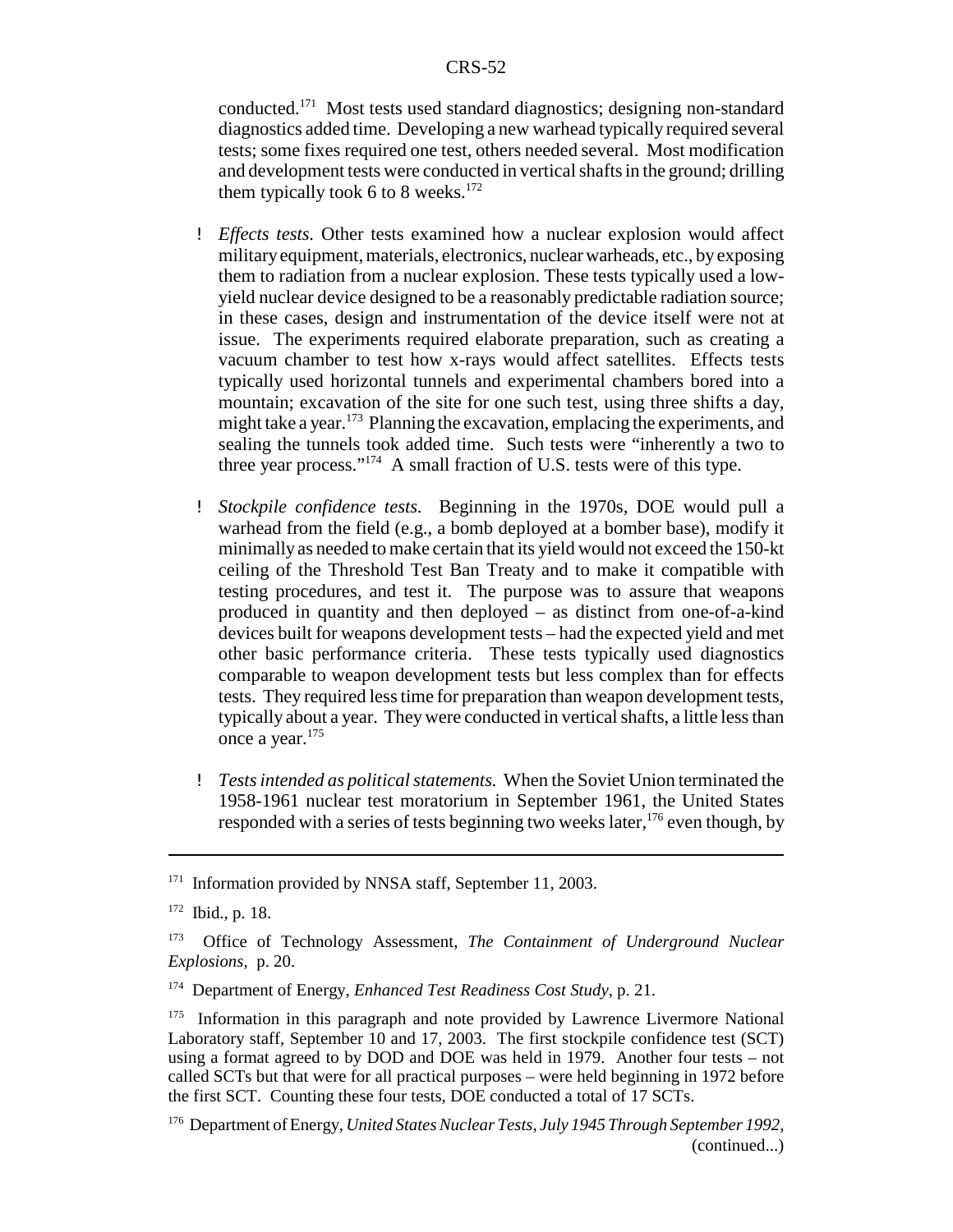one analysis, "The United States was not prepared to conduct major experiments!"<sup>177</sup> All these tests had yields below 20 kt.<sup>178</sup> Such tests might be done in the future to respond to a nuclear test by Russia or China. They would surely use existing instruments and nuclear devices, and would probably involve experiments planned in advance to maximize their technical value. NNSA finds that it may be feasible to conduct a test of this sort in as little as 6 months, though that posture would entail added costs compared to an 18-month posture, would divert personnel from other tasks, and would require considerable advance preparation.<sup>179</sup>

At present, the only nuclear-related tests that NNSA is conducting are "subcritical experiments." CRS offers the following definition based on documents and on discussions with DOE and laboratory staff: "Subcritical experiments involve chemical high explosives and fissile materials in configurations and quantities such that no self-sustaining nuclear fission chain reaction can result. In these experiments, the chemical high explosives are used to generate high pressures that are applied to the fissile materials." Nineteen such experiments were held between July 1997 and September 2002; all studied the behavior of plutonium.<sup>180</sup> They try to determine if material changes induced by radioactive decay of aged plutonium would degrade weapon performance. They are held in a tunnel complex, about 1,000 feet underground at Nevada Test Site. As they produce no fission chain reaction, the United States sees them as consistent with the moratorium. They are also of value for maintaining the test site and test-related skills.

In the future, the most probable type of test would be to resolve a defect that emerged in a stockpiled weapon to remedy a safety or reliability problem. While some tests were done during the testing era to check fixes to warheads, future tests would be the first to be done in conjunction with the stockpile stewardship program, which came into existence after the moratorium began. They would probably be similar in form to weapon modification or development tests. NNSA estimates that it would take around 18 months to prepare this type of test, including time "to assess the problem, develop and implement a solution, and plan and execute a test that would provide the precise information needed to certify the 'fix.'"<sup>181</sup> As discussed below, some question this estimate.

 $176$ (...continued)

p. 10.

<sup>177</sup> Harold Karan Jacobson and Eric Stein, *Diplomats, Scientists, and Politicians: The United States and the Nuclear Test Ban Negotiations,* Ann Arbor, University of Michigan Press, 1966, p. 283.

<sup>178</sup> Department of Energy, *United States Nuclear Tests, July 1945 Through September 1992,* p. ii, 10-12.

<sup>179</sup> Department of Energy, *Nuclear Test Readiness,* p. 8-9.

<sup>180</sup> Ibid.*,* p. 15.

 $181$  Ibid., p. 1.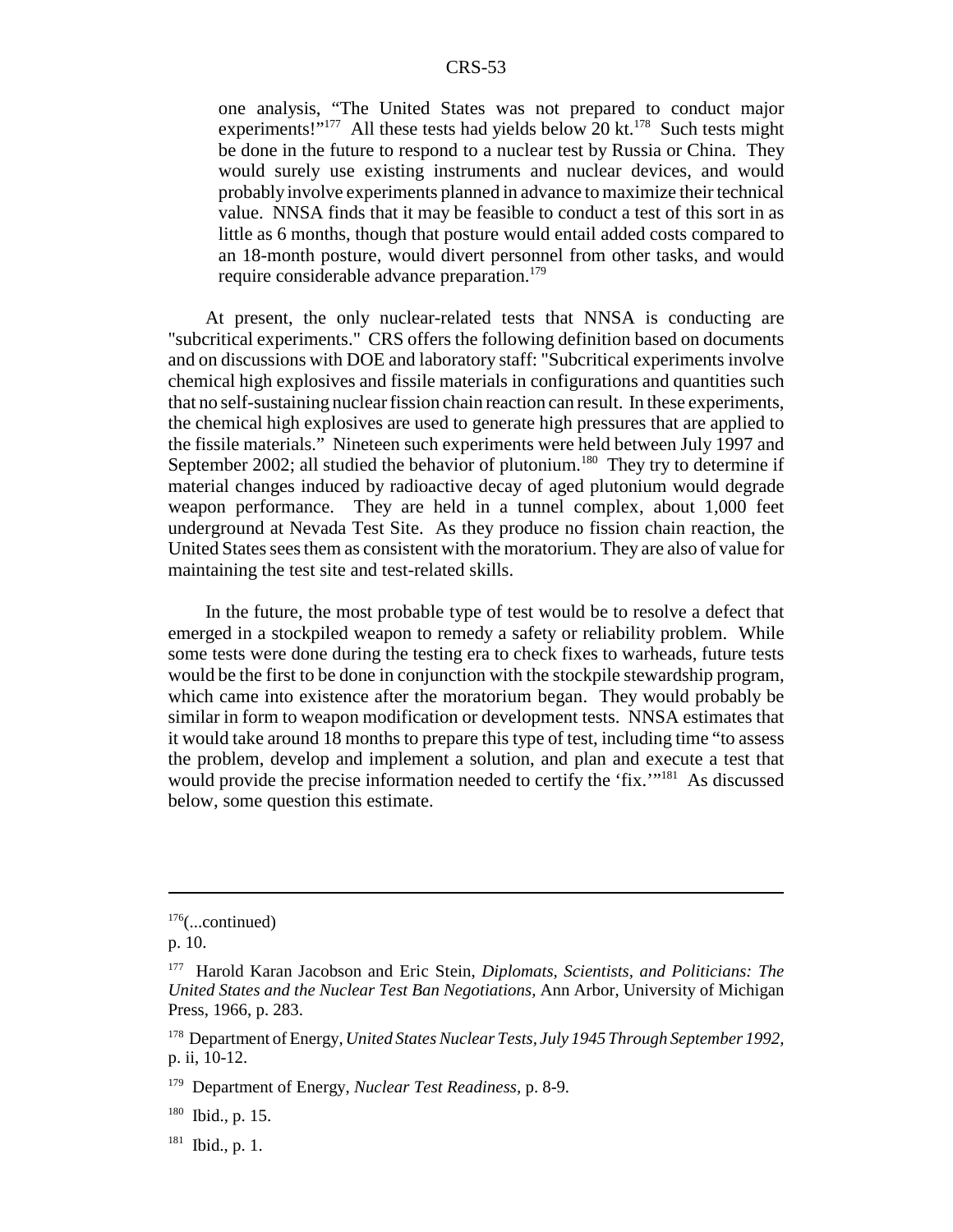Thus, preparation for different types of tests would take different lengths of time. Some types of tests could even now be done in less than 18 months, some would take more time than that, and it may be possible to accelerate some. Enhancing test readiness involves various steps. According to NNSA, they include developing potential test plans; completing most of the analyses and documentation needed to comply with various regulations; having staff who can create the equipment, software, etc., needed to gather data from a test; having facilities and equipment available for a test; and preparing operational assets and training for testing.<sup>182</sup>

### **History Through the FY2003 Budget Cycle**

When the 1992 moratorium started, it was unclear how long it would last. The legislation creating the moratorium permitted it to end no sooner than July 1, 1993, but President Clinton continued it several times in the next several years. At the same time, he considered the possibility of a return to testing. His decision in August 1995 to press for a true zero-yield CTBT (as opposed to a treaty permitting nuclear tests of very low yield) was conditioned on several "safeguards," actions that the United States would take consistent with the treaty in order to protect U.S. interests despite the loss of testing. Safeguard F was:

The understanding that if the President of the United States is informed by the Secretary of Defense and the Secretary of Energy ... that a high level of confidence in the safety or reliability of a nuclear weapon type which the two Secretaries consider to be critical to our nuclear deterrent could no longer be certified, the President, in consultation with Congress, would be prepared to withdraw from the CTBT under the standard "supreme national interests" clause in order to conduct whatever testing might be required.<sup>183</sup>

As a result, it was unclear how ready the nuclear weapons laboratories and the Nevada Test Site should be to conduct a nuclear test. Maintaining readiness to conduct a test promptly would increase cost at the test site and the labs, and require personnel to spend time on readiness rather than on ongoing tasks. In a November 1993 Presidential Decision Directive, President Clinton decided to maintain the ability to conduct a nuclear test in 24 to 36 months of a presidential order to test. This so-called test readiness posture was first established in FY1996.<sup>184</sup>

Congress, the Administration, and others have expressed concern over the length of time needed to test. In January 1996, the Senate passed, 87-4, the resolution of ratification of the START II Treaty. The resolution included a number of declarations expressing the sense of the Senate. Declaration 12(E) included the following language: "The United States is committed to maintaining the Nevada Test Site at a level in which the United States will be able to resume testing within

<sup>182</sup> Ibid., p. 7.

<sup>&</sup>lt;sup>183</sup> U.S. White House. Office of the Press Secretary. "Fact Sheet: Comprehensive Test Ban Treaty Safeguards," 1 p., August 11, 1995.

<sup>184</sup> Department of Energy. *Nuclear Test Readiness,* p. 4.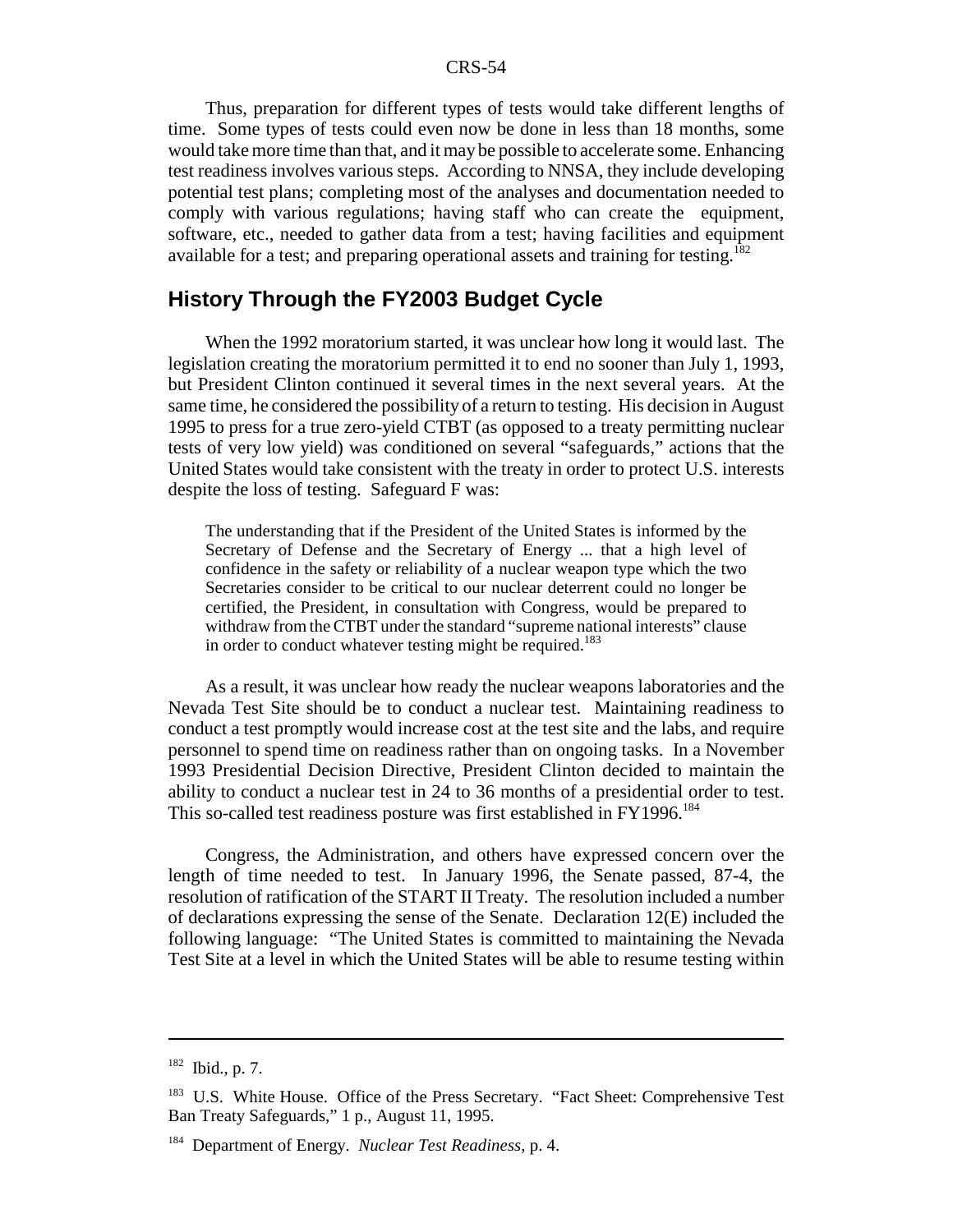one year following a national decision to do so."185 In its FY2001 report, the Foster panel argued that the current posture of 24 to 36 months was "excessive" and that the United States should not be in a position where increasing test readiness was viewed as indicating a major problem with the nuclear arsenal. It noted some reluctance by NNSA and DOD to increasing test readiness because the test moratorium seemed unlikely to end, so that funds spent on test readiness would not be available for other projects. It recommended a test readiness posture of 3-12 months, and having devices for nuclear testing available on short notice.<sup>186</sup> The purportedly leaked December 2001 Nuclear Posture Review asserted that "the current 2-3 year test readiness posture will not be sustainable as more and more experienced test personnel retire" and "the 2-3 year posture may be too long to address any serious defect that might be discovered."187

There was some uncertainty over the state of test readiness. In October 1999, Secretary of Defense William Cohen, in a statement before the Senate Armed Services Committee, maintained, "We would be able to conduct a nuclear test within 18 months to 2 years of a decision to do so."188 The next day, Secretary of Energy Bill Richardson testified, "The test site is up and running and ready – while we are capable of fielding a well instrumented test in 18 to 24 months, my scientists tell me we, if pressed, could conduct a simple test in less than 1 year."<sup>189</sup>

DOD and NNSA conducted several studies between 1999 and 2003 to determine the time needed to conduct a nuclear test and what the optimum posture should be. Based on these studies,

NNSA concluded that because of a loss of expertise and degradation of some specific capabilities, the U.S. would more likely require about 36 months to test, with less confidence in being able to achieve the 24-month end of the range. Furthermore, as time passes without further action, the 36-month posture is viewed as increasingly at risk.<sup>190</sup>

While NNSA's Nevada Site Office, which manages the Nevada Test Site, received funds in 2001 and 2002 to buttress the 24- to 36-month test readiness posture, NNSA and DOD favored enhancing test readiness. In 2002, they decided to plan to move to an 18-month posture. The Nuclear Weapons Council endorsed this transition in September 2002, and on March 13, 2003, NNSA provided Congress

<sup>185</sup> U.S. Congress. *Congressional Record,* "Treaty with the Russian Federation on Further Reduction and Limitation of Strategic Offensive Arms (The START II Treaty)," resolution of ratification, p. S461.

<sup>186</sup> John Foster, Chairman, et al. *FY2001 Report of the Panel to Assess the Reliability, Safety, and Security of the United States Nuclear Stockpile.* March 2002, p. 28-29.

<sup>187</sup> *Nuclear Posture Review [Excerpts],* p. 35-36.

<sup>188</sup> U.S. Congress. Senate. Committee on Armed Services. *Comprehensive Test Ban Treaty.* Hearings, 106<sup>th</sup> Congress, 1<sup>st</sup> Session, [hearings held October 6 and 7, 1999], S. Hrg. 106-490, USGPO, 2000, p. 18.

 $189$  Ibid., p. 109.

<sup>190</sup> Department of Energy, *Nuclear Test Readiness,* p. 5.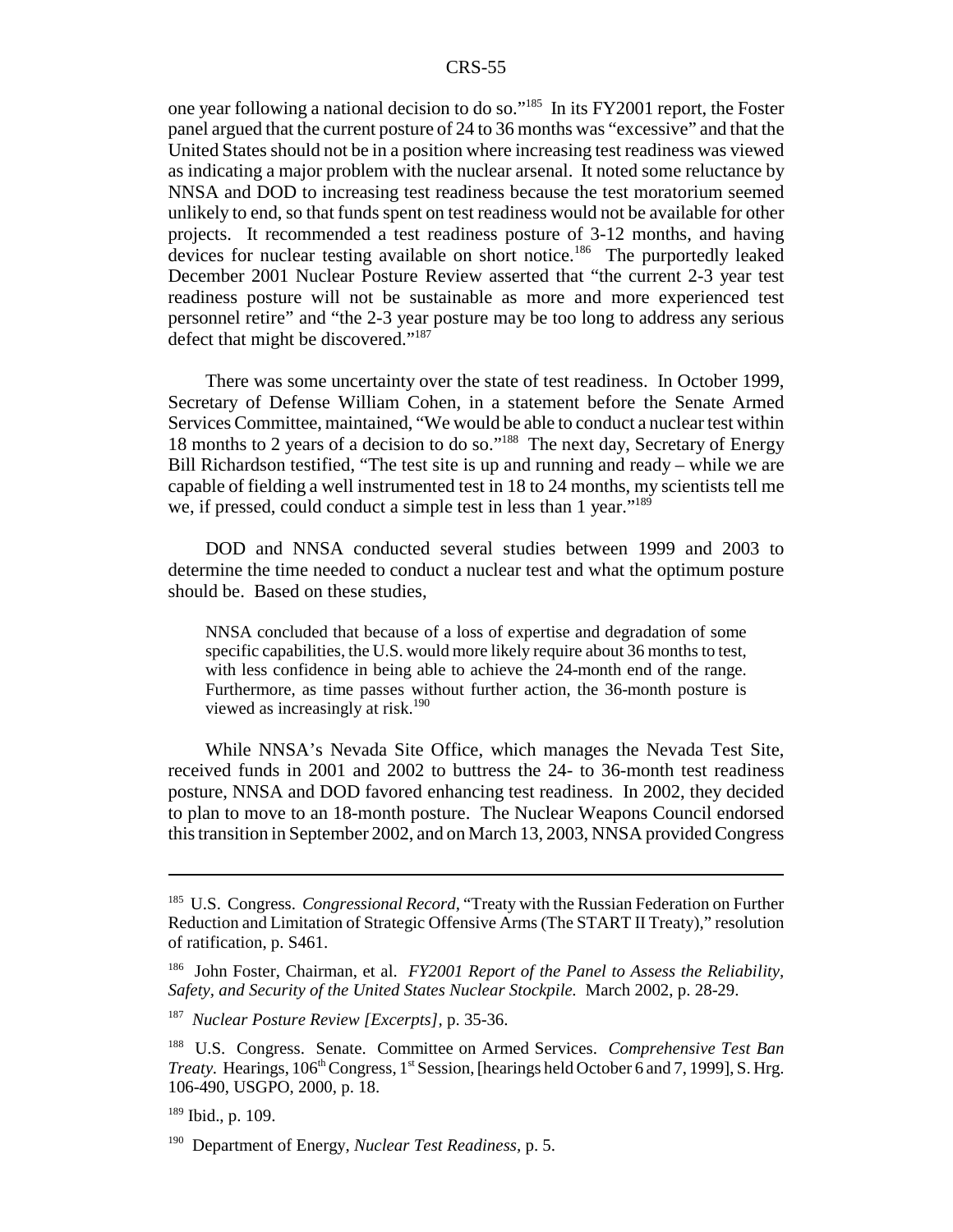a notification of intent to make this transition.<sup>191</sup> Congress provided \$15 million, the requested amount for enhanced test readiness, in H.J.Res. 2 (P.L. 108-7), the Consolidated Appropriations Resolution for FY2003.<sup>192</sup>

In action on the FY2003 National Defense Authorization Act, P.L. 107-314, a provision in the House bill required the Secretary of Energy to report, with the FY2004 budget submission, on a plan and budget to enhance test readiness, specifically the time and budget for a one-year test readiness posture. The Senate bill had no similar provision. The conference bill contained a provision, Section 3142, as follows:

SEC. 3142. Plans for Achieving Enhanced Readiness Posture for Resumption by the United States of Underground Nuclear Weapons Tests.

(a) Plans Required.--The Secretary of Energy, in consultation with the Administrator for Nuclear Security, shall prepare plans for achieving, not later than one year after the date on which the plans are submitted under subsection (c), readiness postures of six months, 12 months, 18 months, and 24 months for resumption by the United States of underground nuclear weapons tests.

(b) Readiness Posture.--For purposes of this section, a readiness posture of a specified number of months for resumption by the United States of underground nuclear weapons tests is achieved when the Department of Energy has the capability to resume such tests, if directed by the President to resume such tests, not later than the specified number of months after the date on which the President so directs.

(c) Report.--The Secretary shall include with the budget justification materials submitted to Congress in support of the Department of Energy budget for fiscal year 2004 (as submitted with the budget of the President under section 1105(a) of title 31, United States Code) a report on the plans required by subsection (a). The report shall include–

(1) an assessment of the current readiness posture for resumption by the United States of underground nuclear weapons tests;

(2) the plans required by subsection (a) and, for each such plan, the estimated cost for implementing such plan and an estimate of the annual cost of maintaining the readiness posture to which the plan relates; and

(3) the recommendation of the Secretary, developed in consultation with the Secretary of Defense, as to the optimal readiness posture for resumption by the United States of underground nuclear weapons tests, including the basis for that recommendation.

 $191$  Ibid., p. 1, 2.

<sup>192</sup> U.S. Congress. Committee of Conference. *Making Further Continuing Appropriations for the Fiscal Year 2003, and for Other Purposes.* H.Rept.  $108-10$ ,  $108<sup>th</sup>$  Congress,  $1<sup>st</sup>$ Session, USGPO, 2003, p. 904.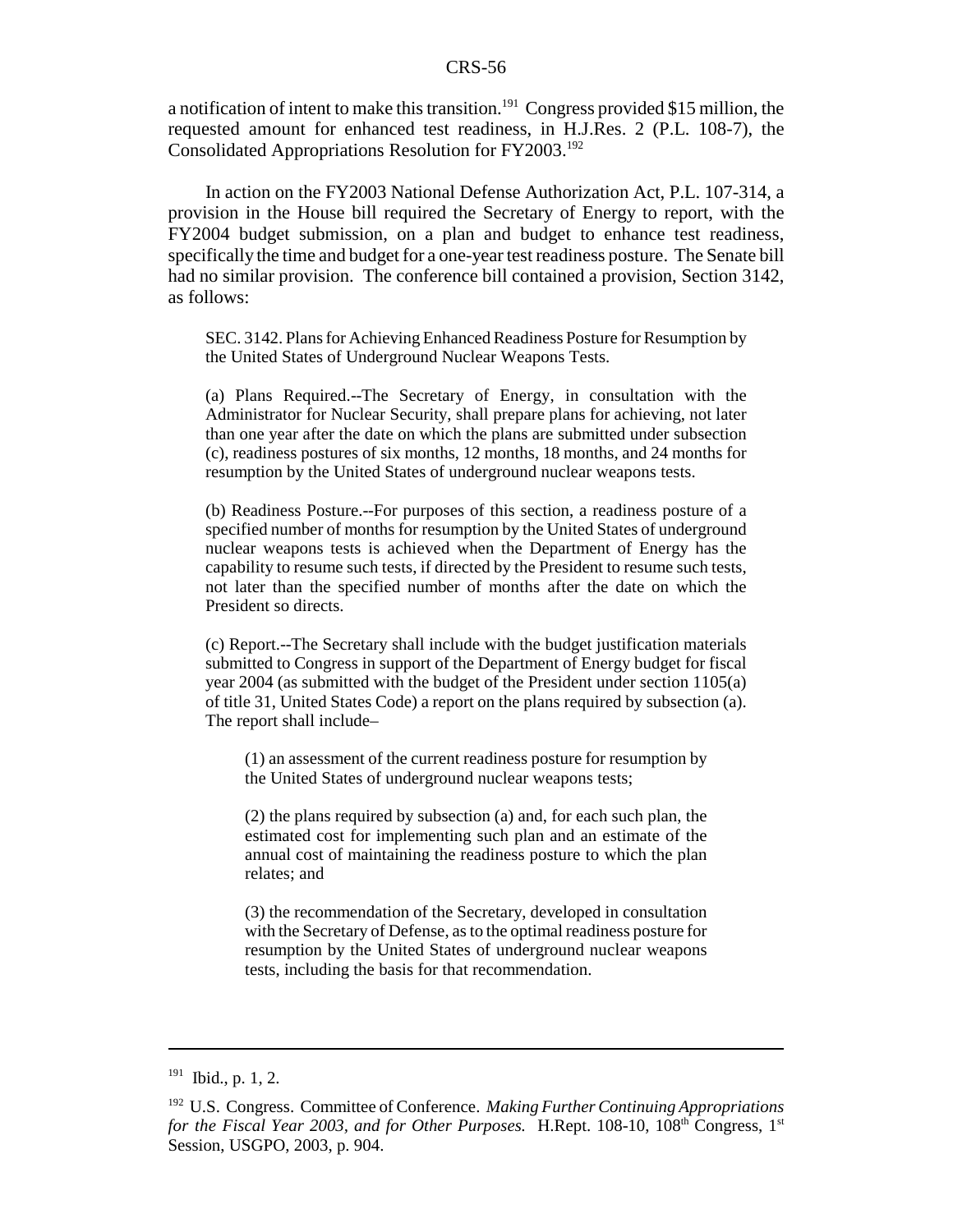The conference report further "[encouraged] the Secretary of Energy to submit plans for achieving and the cost of achieving and maintaining the recommended test readiness posture with, or as part of, the report required by the provision."<sup>193</sup>

The required report, with a cover date of April 2003, recommended a test readiness posture of 18 months; estimated that achieving this posture by the end of FY2005 would cost \$83 million for the three-year transition period and that sustaining it would cost \$25-\$30 million a year thereafter for resources unique to nuclear testing, vs. about \$15 million a year for this purpose for the current posture; assessed that the erosion of expertise over time due to retirements and the long time since the last nuclear test make the 24-36 month posture more likely a 36-month posture, with even that "viewed as increasingly at risk"; and argued that a 6-12 month posture would require "a substantial diversion of personnel and facilities at the laboratories and production plants," and at the shorter end of that posture "would represent a major redirection of the stockpile stewardship program.<sup>7194</sup> NNSA also noted that it costs some \$225 million a year to support general requirements at the Nevada Test Site such as infrastructure, personnel, and equipment.

#### **Legislative Actions in the FY2004 Budget Cycle**

In S. 1050, Section 3132 required the Secretary of Energy to achieve an 18 month nuclear test readiness posture by October 1, 2006, and to maintain that posture thereafter. If as a result of the review for the report required by P.L. 107-314, Section 3142, the Secretary, in consultation with the Administrator for Nuclear Security (the head of NNSA), determines that a posture other than 18 months is preferable, the Secretary "may, and is encouraged to, achieve and thereafter maintain" that posture, and shall submit a report stating the preferred posture and the reasons for it. NNSA's report on test readiness, however, indicated a preference for 18 months. In H.R. 1588, Section 3116 permitted DOE to obligate not more than 40 percent of FY2004 funds for nuclear test readiness until 30 days after DOE submitted the report required by P.L. 107-314, Section 3142. NNSA submitted that report, dated April 2003. There were no amendments to these provisions, or any others on enhanced test readiness, in the House or Senate.

The House Appropriations Committee recommended eliminating the \$24.9 million requested for "enhanced test readiness" on grounds of inadequate budget justification and dubious program credibility. It was "concerned with the open-ended commitment to increase significantly funding for the purpose of Enhanced Test Readiness without any budget analysis or program plan to evaluate the efficiency or effectiveness of this funding increase."195 It questioned NNSA's ability to maintain an 18-month readiness posture during a test moratorium when that was the minimum time to prepare a test when testing was ongoing. It linked budget and program issues: "the Committee will not spend money on a perceived problem when the Department

<sup>193</sup> U.S. Congress. Committee of Conference. *National Defense Authorization Act for Fiscal Year 2003.* H.Rept. 107-772, 107<sup>th</sup> Congress, 2<sup>nd</sup> Session, USGPO, 2002, p. 786.

<sup>194</sup> Department of Energy, *Nuclear Test Readiness,* p. 1, 2, 5, 6.

<sup>195</sup> U.S. Congress. House. Committee on Appropriations. *Energy and Water Development Appropriations Bill, 2004.* H.Rept. 108-212, p. 148-149.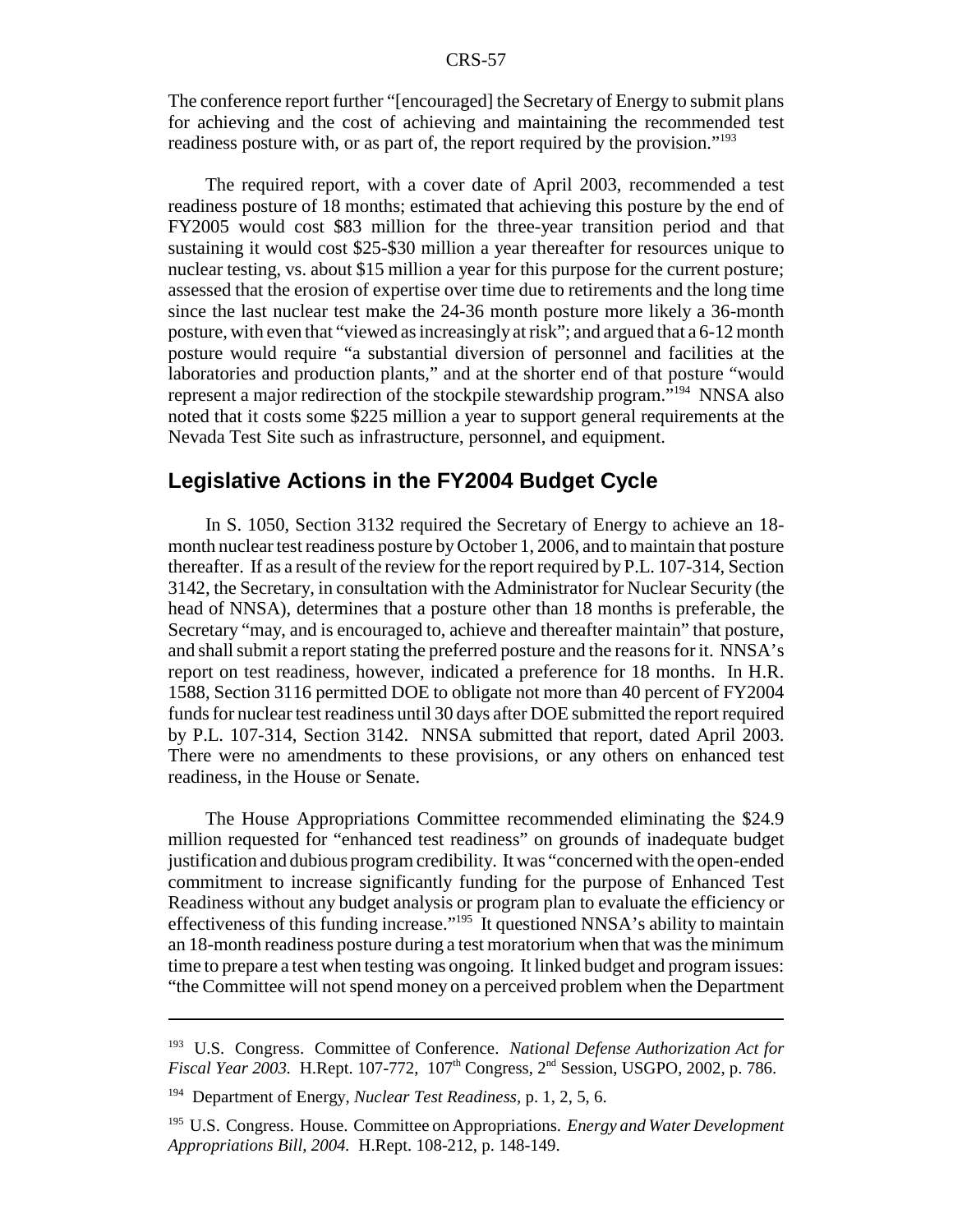[of Energy] has not provided a rationale or a plan that addresses the underlying problems inherent in maintaining a testing capabilityduring a testing moratorium."196 The House passed H.R. 2754 as reported from the committee without amending the Weapons Activities section (including test readiness).

The Senate Appropriations Committee recommended providing the full \$24.9 million requested, but did not comment on the readiness program. On September 16, the Senate rejected an amendment by Senator Feinstein on various nuclear programs, as detailed under ACI. One provision of the amendment would have barred use of funds in the bill for modifying the test readiness posture of the Nevada Test Site to a readiness posture of less than 24 months.

#### **Conference Issues**

With the House having eliminated the \$24.9 million requested for test readiness and the Senate having provided the full request, the appropriation amount will be at issue. Complicating a decision, the House eliminated \$24.9 million for "enhanced test readiness," while the Administration requested \$24.9 million for "test readiness." Some of the requested funds were to maintain the 24- to 36-month posture and some were to transition to an 18-month posture. Yet the House Appropriations Committee expressed concern over the latter even as it "supports the continued maintenance of the Nevada Test Site."197 Eliminating the \$24.9 million would eliminate funds for both postures. If conferees decide to reduce funds for test readiness, would they eliminate the full request, as the House voted to do, or eliminate only the funds for moving to an 18-month posture (perhaps \$9.9 million), or settle on some other amount? (Note that the Nevada Test Site receives other funds. For example, the budget category "Nevada Site Readiness," for which DOE requested \$39.6 million for FY2004, "[i]ncludes activities required to maintain the Nevada Test Site (NTS) that are not unique to the test readiness mission, but do support the stockpile stewardship mission."198)

DOE's submission of the test readiness report renders moot the limit on obligations in the House defense authorization bill and the provision in the Senate defense authorization bill regarding a test readiness posture of other than 18 months. Those provisions will presumably not be at issue in conference. While not a matter in dispute between House and Senate, authorization conferees may consider whether an 18-month test readiness posture should be achieved by October 1, 2006, as per the Senate bill, or by the end of FY2005, the date to which DOD and NNSA agreed. Theymight also follow the House Appropriations Committee's lead and require DOE to provide a more comprehensive justification before endorsing any approach.

<sup>196</sup> Ibid., p. 149.

<sup>197</sup> Ibid., p. 148-150.

<sup>198</sup> Department of Energy, *FT 2004 Congressional Budget Request,* p. 291.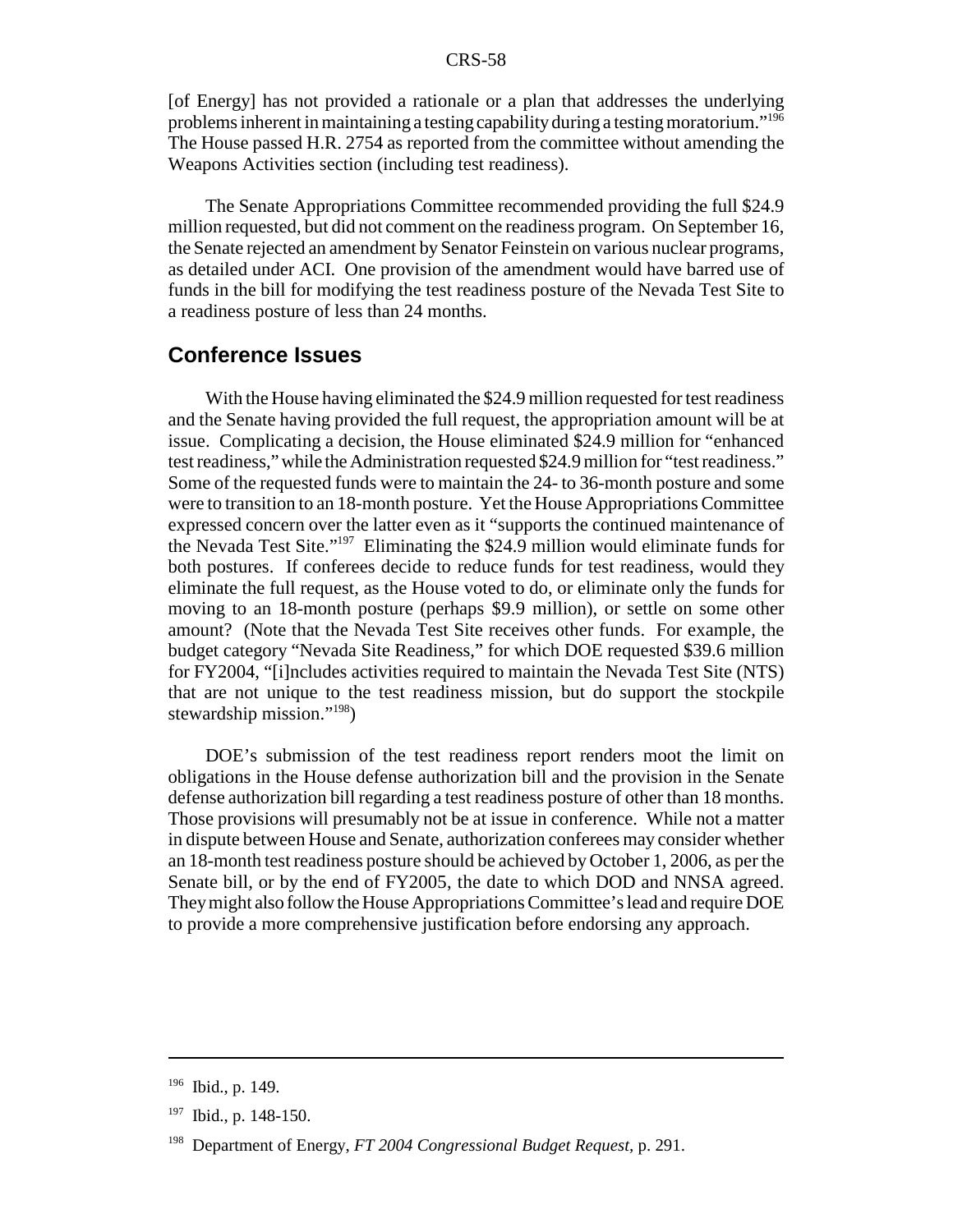#### **Issues for Congress**

**Is an 18-month test readiness posture desirable?** Some see the current 24- to 36-month posture as adequate. In this view, enhanced test readiness would divert resources, as well as the time of experts, to a task that is unlikely to be carried out, to the detriment of the ongoing stockpile stewardship program that has so far enabled the United States to maintain its nuclear stockpile without testing. They believe that the current test readiness program has sufficient means to maintain skills, such as subcritical experiments, simulations, and exercises. They point to a National Academy of Sciences panel that stated:

We judge that the United States has the technical capabilities to maintain confidence in the safety and reliability of its existing nuclear-weapon stockpile under the CTBT, provided that adequate resources are made available to the Department of Energy's (DOE) nuclear-weapon complex and are properly focused on this task.<sup>199</sup>

Some fear that enhancing test readiness could have adverse international consequences. One advocacy group was "alarmed that the Administration and Congress would take steps toward resuming nuclear testing, which would undo decades of arms control and set the stage for a new arms race."<sup>200</sup> Further, "U.S. resumption of full-scale nuclear testing would threaten the viability of the Nuclear Non-Proliferation Treaty." Representative Markey and 55 House colleagues wrote to the House Appropriations Committee that they "are concerned that the proposed enhanced test readiness program will renew interest in testing among other nations."201

Stewardship may not require an 18-month readiness posture, in the view of those opposed to shortening the posture, because test readiness could be improved on an ad hoc basis if needed. It would in all likelihood take months to convince the President and Congress that a test was needed. The interval between discovery of a problem and a political decision to test could be used for preliminary planning for the test, reducing the time between the decision to test and the conduct of the test.

The other main purpose for testing beside stockpile stewardship is development of new weapons. Those favoring the current readiness posture see an 18-month posture as irrelevant for that purpose. The idea that the United States can only

<sup>&</sup>lt;sup>199</sup> National Academy of Sciences. Committee on Technical Issues Related to Ratification of the Comprehensive Nuclear Test Ban Treaty. *Technical Issues Related to the Comprehensive Nuclear Test Ban Treaty.* Washington, National Academy Press, 2002, p. 1.

<sup>&</sup>lt;sup>200</sup> Alliance for Nuclear Accountability, letter to defense authorization conferees, September 5, 2002. [http://www.ananuclear.org/testreadylttr.html]

<sup>&</sup>lt;sup>201</sup> Letter from Representative Edward Markey and 55 other Representatives to Honorable Sonny Callahan, Chairman, House Appropriations Committee, Energy and Water Development [Subcommittee], and Honorable Peter J. Visclosky, Ranking Member, House Appropriations Committee, Energy and Water Development [Subcommittee], July 9, 2002, p. 2, on RNEP and test readiness.

<sup>[</sup>http://www.house.gov/markey/iss\_nonproliferation\_ltr020718.pdf]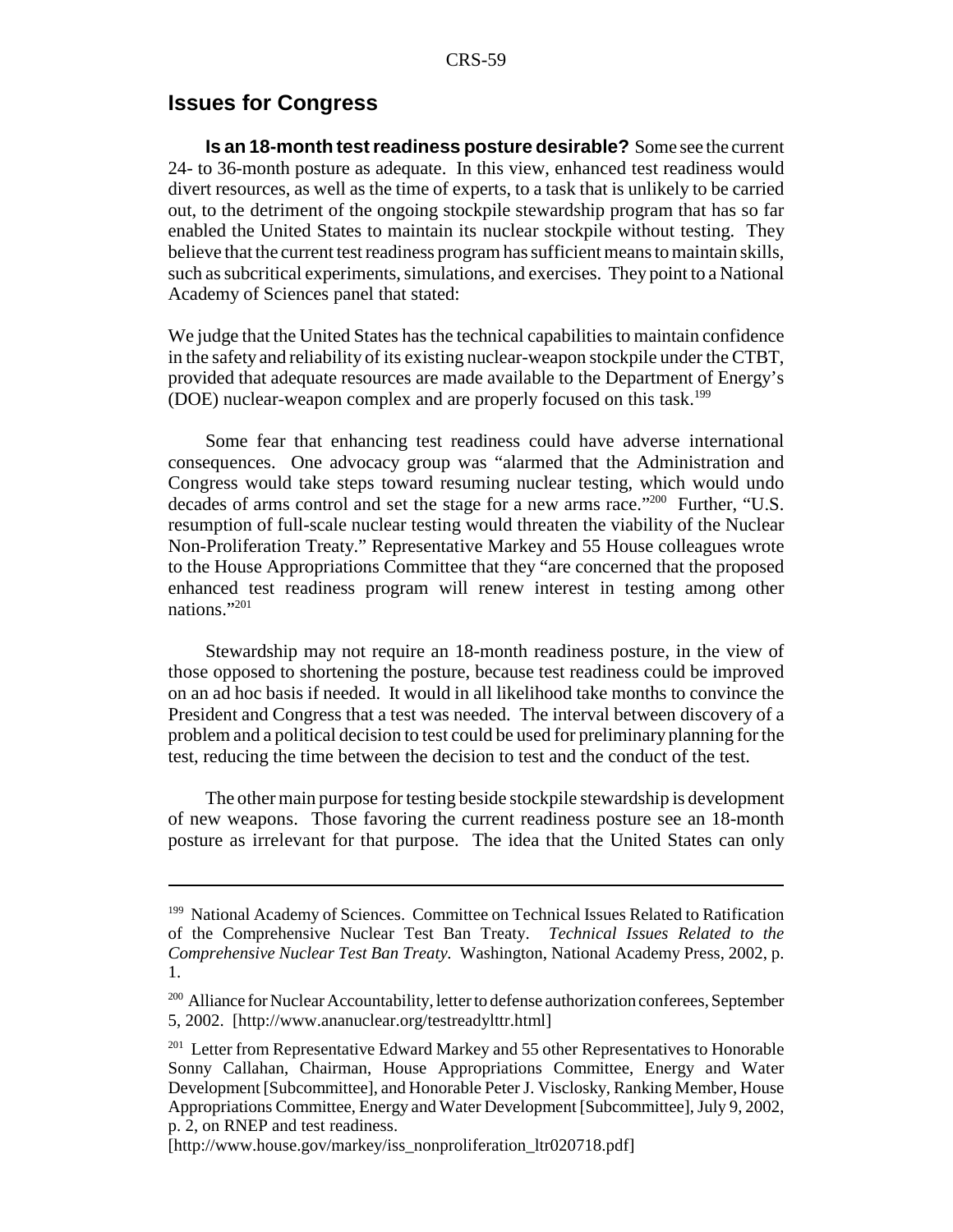respond to a particular threat by testing a new weapon in 18 months, and then producing and using it, is not credible in this view, given the massive U.S. conventional and nuclear forces in being.

Those who would enhance test readiness argue that the current posture is simply too long. Secretary of Energy Spencer Abraham said, "Should our scientists decide we cannot certify the reliability of our nuclear stockpile, we must be capable of conducting a nuclear test in a much shorter time frame than the current three years."202 NNSA says that the 24- to 36-month posture has become closer to a 36 month posture, and even that is at risk as people formerly involved in the test program retire.<sup>203</sup> It is difficult to maintain skills that would be needed for a resumption of testing under a 24- to 36-month posture, it is argued, because that posture implies that test-related activities would only be a minor part of the workload for staff who would be responsible for conducting nuclear tests. A more active test readiness program would sharpen their skills and help recruit people with skills needed for testing. It may even prove infeasible to stabilize the posture at its present unsatisfactory level as skills will erode. In this view, the choice would be between continuing current trends and reversing them. They dismiss charges that enhancing test readiness would lead automatically to testing; a decision to test would be decided separately by the President and Congress.

Those who would improve test readiness divide into two groups. NNSA claims that 18 months is the optimal time:

An 18-month posture is appropriate because this is the minimum time we would expect it would take, once a problem was identified, to assess the problem, develop and implement a solution, and plan and execute a test that would provide the information needed to certify the 'fix.' An 18-month posture also reflects what is cost effective while continuing to support other stockpile stewardship missions.<sup>204</sup>

Others feel that 18 months is too long. As noted, the Senate called for a oneyear test readiness posture and the Foster panel recommended a 3-12 month posture.

Still others believe that changing the test readiness posture would have little practical significance because technical considerations determine the time needed to conduct various types of tests. A press report quotes Raymond Jeanloz, a member of the former NNSA Advisory Committee, on this point:

The committee was told by the national nuclear laboratories that "the nation would be able to perform a test in 3 to 6 months" if the goal was simply to produce an explosion, he said. "From the labs' point of view, until they know why they would have to have a test to address some hypothetical technical problem, they don't know how long it would take them. So this whole business

<sup>202</sup> Spencer Abraham, "Facing a New Nuclear Reality," *Washington Post,*July 21, 2003: 21.

<sup>203</sup> Department of Energy, *Nuclear Test Readiness,* p. 5.

 $204$  Ibid., p. 6.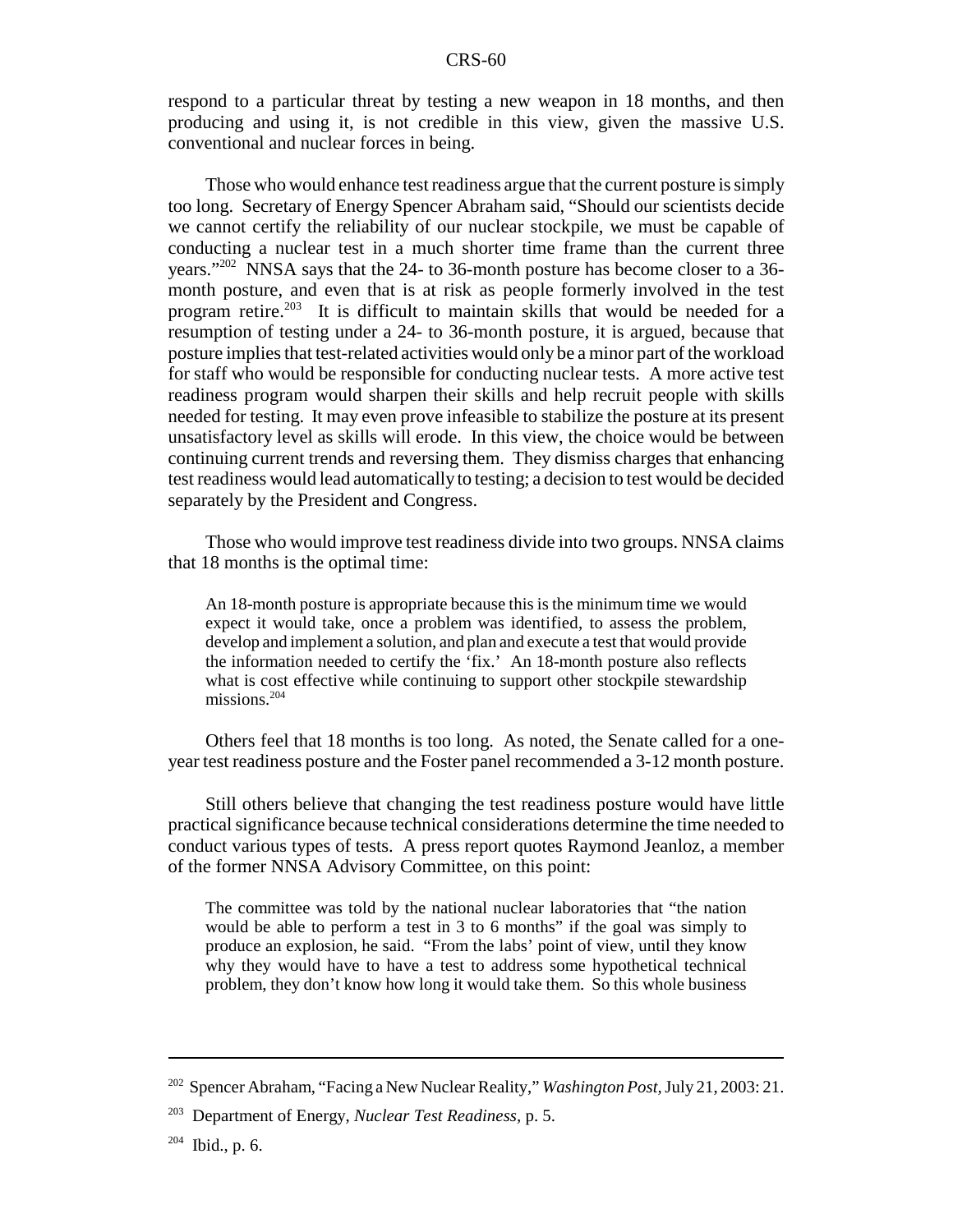of a three-year, or a one-and-a-half year, or a half-year delay before they can test is incredibly artificial," he said. $205$ 

**Is an 18-month posture feasible for stockpile stewardship or weapons development tests?** As discussed earlier, tests to meet a political need could be conducted rapidly, while some complex tests, such as effects tests, would probably take longer than 18 months even with enhanced test readiness. Judging from history, such tests would be rare. At issue would be the time to conduct the most likely types of tests, notably those to remedy a problem in an existing warhead discovered through the stockpile stewardship program, or those to design new warheads.

NNSA claims that an 18-month posture should be feasible.

At the time of an active underground test program, 18 months was a minimal time to design and prepare most tests, and is therefore a reasonable indicator of the time that would be required to prepare a device for testing if the details of the planned test are not known in advance.<sup>206</sup>

Critics respond that this argument is illogical. If it took a minimum of 18 months to prepare a test when the test program was in full swing, they ask, how can the nuclear test program expect to establish that as a maximum after more than a decade without testing? In the intervening years, test expertise has eroded through disuse, many people formerly in the test program have shifted to other areas or have retired or died, fewer new staff have been trained with these skills than have left the test program, construction crews would have to be found and trained, new diagnostic instruments would have to be designed to replace technology from 1992. Further, NNSA would have to meet regulatory standards for environment, safety, and health added since  $1992^{207}$  It may be possible to reach 18 months eventually, but given the uncertainties, costs, and personnel issues, it is uncertain when that could occur.

## **Concluding Observations**

Debate over the four nuclear initiatives will in all likelihood continue for some years. This report concludes by discussing some substantive and logical aspects of the debate that cut across the four initiatives. The topics below speak to the nature of the debate in 2003 and may bear on it in future years.

**Four small issues, or one large one?** Supporters of the four initiatives argue that opponents are reading too much into the initiatives. They are, in this view, unexceptional elements of a nuclear weapons program, each with its own

 $^{205}$  David Ruppe, "Energy Department might not release disbanded committee's report," *GovExec.com,*August 13, 2003: [http://www.govexec.com/dailyfed/0803/081303gsn2.htm] The advisory committee was created pursuant to the Federal Advisory Council Act (5 USC App.), and was reportedly disbanded in June 2003; ibid.

<sup>206</sup> Department of Energy, *Nuclear Test Readiness,* p. 6.

 $207$  Ibid., p. 10.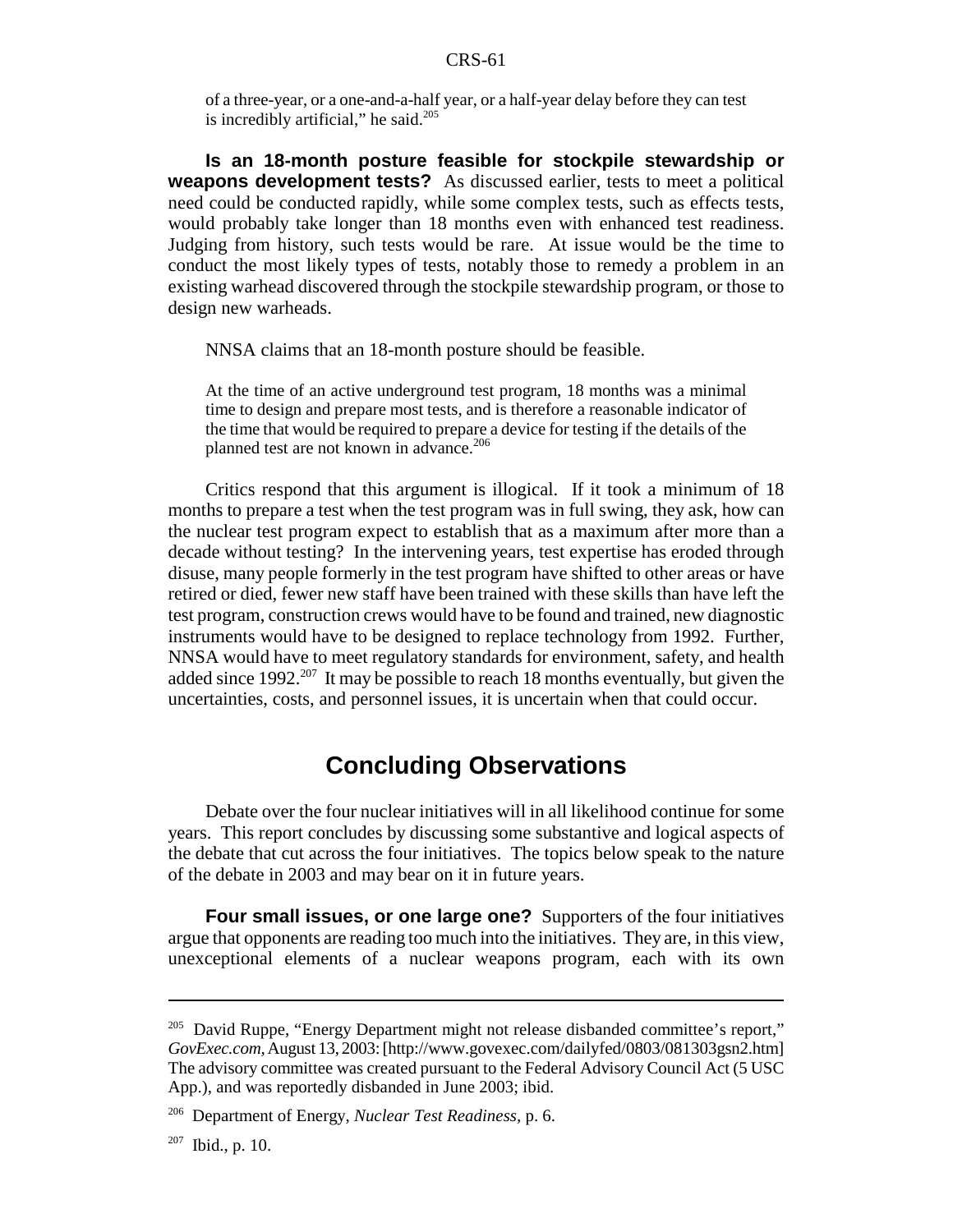justification. Supporters argue: lifting the ban on low-yield R&D simply permits scientists to study the full range of weapon issues, as is the case for scientists in all other nuclear weapon states; ACI is for early-stage studies; and RNEP is just a study that at most could lead merely to adding a second type of earth penetrator weapon to the U.S. inventory. A three-year test readiness posture is much too long, and testing may be needed for other purposes, such as to check on a fix to a warhead type that developed a defect. As Secretary of Energy Spencer Abraham said,

We are not planning to resume testing; nor are we improving test readiness in order to develop new nuclear weapons. In fact, we are not planning to develop any new nuclear weapons at all. Our goal is designed to explore the full range of weapons concepts that could offer a credible deterrence and response to new and emerging threats as well as allow us to continue to assess the reliability of our stockpile without testing.<sup>208</sup>

Domestic and foreign critics see these measures as parts of a whole – a military policy with a lowered threshold against nuclear use. They contend: lifting the lowyield ban will enable pursuit of more-usable weapons; and, ACI will present the military with new weapon options. In turn, military requirements for these new weapons will lead to testing, and enhanced test readiness will permit expedited testing and deployment of these weapons. They view RNEP as redundant, since the United States has another nuclear penetrator (the B61-11), conventional penetrators, and other nonnuclear options, but believe RNEP will make nuclear use that much more likely by giving the United States yet another nuclear option. From this perspective, these initiatives are consistent with other policy decisions, such as the Administration's policy of preemption, its willingness to use "all of our options," its disregard for negative security assurances, and its refusal to pursue the CTBT. Critics see this policy as extremely insensitive to world opinion at best, and potentially dangerous.

**Nuclear preemption and use: ambiguities and uncertainties.** The Administration's policy statements leave a crucial uncertainty. In September 2002, *The National Security Strategy of the United States of America* stated, "To forestall or prevent ... [attacks with WMD] by our adversaries, the United States will, if necessary, act preemptively."209 And in December 2002, the *National Strategy to Combat Weapons of Mass Destruction* stated, "The United States will continue to make clear that it reserves the right to respond with overwhelming force – including through resort to all of our options – to the use of WMD against the United States, our forces abroad, and friends and allies."<sup>210</sup> These two statements do not specifically declare that the United States will use nuclear weapons preemptivelyagainst possible WMD attacks. Nonetheless, critics take them together as a sign that the Administration is contemplating just such a course. Is the Administration willing to rule out preemptive use of nuclear weapons? It may prefer ambiguity on this issue,

<sup>208</sup> Spencer Abraham, "Facing a New Nuclear Reality," *Washington Post,*July 21, 2003: 21.

<sup>209</sup> U.S. President. *The National Security Strategy of the United States of America.* September 2002, p. 15.

<sup>210</sup> U.S. White House. *National Strategy to Combat Weapons of Mass Destruction.* December 2002, p. 3.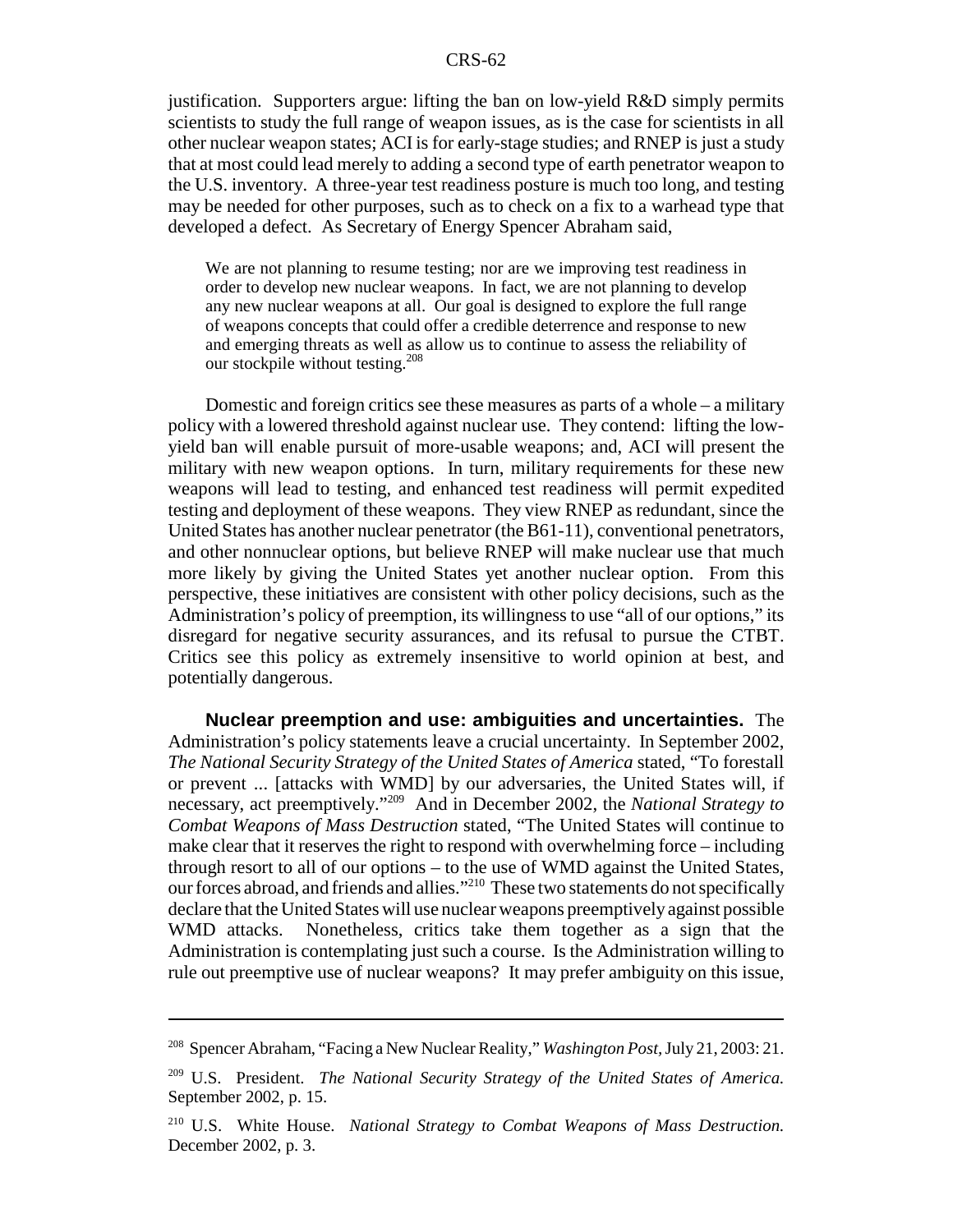whether because it has not reached a decision or as a tactic to extend deterrence. But by removing ambiguity, declaring that it would not use nuclear weapons preemptively, the Administration could reduce fears worldwide about possible nuclear war. At issue for the Administration is deciding whether the benefits of resolving this ambiguity outweigh the costs.

**Will the new weapons deter?** The Administration, expressing concern about the terrorist WMD threat, discusses a purpose of new or modified nuclear weapons as being to counter WMD facilities. The Administration may wish to clarify how the nuclear initiatives – or any military means, for that matter – could deter or retaliate against a terrorist WMD threat. If the perpetrator is unknown, or is known but has no known address, what targets would be attacked, and would new weapons offer any advantage for such attacks? Are any assets of sufficient value to terrorists that holding them at risk might deter terrorist attacks? If so, would current U.S. nuclear and conventional forces suffice for that purpose? Could the United States perhaps deter terrorist use of WMD by threatening to overthrow (using conventional forces) regimes that support terrorism, or by threatening to destroy (using nuclear or other forces) facilities that these regimes see as critical?

There is a more fundamental deterrence issue. Deterrence depends on holding at risk assets of great value to the leadership. But while the United States was able to calculate what assets needed to be held at risk to deter the Soviet Union (and vice versa), the United States cannot simply assume that what deterred the Soviet Union would deter rogue states. The leaders of a nuclear-armed rogue state might calculate that the United States would not use nuclear weapons against them because of the risk of international opprobrium, or that U.S. nuclear weapons would not have a decisive effect on the regime because it could hide or bury its own WMD and the facilities of highest value to the leaders. They might be willing to accept the use of several nuclear weapons against their country, especially if they follow the U.S. debates and come to believe that the United States would only use a few low-yield weapons of limited effectiveness.

**Will research lead to testing, acquisition, and use?** A key concern of opponents of nuclear testing is the prospect that ACI, RNEP, and low-yield weapons development could lead to nuclear tests. One could imagine various ways in which these programs could lead to tests. Lifting the ban on low-yield R&D, for example, might lead to ACI developing new types of low-yield warheads: earth penetrators, chemical and biological agent neutralizers, warheads with reduced neutron or enhanced gamma radiation output, and warheads with reduced electromagnetic pulse. Future military interest in these warheads would, in this view, lead inexorably to testing.

Yet there are plausible arguments that testing would not be needed. The B61-11 penetrator was converted from a B61-7 bomb without testing, and the RNEP conversion anticipates converting an existing B61 or B83 without testing. Those warheads are available in a number of yields; it may be that a lower-yield option exists that would eliminate the need to develop a new-design EPW. The Administration has enough confidence in nonnuclear interceptors to withdraw from the ABM Treaty in order to deploy a system using them. Nuclear weapons tailored to destroy chemical and biological agents may not be needed. The ability to destroy